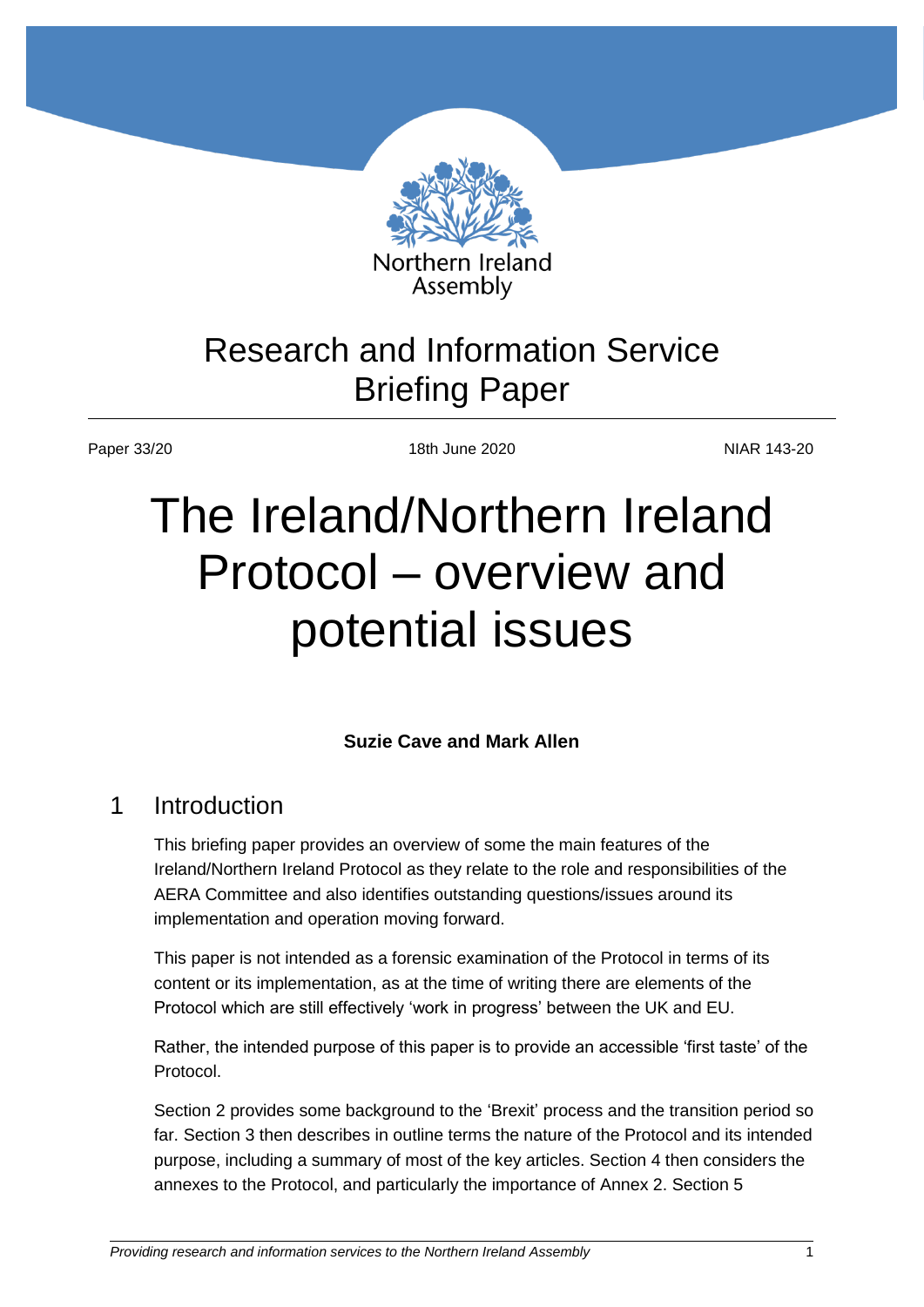discusses the operation and 'architecture' of the Protocol, including the function and make-up of the Joint Committee. The paper ends with a set of observations and questions on issues such as the impacts of the Protocol on Northern Ireland in the future, the potential for its scope and nature to evolve, and the ways in which the NI Executive may play a role in its operation in the future

Members may also wish to note that the Finance and Economics research team within RaISe recently published a series of six papers on the Ireland/Northern Ireland Protocol with a particular emphasis on trade and the economy. These papers can be accessed through the Research Publications section of the Assembly website. In addition the Assembly Library has produced a new 'Brexit' transition reading list which can be accessed through the following hyperlink

[http://www.niassembly.gov.uk/assembly-business/research-and-information-service](http://www.niassembly.gov.uk/assembly-business/research-and-information-service-raise/brexit-and-ni/brexit-related-publications/)[raise/brexit-and-ni/brexit-related-publications/](http://www.niassembly.gov.uk/assembly-business/research-and-information-service-raise/brexit-and-ni/brexit-related-publications/)

The contents of this paper do not constitute legal advice on either the content or operation of the Ireland/Northern Ireland Protocol and should not be utilised as such.

## 2 Background

 $\overline{a}$ 

Since the UK's decision to leave the EU in June 2016, and its triggering of Article 50 within the Treaty on European Union on Wednesday 29 March 2017<sup>1</sup>, the UK and EU had sought to negotiate a Withdrawal Agreement. This Withdrawal Agreement would effectively define the terms under which the UK would leave as well as setting the broad parameters for the UK-EU future relationship. The pursuit of an acceptable Agreement proved to be protracted.

With the advent of the UK General Election in December 2019, which secured an 80 seat majority for the Conservative Party<sup>2</sup>, Prime Minister Boris Johnson and the EU concluded a 'new' Withdrawal Agreement, which was endorsed by the UK $3$  and EU $4$ parliaments.

The Ireland/Northern Ireland Protocol is a key component of the said Withdrawal Agreement negotiated between the UK and EU in October 2019. In effect, the Ireland/Northern Ireland Protocol is the means by which the free movement of goods on the island of Ireland is intended to be secured regardless of whether the UK and EU successfully negotiate a free trade deal. It is worth noting the Northern Ireland

<sup>1</sup> [Brexit: The UK's letter triggering Article 50, BBC news webpage, 29 March 2017](https://www.bbc.co.uk/news/uk-politics-39431070)

<sup>2</sup> [Conservatives Win Whopping Majority Of 80 As St Ives Election Result Declared, HuffingtonPost website, 13 December 2019](https://www.huffingtonpost.co.uk/entry/general-election-2019-final-conservative-majority-boris-johnson_uk_5df37853e4b04bcba1832ba4?guccounter=1&guce_referrer=aHR0cHM6Ly93d3cuZ29vZ2xlLmNvbS91cmw_c2E9dCZyY3Q9aiZxPSZlc3JjPXMmc291cmNlPXdlYiZjZD0mdmVkPTJhaFVLRXdpdF9MRFY1WW5xQWhYdlN4VUlIY29HREpBUUZqQUVlZ1FJQXhBQiZ1cmw9aHR0cHMlM0ElMkYlMkZ3d3cuaHVmZmluZ3RvbnBvc3QuY28udWslMkZlbnRyeSUyRmdlbmVyYWwtZWxlY3Rpb24tMjAxOS1maW5hbC1jb25zZXJ2YXRpdmUtbWFqb3JpdHktYm9yaXMtam9obnNvbl91a181ZGYzNzg1M2U0YjA0YmNiYTE4MzJiYTQmdXNnPUFPdlZhdzNVZTJTZU5FOUdrd3JUb09QLTFUX3E&guce_referrer_sig=AQAAADw6YSUtFajCMubxcNLEZa2yOGeZ7VQKzHRDmGVDg4fO-PVA8_uz5NRdcDJeBAK15u2UFJplga3rxCD3kTLWXnawz3O6LB-LvBqtU9duLBEDbyq78oRDqjFVZafYYjch7ElguSHs5qdhSbTP2CQHOeEvumnjoov_I7xb6ESIXPJm)

<sup>3</sup> [Brexit: MPs give final backing to Withdrawal Agreement Bill, BBC news website, 9 January 2020](https://www.bbc.co.uk/news/uk-politics-51051178)

<sup>4</sup> [Brexit deal approved by the European Parliament, Press release, European Parliament, 29 January 2020](https://www.europarl.europa.eu/news/en/press-room/20200128IPR71204/brexit-deal-approved-by-the-european-parliament)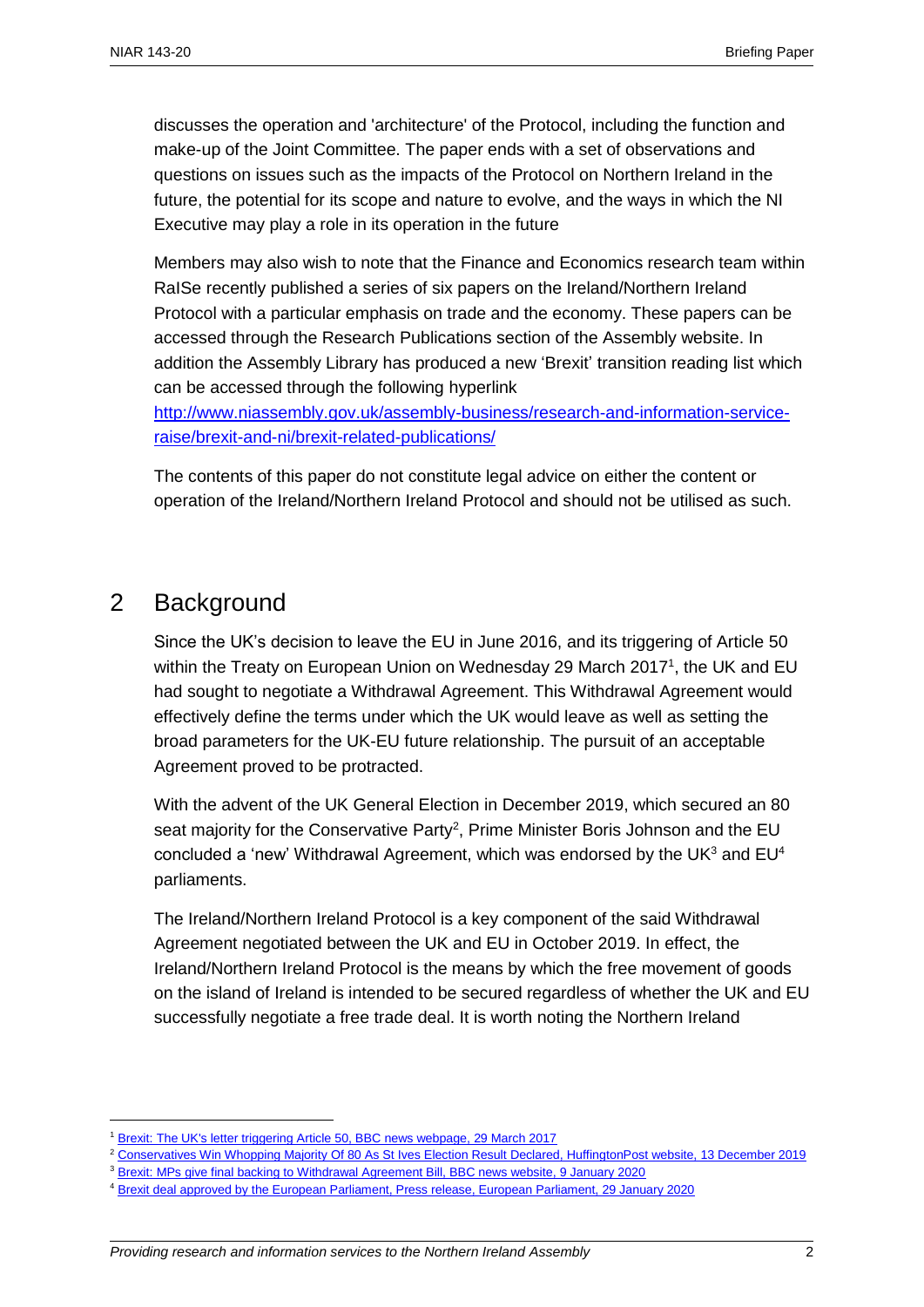Assembly voted not to give legislative consent to the UK Withdrawal Act on 20<sup>th</sup> January 2020<sup>5</sup>, a move that was matched by the Scottish<sup>6</sup> and Welsh<sup>7</sup> Parliaments

The UK entered a so-called transition/implementation period in its relationship with the EU from 11:01pm on 31st January 2020<sup>8</sup>. During the transition/implementation period, which expires on 31st December 2020, the UK as a whole is required to continue to adhere to existing EU law in addition to continuing to make EU budget contributions. The UK also remains within the Single Market and the EU Customs Union during transition, and freedom of movement for EU and UK citizens within each other's territory continues unhindered. The UK will also continue to be subject to the rulings of the European Court of Justice.

The UK will not, however, have representation on any of the EU's decision making structures during this period, with MEPs having vacated their seats, the UK Commissioner having resigned, and the UK being able to observe but not contribute to EU Council meetings or decisions. The transition/implementation period can theoretically be extended if the UK or EU feels that the negotiation of a UK/EU trade deal and future security co-operation arrangements will take longer than the end of 2020.

It should, however, be noted that as things stand, the UK has formally notified the EU that it will not request an extension $9$ , and as the next scheduled UK-EU Joint Committee meeting is scheduled for the 2<sup>nd</sup> July, which is beyond the deadline for agreeing an extension, this is no longer possible. On this basis the transition/implementation period ends on 31st December 2020 and the Ireland/Northern Ireland Protocol comes into force on 1<sup>st</sup> January 2021.

Furthermore, the following 'givens' should be noted around the whole 'Brexit' process since the conclusion and parliamentary endorsement of the Withdrawal Agreement:

- The Withdrawal Agreement commits the UK and EU to negotiations on a future relationship;
- The terms of those negotiations are set out in the political declaration and that a Free Trade Agreement is the desired outcome;
- The Ireland/Northern Ireland Protocol stands, no matter what, though its application will be impacted by the outcome of negotiations.

<sup>5</sup> [Brexit: NI Assembly votes to withhold Brexit bill consent, BBC news website, 20 January 2020](https://www.bbc.co.uk/news/uk-northern-ireland-51174448)

<sup>6</sup> [MSPs vote to reject UK Brexit legislation, BBC news webpage, 8 January 2020](https://www.bbc.co.uk/news/uk-scotland-scotland-politics-51026014)

<sup>7</sup> [Brexit: Welsh Assembly joins Holyrood and Stormont in rejecting bill, BBC news webpage, 21 January 2020](https://www.bbc.co.uk/news/uk-wales-politics-51181641)

<sup>8</sup> [Brexit: What is the transition period?, BBC news webpage, 31 January 2020](https://www.bbc.co.uk/news/uk-politics-50838994)

<sup>9</sup> [Brexit: UK 'formally confirms' to EU that it won't extend transition period, Sky News webpage, 12 June 2020](https://news.sky.com/story/brexit-uk-formally-confirms-to-eu-that-it-wont-extend-transition-period-12005296)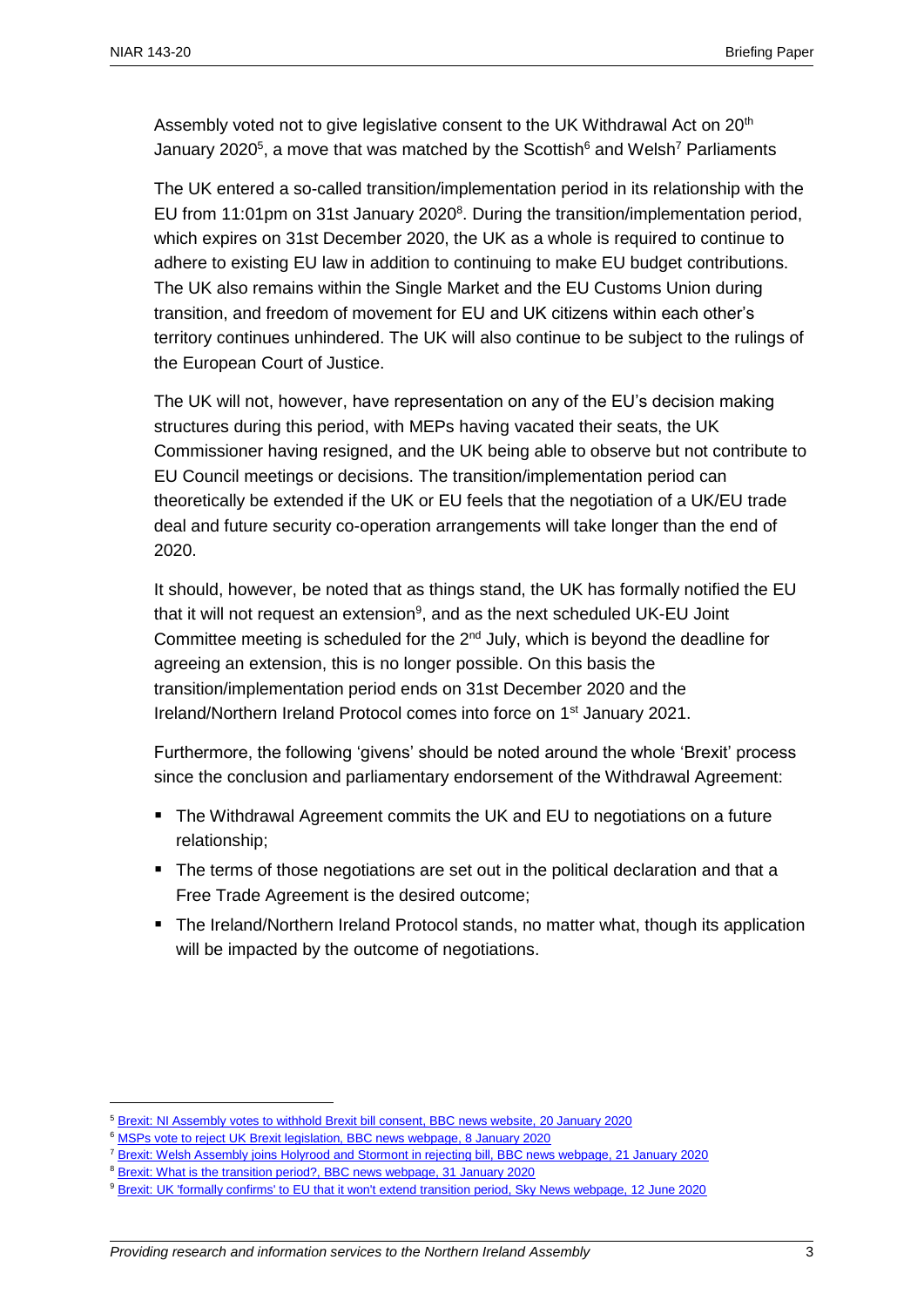## 3 The Ireland/Northern Protocol – contents and provisions

Covering a total of 63 pages, the Protocol<sup>10</sup> is made up of 19 Articles and seven Annexes.

Table 1 below provides a basic overview of the main features of some of the key Articles within the Protocol and also incorporates potential questions and issues requiring clarification at this time. The emphasis within table 1 is on those Articles within the Protocol which would appear to have the greatest potential impact on areas in which the AERA Committee has an active interest/responsibility. As such, this assessment is a subjective one and as things develop there may be further need or interest in exploring additional Articles.

On this basis, the emphasis in table 1 is on articles 3, 4, 5,6,7,8,9,10 and 13. Later sections in this paper touch upon issues contained in other Articles of the Protocol such as the role and operation of the Specialised Committee and Joint Consultative Working Group.

It should be noted that table 1 is not a comprehensive analysis or assessment of the Ireland/Northern Ireland Protocol and its impacts. Rather it is included within this paper to give Members a sense of the Protocol as a whole, and more particularly those areas with the potential to impact on the areas for which the AERA Committee has a role and associated responsibilities.

It should further be noted that whilst the Protocol is a published and agreed document there are issues that will impact upon its implementation which are currently the subject of ongoing negotiation such as the UK and EU efforts to secure a Free Trade Agreement.

With all of this being said, there are a number of 'givens' with regard to the Ireland/Northern Ireland Protocol as follows:

- The Protocol and the provisions within it will come into force on  $1<sup>st</sup>$  January 2021;
- The Protocol remains in place until such time as the Northern Ireland Assembly may vote to rescind it<sup>11</sup>. In such circumstances this power would only extend to the provisions within Articles 5 to 10;
- The UK-EU Joint Committee has a key and ongoing role in the development, management and review of many of the provisions within the Protocol.

<sup>10</sup> [New Protocol on Ireland/Northern Ireland and Political Declaration as presented at the October European Council, 17 October](https://assets.publishing.service.gov.uk/government/uploads/system/uploads/attachment_data/file/840230/Revised_Protocol_to_the_Withdrawal_Agreement.pdf)  [2019](https://assets.publishing.service.gov.uk/government/uploads/system/uploads/attachment_data/file/840230/Revised_Protocol_to_the_Withdrawal_Agreement.pdf)

<sup>&</sup>lt;sup>11</sup> Article 18 of the Protocol deals with Democratic Consent in Northern Ireland. Whilst this Article is not explored within this specific paper an overview of the process is included on page 19 of Implementing Brexit: The Northern Ireland Protocol, [Institute for Government, 24 May 2020](https://www.instituteforgovernment.org.uk/sites/default/files/publications/implementing-brexit-northern-ireland-protocol.pdf)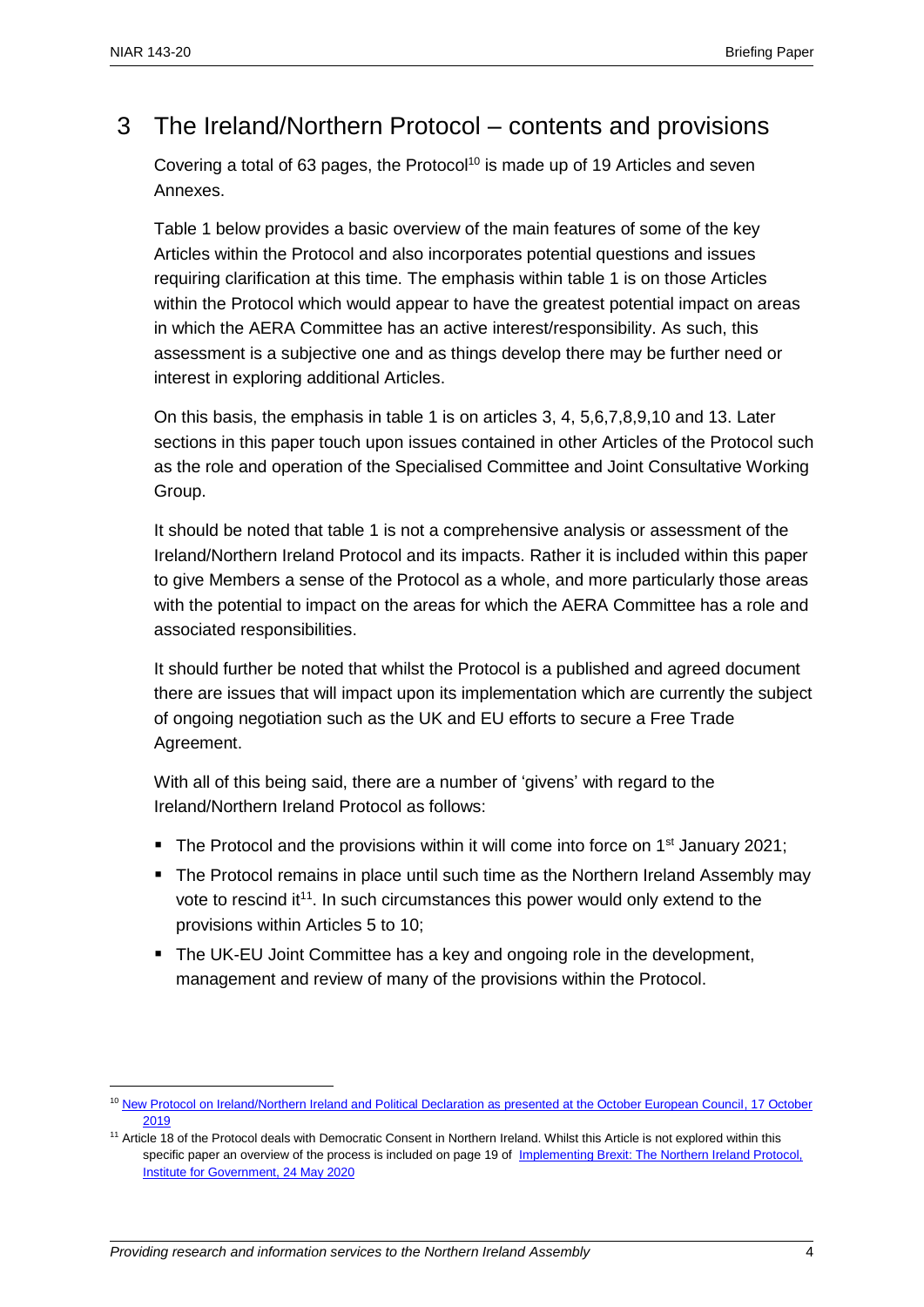| <b>Article</b>                                 | <b>Main Provisions</b>                                                                                                                                                                                                                                                                                                                                                                                                                                                                | <b>Potential consideration points</b>                                                                                                                                                                                                                                                                                                                                                                                                                                                                                                                                                                                                                                                                                                                                                                                                                                                                                                                                                                                                                                                                                                                                                                                                                                                                                                                                                          |
|------------------------------------------------|---------------------------------------------------------------------------------------------------------------------------------------------------------------------------------------------------------------------------------------------------------------------------------------------------------------------------------------------------------------------------------------------------------------------------------------------------------------------------------------|------------------------------------------------------------------------------------------------------------------------------------------------------------------------------------------------------------------------------------------------------------------------------------------------------------------------------------------------------------------------------------------------------------------------------------------------------------------------------------------------------------------------------------------------------------------------------------------------------------------------------------------------------------------------------------------------------------------------------------------------------------------------------------------------------------------------------------------------------------------------------------------------------------------------------------------------------------------------------------------------------------------------------------------------------------------------------------------------------------------------------------------------------------------------------------------------------------------------------------------------------------------------------------------------------------------------------------------------------------------------------------------------|
| $3 - \text{Common}$<br><b>Travel Area</b>      | Affirms that the UK and Ireland can continue to<br>operate the Common Travel Area enabling<br>movement of persons between themselves<br>while fully respecting the rights of natural<br>persons conferred by Union Law                                                                                                                                                                                                                                                                | The Common Travel Area is a bilateral arrangement between the UK and Ireland which<br>operated in advance of either nations' EU membership.<br>Does the enablement of this bilateral arrangement set a precedent for the utilisation of other<br>bilateral arrangements between the two nations?<br>In particular, could this precedent enable the continuation of the Vosinage Agreement on<br>fisheries, particularly in circumstances where the UK and EU fail to negotiate either a<br>fisheries deal or wider trade deal?                                                                                                                                                                                                                                                                                                                                                                                                                                                                                                                                                                                                                                                                                                                                                                                                                                                                 |
| $4 -$ Customs<br>territory of the<br><b>UK</b> | Affirms that Northern Ireland is part of the UK<br>customs territory - in theory this should<br>facilitate the movement of goods within the UK<br>As a result Northern Ireland will be able to<br>benefit from any trade deals the UK secures<br>with third countries - providing any such trade<br>agreements do not prejudice the application of<br>the Protocol<br>Confirms that Northern Ireland can be included<br>in the UK's World Trade Organisation (WTO)<br>tariff schedule | Whilst Northern Ireland is stated as being part of UK customs territory, it will be treated<br>differently to other parts of the UK in that the EU's Union Customs Code will apply to the<br>movement of goods between GB and NI. This suggests that the statement of NI being<br>within the UK's customs territory is technically correct but doesn't tell the full picture<br>Will Northern Ireland actually be able to benefit from all or some UK trade deals with third<br>countries?<br>More specifically, will Northern Ireland be able to benefit from UK trade deals with third<br>countries which do not have trade deals with the EU? Could this jeopardise an entire UK<br>trade deal with any such third country or would Northern Ireland be the only casualty in any<br>trading arrangement?<br>Under what circumstances could a UK trade deal with a third country potentially prejudice<br>the application of the Protocol? In such instances would the entire UK third country trade<br>deal be impossible or would the solution be to exclude Northern Ireland from the<br>Agreement?<br>Are there any examples of countries having trade deals with each other where one part of a<br>nation is operating to different rules and regulations?<br>Can Northern Ireland continue to avail of current EU Free Trade Deals with third countries?<br>What about future EU FTAs? |

Table 1: Overview of selected Ireland/Ireland Protocol Articles – key features and potential consideration points<sup>12</sup>

 $12$  Main sources for the data in this table  $-$ 

[Implementing Brexit: The Northern Ireland Protocol, Institute for Government, 24 May 2020](https://www.instituteforgovernment.org.uk/sites/default/files/publications/implementing-brexit-northern-ireland-protocol.pdf) ,

[The Protocol on Ireland/Northern Ireland, European Union Committee, House of Lords, 9th Report of Session 2019–21, 1 June 2020](https://committees.parliament.uk/publications/1282/documents/11395/default/)

[Technical note on the implementation of the Protocol on Ireland/Northern Ireland, European Commission, Task Force for Relations with the United Kingdom, 30 April 2020](https://ec.europa.eu/info/sites/info/files/brexit_files/info_site/20200430_note_protocol_ie_ni.pdf)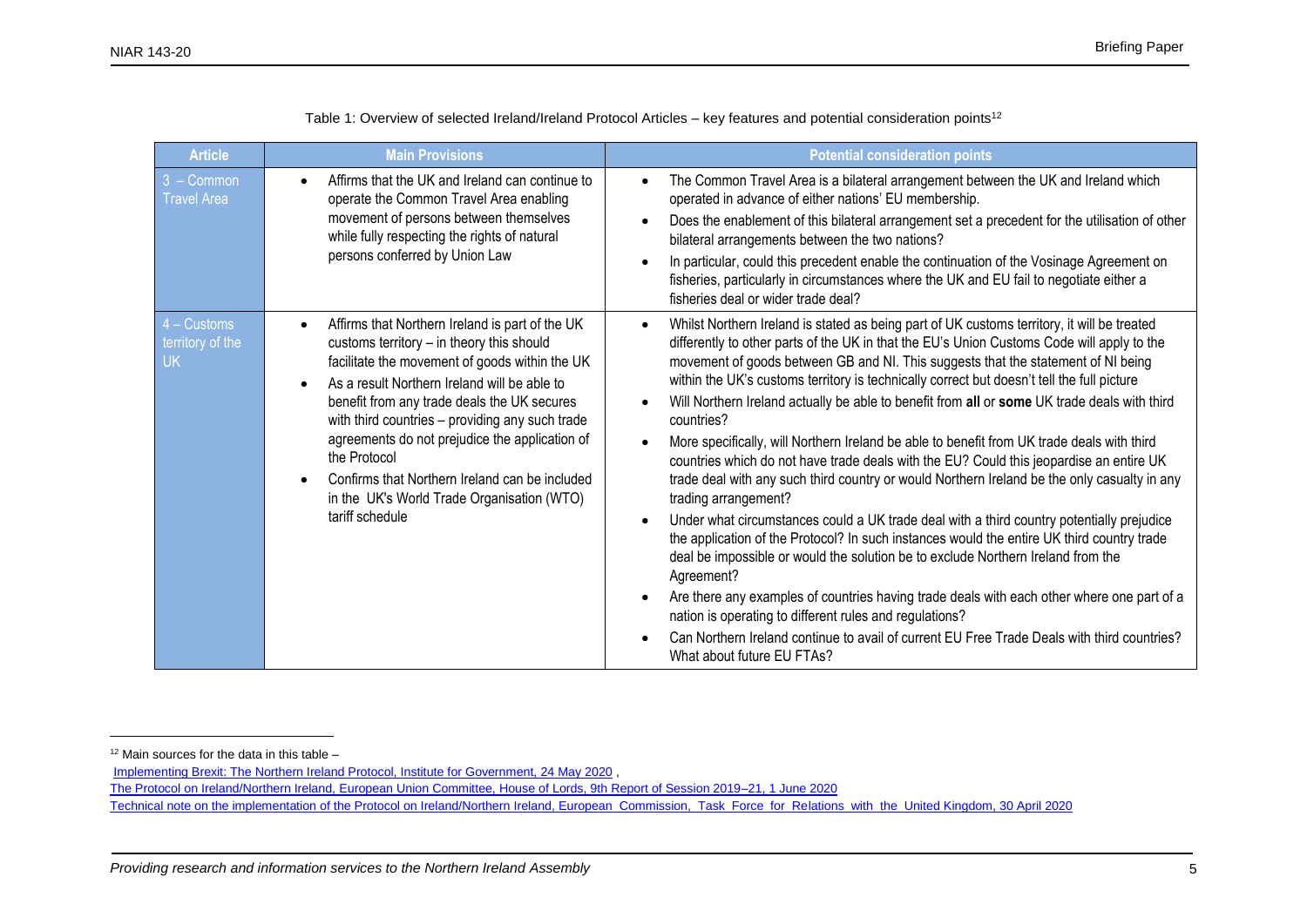| <b>Article</b>                       | <b>Main Provisions</b>                                                                                                                                                                                                                                                                                                                                                                                                                                                                                                                                                                                                                                                                                                                                                                                                                                                                                                                                                                                                                                                                                                                                                                                                                                                                                                                                                                                                                                            | <b>Potential consideration points</b>                                                                                                                                                                                                                                                                                                                                                                                                                                                                                                                                                                                                                                                                                                                                                                                                                                                                                                                                                                                                                                                                                                                                                                                                                                                                                                                                                                                                                                                                                                                                                                                                                                                                                                                                                                                                                                                                                                                                                                                                                                                                                                                                                                                                                                                                                                                                                                                                                                                                                                                                                                                                                                                                                                                                                                                                                                                                                          |  |
|--------------------------------------|-------------------------------------------------------------------------------------------------------------------------------------------------------------------------------------------------------------------------------------------------------------------------------------------------------------------------------------------------------------------------------------------------------------------------------------------------------------------------------------------------------------------------------------------------------------------------------------------------------------------------------------------------------------------------------------------------------------------------------------------------------------------------------------------------------------------------------------------------------------------------------------------------------------------------------------------------------------------------------------------------------------------------------------------------------------------------------------------------------------------------------------------------------------------------------------------------------------------------------------------------------------------------------------------------------------------------------------------------------------------------------------------------------------------------------------------------------------------|--------------------------------------------------------------------------------------------------------------------------------------------------------------------------------------------------------------------------------------------------------------------------------------------------------------------------------------------------------------------------------------------------------------------------------------------------------------------------------------------------------------------------------------------------------------------------------------------------------------------------------------------------------------------------------------------------------------------------------------------------------------------------------------------------------------------------------------------------------------------------------------------------------------------------------------------------------------------------------------------------------------------------------------------------------------------------------------------------------------------------------------------------------------------------------------------------------------------------------------------------------------------------------------------------------------------------------------------------------------------------------------------------------------------------------------------------------------------------------------------------------------------------------------------------------------------------------------------------------------------------------------------------------------------------------------------------------------------------------------------------------------------------------------------------------------------------------------------------------------------------------------------------------------------------------------------------------------------------------------------------------------------------------------------------------------------------------------------------------------------------------------------------------------------------------------------------------------------------------------------------------------------------------------------------------------------------------------------------------------------------------------------------------------------------------------------------------------------------------------------------------------------------------------------------------------------------------------------------------------------------------------------------------------------------------------------------------------------------------------------------------------------------------------------------------------------------------------------------------------------------------------------------------------------------------|--|
| 5 - Customs,<br>movement of<br>goods | Affirms that goods entering Northern Ireland<br>from another part of the UK by direct transport<br>will not be subject to customs duties/tariffs -<br>unless the goods are 'at risk' of entering the EU<br>single market<br>Goods entering Northern Ireland from locations<br>other than the EU or GB will be subject to UK<br>tariffs, unless they are 'at risk' of subsequently<br>entering the EU single market. In instances<br>where this occurs the EU rather than UK tariff<br>will apply<br>The Joint Committee will have responsibility for<br>defining 'at risk' in relation to goods and may<br>amend its decisions at any time<br>Establishes the requirement for Northern<br>Ireland to adhere/align to a set of product<br>standards/regulations as set out in Annex 2 of<br>the Protocol - including Sanitary and<br>Phytosanitary (SPS) requirements for all<br>domestic production and animals, plants, and<br>their products entering Northern Ireland from<br>either a third country or Great Britain<br>Goods flowing from GB to NI may be subject to<br>$\bullet$<br>regulatory checks<br>Goods flowing from GB to NI may be subject to<br>checks to ensure that the correct tariff is<br>applied<br>UK must apply the EU customs code, with<br>respect to NI, exceptions to be developed by<br>the Joint Committee for fishery and aquaculture<br>products – more specifically, around how<br>fishery and aquaculture products brought into | The role of the Joint Committee is critical in determining which goods entering Northern<br>Ireland are 'at risk' of entering the EU single market and therefore potentially subject to<br>duties/tariffs. What process will the Joint Committee use to determine 'at risk'?<br>If agreement cannot be reached on the 'at risk' status of a good/goods category at the Joint<br>Committee, it would appear that such decisions would then be the remit of the Arbitration<br>Panel or Permanent Court of Arbitration. What will the actual process be here?<br>Are the UK and EU starting from the same place with regards to the definition of 'at risk'<br>goods? It would appear that the EU's default position is for all goods to be 'at risk' unless<br>proved otherwise whilst the UK Government position is that tariffs should only be applied<br>where there is a 'genuine and substantial risk <sup>13'</sup> . Are there grounds for optimism on a<br>successful resolution of these issues to minimise the impacts on local businesses?<br>Paragraph 27 of the UK Government' Command Paper outlining The UK's approach to the<br>Northern Ireland Protocol makes it clear that 'the Government will make full use of the<br>provisions in the Protocol giving us the powers to waive and/or reimburse tariffs on goods<br>moving from Great Britain to Northern Ireland, even where they are classified as 'at risk' of<br>entering the EU market' <sup>14</sup> . How will the UK Government administer this system?<br>What proportion of goods entering Northern Ireland from GB are likely to be subject to<br>regulatory and tariff checks? Has any assessment been made of the costs that regulatory<br>checks on goods will bring to local agri-food businesses?<br>With regards to ongoing adherence to the EU Directives/Regulations identified in Annex 2 of<br>the Protocol what does this mean for UK common frameworks in areas like agricultural<br>policy? Is Northern Ireland excluded by the fact that to all intents and purposes it is aligned<br>with the EU framework in many areas? Or will Northern Ireland's obligations drive the shape<br>of the UK common frameworks?<br>The exceptions for fishery and aquaculture products to avoid customs duties for UK flagged,<br>NI registered vessels raise questions around how this will actually work. Will any such<br>exceptions only apply to landings by NI registered and UK flagged vessels into Northern<br>Irish ports? Would it cover landings either current or future by UK flagged and NI registered<br>vessels in Ireland or other EU countries? Would any such arrangements potentially limit<br>Northern Irish vessels to landing their catch in their home ports? Do these home ports have<br>the processing capacity to handle or process all of the catch? How would any such<br>exceptions be implemented and enforced? |  |

<sup>&</sup>lt;sup>13</sup> [The UK's Approach to the Northern Ireland Protocol, Cabinet Office, May 2020, page 11](https://assets.publishing.service.gov.uk/government/uploads/system/uploads/attachment_data/file/887532/The_UK_s_Approach_to_NI_Protocol_Web_Accessible.pdf)

<sup>&</sup>lt;sup>14</sup> [The UK's Approach to the Northern Ireland Protocol, Cabinet Office, May 2020, page 12](https://assets.publishing.service.gov.uk/government/uploads/system/uploads/attachment_data/file/887532/The_UK_s_Approach_to_NI_Protocol_Web_Accessible.pdf)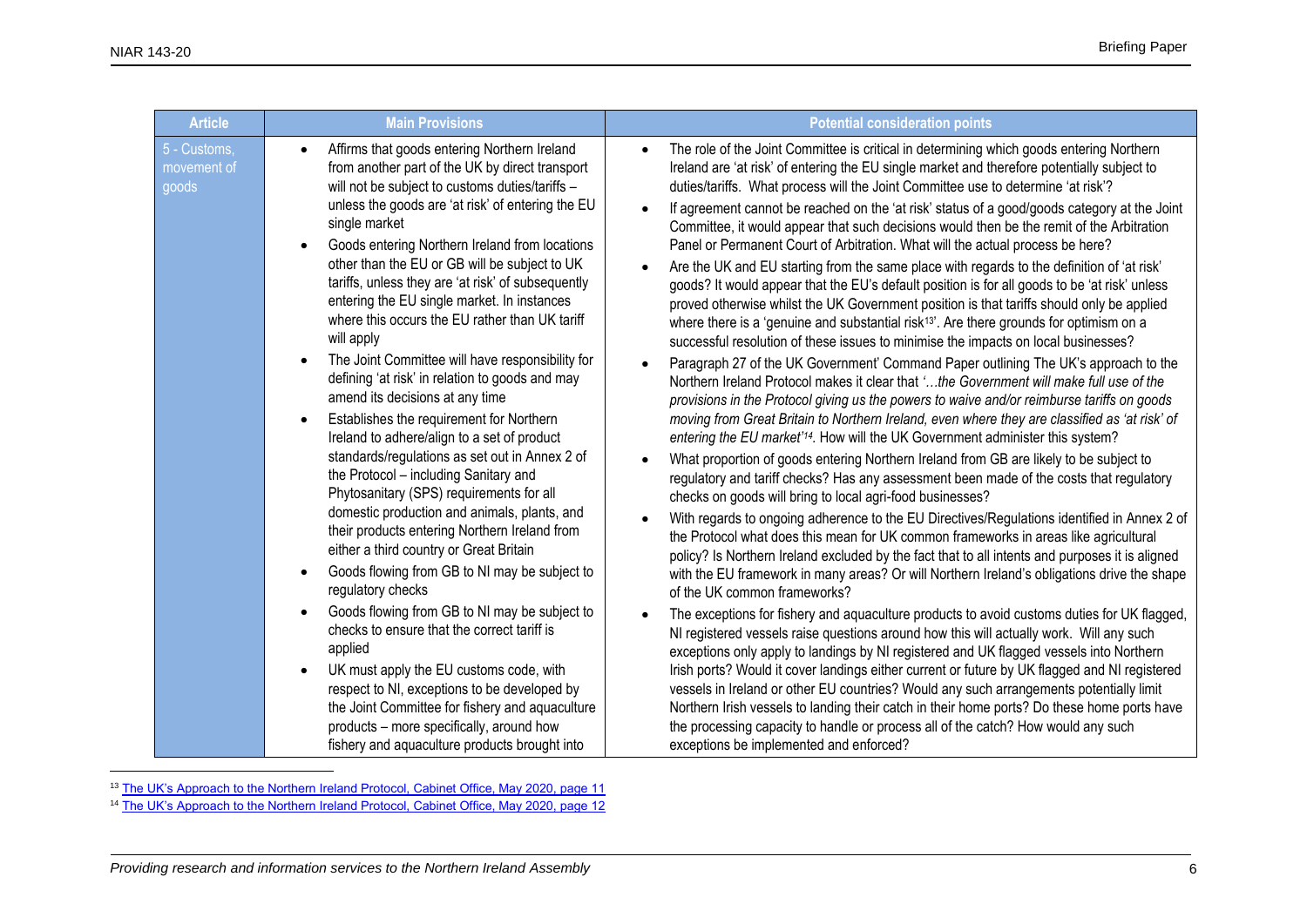| <b>Article</b>                                                                  | <b>Main Provisions</b>                                                                                                                                                                                                                                                                                                                                                                                                                                                                                                                                                                                                                                                                                                                                                                                                                             | <b>Potential consideration points</b>                                                                                                                                                                                                                                                                                                                                                                                                                                                                                                                                                                                                                                                                                                                                                                                                                                                                                                                                                                                                                                                                                                                                                                                                                                                                                                                                                                                                                                                                                                                                                                                                                                                                      |
|---------------------------------------------------------------------------------|----------------------------------------------------------------------------------------------------------------------------------------------------------------------------------------------------------------------------------------------------------------------------------------------------------------------------------------------------------------------------------------------------------------------------------------------------------------------------------------------------------------------------------------------------------------------------------------------------------------------------------------------------------------------------------------------------------------------------------------------------------------------------------------------------------------------------------------------------|------------------------------------------------------------------------------------------------------------------------------------------------------------------------------------------------------------------------------------------------------------------------------------------------------------------------------------------------------------------------------------------------------------------------------------------------------------------------------------------------------------------------------------------------------------------------------------------------------------------------------------------------------------------------------------------------------------------------------------------------------------------------------------------------------------------------------------------------------------------------------------------------------------------------------------------------------------------------------------------------------------------------------------------------------------------------------------------------------------------------------------------------------------------------------------------------------------------------------------------------------------------------------------------------------------------------------------------------------------------------------------------------------------------------------------------------------------------------------------------------------------------------------------------------------------------------------------------------------------------------------------------------------------------------------------------------------------|
|                                                                                 | EU customs territory by UK flagged vessels<br>registered to ports in Northern Ireland are<br>exempted from customs duties.<br>Affirms that the UK has the power to reimburse<br>tariffs charged on 'at risk' goods that can be<br>shown to have remained in NI.                                                                                                                                                                                                                                                                                                                                                                                                                                                                                                                                                                                    |                                                                                                                                                                                                                                                                                                                                                                                                                                                                                                                                                                                                                                                                                                                                                                                                                                                                                                                                                                                                                                                                                                                                                                                                                                                                                                                                                                                                                                                                                                                                                                                                                                                                                                            |
| 6 - Protection of<br>the UK Internal<br>Market                                  | Affirms that nothing in the Protocol stops the<br>$\bullet$<br>UK from ensuring unfettered market access for<br>goods moving from Northern Ireland to other<br>parts of the UK<br>Establishes a role for the Joint Committee in<br>facilitating trade between Northern Ireland and<br>the rest of the UK $-$ key aim of avoiding<br>controls at the ports and airports of Northern<br>Ireland to the extent possible<br>Affirms that nothing in the Protocol stops<br>products originating in Northern Ireland from<br>being presented on the market as originating in<br>the UK when placed on GB market<br>Affirms that nothing in the Protocol stops the<br>UK from regulating products originating in<br>Northern Ireland placed on the market in other<br>parts of the UK that comply with EU<br>regulations/directives as set out in Annex 2 | Does the claim that nothing within the Protocol will stop the UK from ensuring 'unfettered<br>access' for goods moving from Northern Ireland to other parts of the UK, actually stand up<br>to scrutiny?<br>The EU's stated position is that goods leaving NI for GB will require the completion of an<br>exit summary declaration although the UK Government believes that there should be no<br>such requirements for goods that will remain in the UK <sup>15</sup> . Which of these positions<br>represents the most likely outcome and will the Joint Committee be able to reach a<br>consensus on this issue?<br>Has any assessment been made of the potential costs for the local agri-food sector if exit<br>summary declarations become a requirement for goods headed to GB. HMRC evidence<br>submitted to the House of Lords EU Committee suggested that the cost of each declaration<br>could be between £15 and £56 depending on the complexity of the declaration.<br>If exit summary declarations end up as a requirement for agri-food products leaving<br>Northern Ireland for GB will there be any UK Government financial assistance to reduce or<br>offset these costs?<br>The UK Government has given assurances to legislate for unfettered access to the GB<br>market for NI goods as set out in both the New Decade New Approach document (NDNA)<br>and the UK's Approach to the Northern Ireland Protocol document. Would any such<br>legislation mitigate risks presented by potential regulatory divergence between NI and GB<br>moving forward? When will we get sight of this legislation given that NDNA references it<br>coming into force by 1 <sup>st</sup> January 2021? |
| 7- Technical<br>regulations,<br>assessments,<br>registrations,<br>certificates, | Places Northern Ireland within two separate<br>$\bullet$<br>regulatory regimes for placing goods on the<br>market in Northern Ireland - namely the UK<br>and EU                                                                                                                                                                                                                                                                                                                                                                                                                                                                                                                                                                                                                                                                                    | Has any detailed assessment been made by Government, either local or national, of the<br>potential impacts on local businesses resulting from the provisions in Article 7?<br>Have DAERA made any assessment as to the proportion/value of local agri-food produce<br>that will require new labelling and the potential costs of implementation?                                                                                                                                                                                                                                                                                                                                                                                                                                                                                                                                                                                                                                                                                                                                                                                                                                                                                                                                                                                                                                                                                                                                                                                                                                                                                                                                                           |

<sup>15</sup> [The UK's Approach to the Northern Ireland Protocol, Cabinet Office, May 2020, page 10](https://assets.publishing.service.gov.uk/government/uploads/system/uploads/attachment_data/file/887532/The_UK_s_Approach_to_NI_Protocol_Web_Accessible.pdf)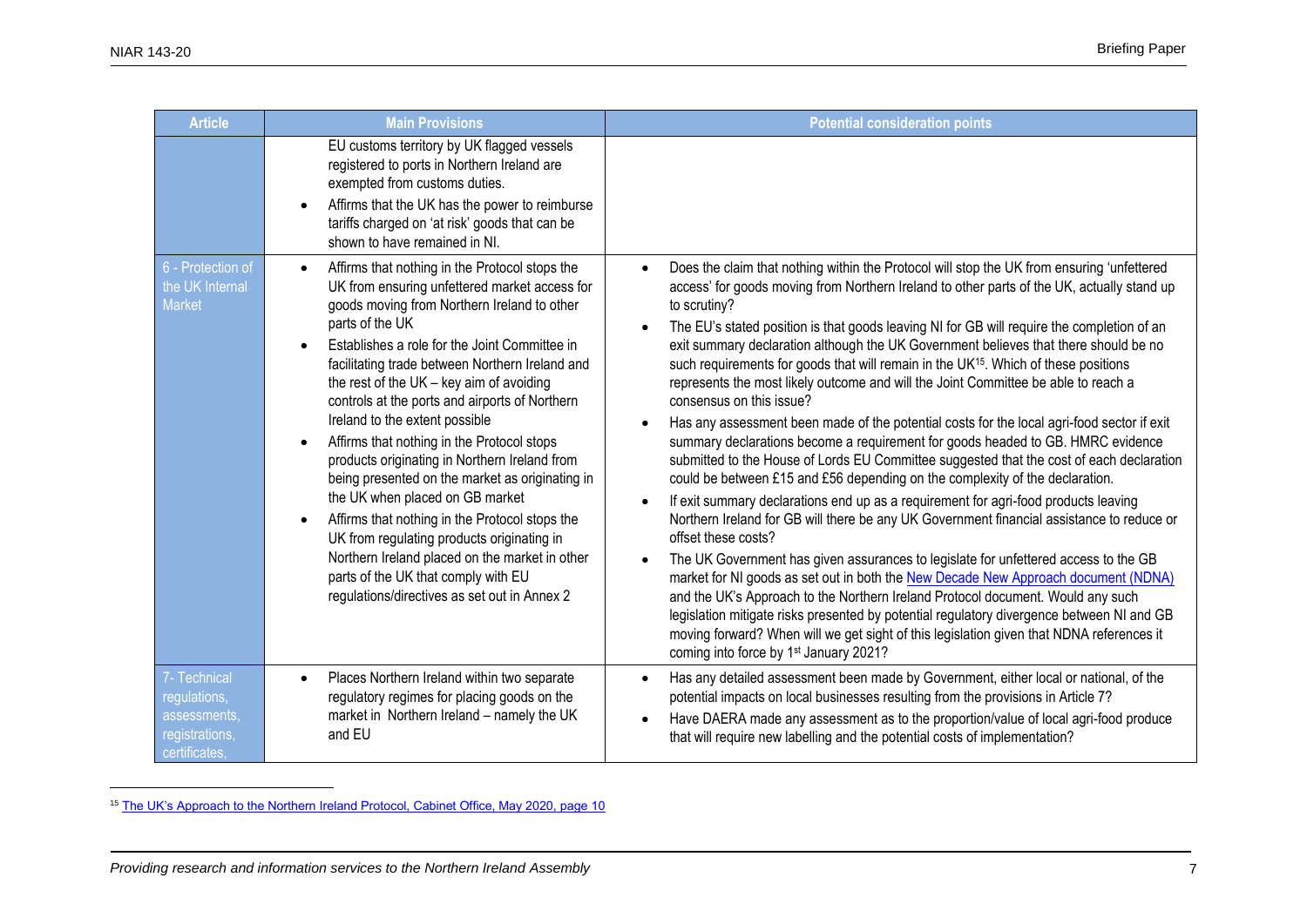| <b>Article</b>                  | <b>Main Provisions</b>                                                                                                                                                                                                                                                                                                                                                                                                                                                                                                                                                                                                                                                                                                                                                                                               | <b>Potential consideration points</b>                                                                                                                                                                                                                                                                                                                                                                                                                                                                                                                                                                                                                                                                                                                                                                                                                                                                                                                                                                                                                                                                                                                                                                                                                                                                                                                                                                                                                                                                                                                                                                                                                                                                                                                                                                                                                                                                                                                                                                                                                                                        |  |
|---------------------------------|----------------------------------------------------------------------------------------------------------------------------------------------------------------------------------------------------------------------------------------------------------------------------------------------------------------------------------------------------------------------------------------------------------------------------------------------------------------------------------------------------------------------------------------------------------------------------------------------------------------------------------------------------------------------------------------------------------------------------------------------------------------------------------------------------------------------|----------------------------------------------------------------------------------------------------------------------------------------------------------------------------------------------------------------------------------------------------------------------------------------------------------------------------------------------------------------------------------------------------------------------------------------------------------------------------------------------------------------------------------------------------------------------------------------------------------------------------------------------------------------------------------------------------------------------------------------------------------------------------------------------------------------------------------------------------------------------------------------------------------------------------------------------------------------------------------------------------------------------------------------------------------------------------------------------------------------------------------------------------------------------------------------------------------------------------------------------------------------------------------------------------------------------------------------------------------------------------------------------------------------------------------------------------------------------------------------------------------------------------------------------------------------------------------------------------------------------------------------------------------------------------------------------------------------------------------------------------------------------------------------------------------------------------------------------------------------------------------------------------------------------------------------------------------------------------------------------------------------------------------------------------------------------------------------------|--|
| approvals and<br>authorisations | Creates a new label, namely 'UK(NI)' with<br>$\bullet$<br>respect to certain EU Directives outlined in the<br>Protocol<br>Makes changes to the way Northern Ireland<br>conformity checks will be carried out - more<br>specifically goods being sold outside Northern<br>Ireland, as these will need to gain product<br>approvals from EU Authorities and bodies<br>outside Northern Ireland if they are destined for<br>the EU Single Market.<br>Makes changes to the mutual recognition of<br>non-harmonised standards - in effect and<br>according to additional information from the<br>European Commission, 'in the non-<br>harmonised area, the fact that a food is legally<br>placed on the market of Northern Ireland<br>cannot be invoked when the food is placed on<br>the market in the EU' <sup>16</sup> | Has any assessment been made as to how locally produced agri-food products will be able<br>$\bullet$<br>to secure conformity check approvals to enable them to be marketed in the EU single<br>market? Can any such checks be done by authorities/bodies based in Ireland? What will be<br>the costs and how often would such checks be required? Is approval a one off or ongoing<br>process? Would such approvals be needed for agri-food products being processed in<br>Ireland before returning to Northern Ireland? Would/could an EU office in Belfast be able to<br>facilitate such conformity checks or could these be done remotely?<br>The UK Government Command Paper on the UK's approach to the Protocol states that the<br>UK will recognise EU product approvals and certifications gained by Northern Ireland<br>traders for placing products on the Northern Ireland market. This recognition will enable the<br>placing of those goods on the GB market. Will the Government similarly recognise<br>approvals and certifications gained by Northern Ireland traders for products destined for the<br>EU single market?<br>Will the UK Government's commitment to recognition detailed here feature in the proposed<br>UK legislation securing unfettered access for Northern Ireland businesses to the whole of<br>the UK internal market?<br>Does potential regulatory divergence between the UK and EU present a threat to the<br>concept of recognition of product approvals and certifications moving forward? Could any<br>such divergence make it harder for Northern Ireland goods to be recognised by the UK<br>Government and allowed access to the GB market?<br>Does the European Commission's assessment that the lawful placing of a food product, in a<br>non-harmonised area, on the market of Northern Ireland cannot be invoked when the<br>product is placed on the market in the EU really create a basis for the free movement of<br>goods from Northern Ireland to Ireland? Does this not run contrary to the supposed<br>rationale for the Protocol? |  |
| 8 - VAT and<br>excise           | Applies certain EU rules on VAT and excise to<br>$\bullet$<br>Northern Ireland as detailed in Annex 3 of the<br>Protocol - these apply to goods only -<br>services will continue to align to UK VAT rules<br>European Commission technical note on the<br>Protocol states that EU VAT and excise rules<br>applicable to imports into and exports out of<br>the EU must be applied to goods entering or                                                                                                                                                                                                                                                                                                                                                                                                               | Has any assessment been made of the potential impacts on the local agri-food sector in<br>relation to the impacts of Northern Ireland continuing to operate EU VAT and excise in<br>relation to goods? Will costs for local businesses be higher as a result of the potentially<br>complex VAT and excise system that will be operating an EU system for goods and a UK<br>one for services?<br>Is the UK government's confidence in being able to use the 'flexibilities available' to<br>implement the requirements in Article 8 in a way which minimises new costs and burdens<br>on businesses in Northern Ireland well founded? If the UK moving forward radically alters                                                                                                                                                                                                                                                                                                                                                                                                                                                                                                                                                                                                                                                                                                                                                                                                                                                                                                                                                                                                                                                                                                                                                                                                                                                                                                                                                                                                               |  |

<sup>16</sup> [Notice to Stakeholders, Withdrawal of the UK and EU Food Law, European Commission, 13 March 2020](https://ec.europa.eu/info/sites/info/files/notice_for_stakeholders_food_law.pdf)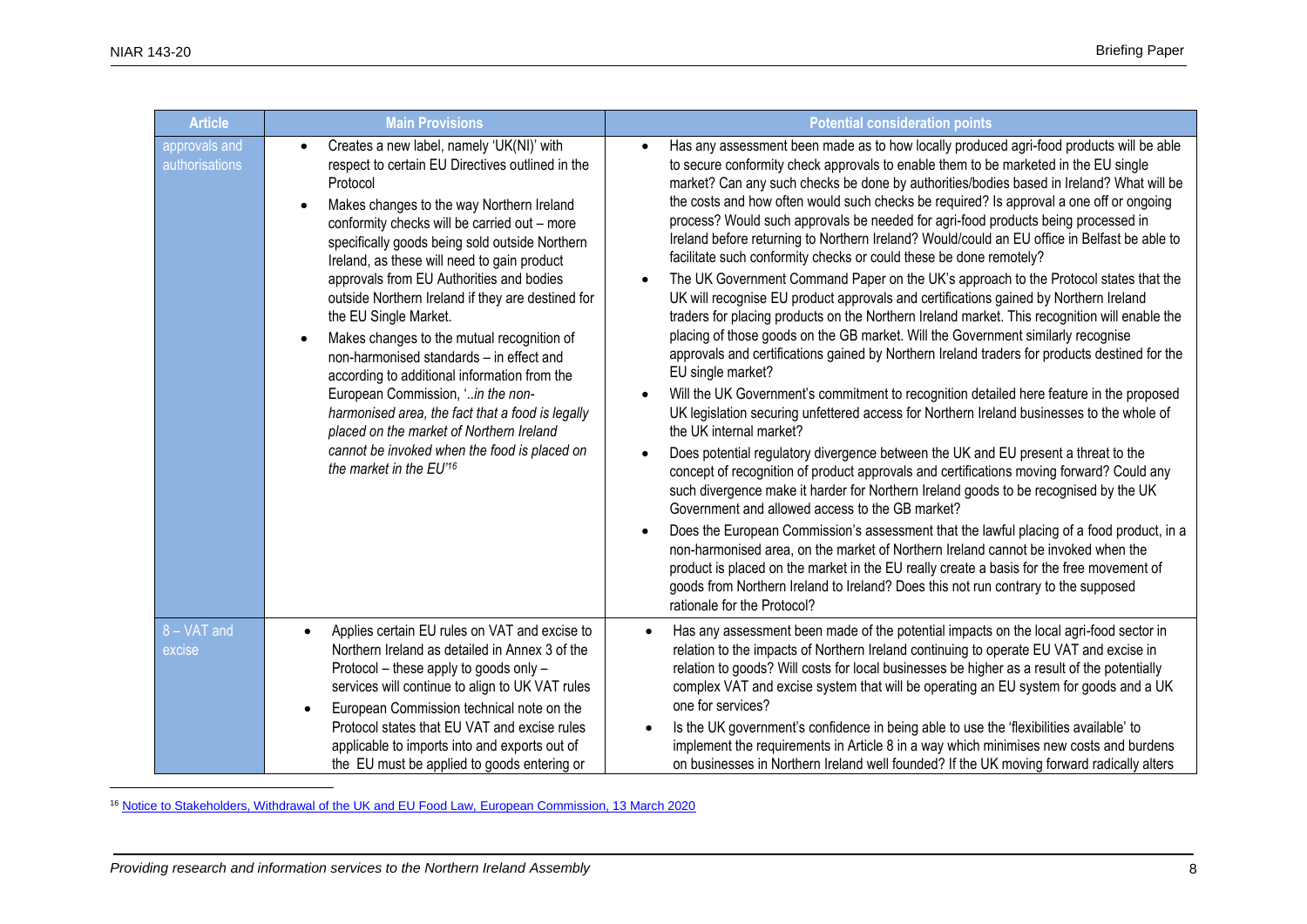| <b>Article</b> | <b>Main Provisions</b>                                                                                                                                                                                                                                                                                                                                                                                                                                                                                                                                                                                                                                                                                                                                  | <b>Potential consideration points</b>                                                                                                                                                                                                                                                                                                                                                                                                                                                                                                                                                                                                                                                                                                                                                                                                                                                                                                                                                                                                                                                                                                                                                                                                                                                                                                                                                                                                                             |
|----------------|---------------------------------------------------------------------------------------------------------------------------------------------------------------------------------------------------------------------------------------------------------------------------------------------------------------------------------------------------------------------------------------------------------------------------------------------------------------------------------------------------------------------------------------------------------------------------------------------------------------------------------------------------------------------------------------------------------------------------------------------------------|-------------------------------------------------------------------------------------------------------------------------------------------------------------------------------------------------------------------------------------------------------------------------------------------------------------------------------------------------------------------------------------------------------------------------------------------------------------------------------------------------------------------------------------------------------------------------------------------------------------------------------------------------------------------------------------------------------------------------------------------------------------------------------------------------------------------------------------------------------------------------------------------------------------------------------------------------------------------------------------------------------------------------------------------------------------------------------------------------------------------------------------------------------------------------------------------------------------------------------------------------------------------------------------------------------------------------------------------------------------------------------------------------------------------------------------------------------------------|
|                | leaving Northern Ireland either from or to a<br>third country or Great Britain.<br>Responsibility for implementation of the rules<br>detailed in Annex 3 as they apply in Northern<br>Ireland lies with the UK authorities - this<br>includes collection of VAT and excise duties<br>although any revenues collected will not be<br>passed to the EU<br>Establishes that the UK Government will be<br>able to apply VAT exemptions and reductions,<br>including zero ratings in Northern Ireland to<br>match provisions in Ireland<br>Responsibility for reviewing the<br>implementation of the provisions within Article<br>8 lies with the Joint Committee who can 'where<br>appropriate' adopt measures for the proper<br>application of these rules | some of its VAT ratings, and Northern Ireland remains tied to differing EU rates, is this not<br>likely to make Northern Ireland businesses less competitive than their GB counterparts<br>are?<br>Will trade from Northern Ireland to GB be zero rated for export for VAT purposes? If this is<br>the case will the UK Government guarantee this approach moving forward? Could such a<br>provision be legislated for?<br>How will goods and services be differentiated and who will have responsibility here? Is this<br>a decision for HMRC alone or will the Joint Committee have a role? Will it be easy to<br>differentiate goods and services across the agri-food sector? Does DAERA have any<br>particular concerns here?<br>Whilst the UK Government will have the power to vary VAT rates In Northern Ireland to<br>match those in Ireland, how often is this likely to occur? What will the process be for any<br>development - can the UK Government be petitioned by local stakeholders including the<br>Assembly on this issue? Will the UK only undertake this action in instances where there is<br>a disadvantage to Northern Irish businesses with existing rates payable here? Has any<br>assessment been made as to the impacts on the agri-food sector here as a result of such<br>an intervention? Will the UK Government be able to act unilaterally in this area – will the<br>Joint Committee have a say or a veto on any such changes? |
| 10 - State Aid | EU state aid requirements will continue to apply<br>in Northern Ireland as they relate to EU laws<br>identified in Annex 5 of the Protocol - it should<br>be noted that these requirements apply to<br>goods but not services<br>Agricultural goods are exempt from the<br>$\bullet$<br>application of EU state aid rules as set out in<br>Annex 5 but the level in terms of maximum<br>ceiling of support for agricultural production and<br>trade will be subject to approval by the UK-EU<br>Joint Committee. This process is set out in<br>Annex 6 of the Protocol.                                                                                                                                                                                 | Both the House of Lords EU Committee Report on the Protocol and the IFG explainer on<br>Implementing Brexit - The NI Protocol reference the concern that the state aid provisions<br>within the Protocol have implications for the entire UK in terms of state aid. The key concern<br>in summary being that aid provided to a business in GB, which traded a good to Northern<br>Ireland, which then ended up in the single market would by definition affect trade between<br>Northern Ireland and the EU. In such instances, GB state aid could theoretically be subject<br>to EU judicial intervention.<br>In the circumstances highlighted previously, would the threat of EU intervention mean that<br>the UK is unlikely to follow a particularly ambitious and generous state aid regime for fear of<br>EU intervention? Could this provide some protection for Northern Ireland businesses<br>adhering to EU state aid rules with GB based competitors?<br>The role that the Joint Committee will play in setting a ceiling for agricultural support here<br>raises serious questions around how competitive local farmers will be - particularly if the<br>Joint Committee limits the scale of support available here as compared to that available in                                                                                                                                                                                                  |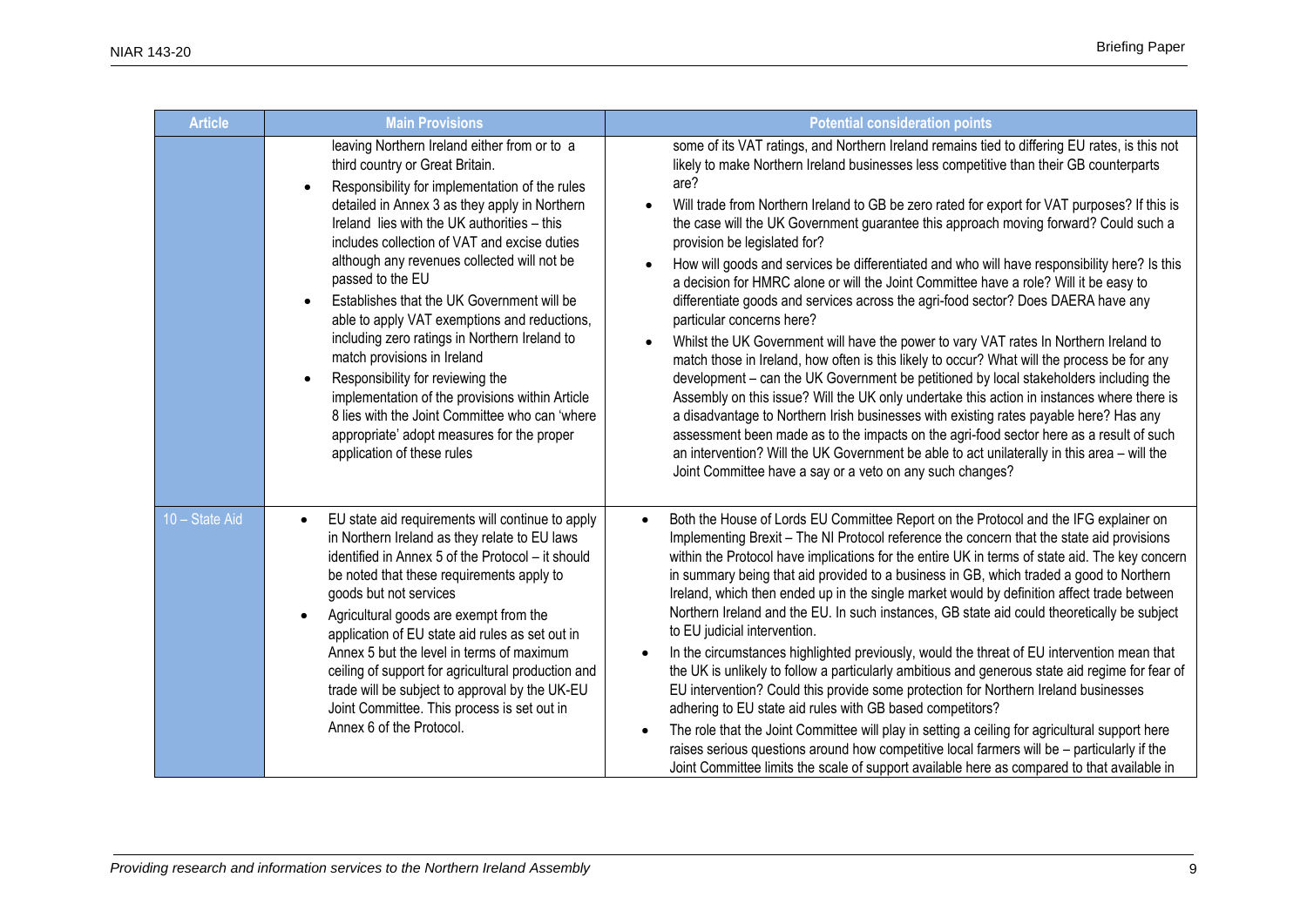| <b>Article</b>                   | <b>Main Provisions</b>                                                                                                                                                                                                                                                                                                                                                                                                                                                               | <b>Potential consideration points</b>                                                                                                                                                                                                                                                                                                                                                                                                                                                                                                                                                                                                                                                                                                                                                                                                                                                                                                                                                                                                                                                                                                                                                                                                                                                                                                                                                                                                                                                                                                                                                                                                                                                                                                                                                               |
|----------------------------------|--------------------------------------------------------------------------------------------------------------------------------------------------------------------------------------------------------------------------------------------------------------------------------------------------------------------------------------------------------------------------------------------------------------------------------------------------------------------------------------|-----------------------------------------------------------------------------------------------------------------------------------------------------------------------------------------------------------------------------------------------------------------------------------------------------------------------------------------------------------------------------------------------------------------------------------------------------------------------------------------------------------------------------------------------------------------------------------------------------------------------------------------------------------------------------------------------------------------------------------------------------------------------------------------------------------------------------------------------------------------------------------------------------------------------------------------------------------------------------------------------------------------------------------------------------------------------------------------------------------------------------------------------------------------------------------------------------------------------------------------------------------------------------------------------------------------------------------------------------------------------------------------------------------------------------------------------------------------------------------------------------------------------------------------------------------------------------------------------------------------------------------------------------------------------------------------------------------------------------------------------------------------------------------------------------|
|                                  |                                                                                                                                                                                                                                                                                                                                                                                                                                                                                      | either GB or Ireland. Direct payments to farmers are currently critical to the short-term<br>viability, never mind potential growth of many farm businesses here.<br>The UK Government's paper on their approach to the Northern Ireland Protocol makes it<br>clear that the Government supports maintaining 'the current allocation for supporting the<br>agriculture and fishing industries in Northern Ireland, whilst also providing suitable flexibility<br>to respond to any market uncertainty and disruption'. It should, however, be noted that the<br>Government is not in a position to deliver this - it is subject to Joint Committee approval.<br>Whilst the UK Government are part of the Joint Committee, any decision requires<br>consensus between them and their EU counterparts on the Committee. In that context, how<br>likely is the UK Government to deliver on their aspiration?<br>Annex 6 of the Protocol, which is meant to set out how the Joint Committee will set the<br>maximum ceiling for agricultural support here, does not clarify how often the Joint<br>Committee will perform this function. Will it be at the commencement of a support<br>programme period such as the current 2014-20 CAP envelope, or will interventions be more<br>regular?<br>Annex 6 also makes clear that if the Joint Committee fails to determine the initial level of<br>agricultural support that will be allowed here by either the end of the transition period, or<br>within 1 year of the entry into force of a future EU Multiannual Financial Framework, the<br>exemption for agricultural production and trade from state aid rules would be suspended,<br>until agreement was reached. What would this actually mean for farmers here if this<br>circumstance occurred? |
| 13 - Common<br><b>Provisions</b> | Article 13 confirms that EU legislation which<br>is already within the existing Annexes in the<br>Protocol and which is amended or replaced<br>does not require agreement by the Joint<br>Committee - happens by default - process<br>of dynamic alignment. Can only be reversed<br>by removal of democratic consent by the<br>Assembly.<br>Establishes the process for addition, or<br>otherwise, of new EU legislation which falls<br>within the scope of the Protocol but doesn't | Given that EU existing legislation within Annex 2 of the Protocol is automatically<br>amended or replaced without scrutiny, has any assessment been made by DAERA with<br>regards to what potential risks this poses to the agri-food sector here?<br>More specifically, has any assessment been made in relation to derogations from existing<br>EU legislation within Annex 2 of the Protocol that the agri-food sector here benefits from?<br>Going forward what means, if any, can be utilised to secure the continuation of these<br>derogations if legislation is either amended or replaced?<br>The process for the addition of new EU legislation to the Protocol makes clear that the<br>Joint Committee has a key role to play. How then will the specific needs of Northern<br>Ireland be recognised and secured in any future EU legislation that may be destined for<br>inclusion within the Annexes of the Protocol?                                                                                                                                                                                                                                                                                                                                                                                                                                                                                                                                                                                                                                                                                                                                                                                                                                                                  |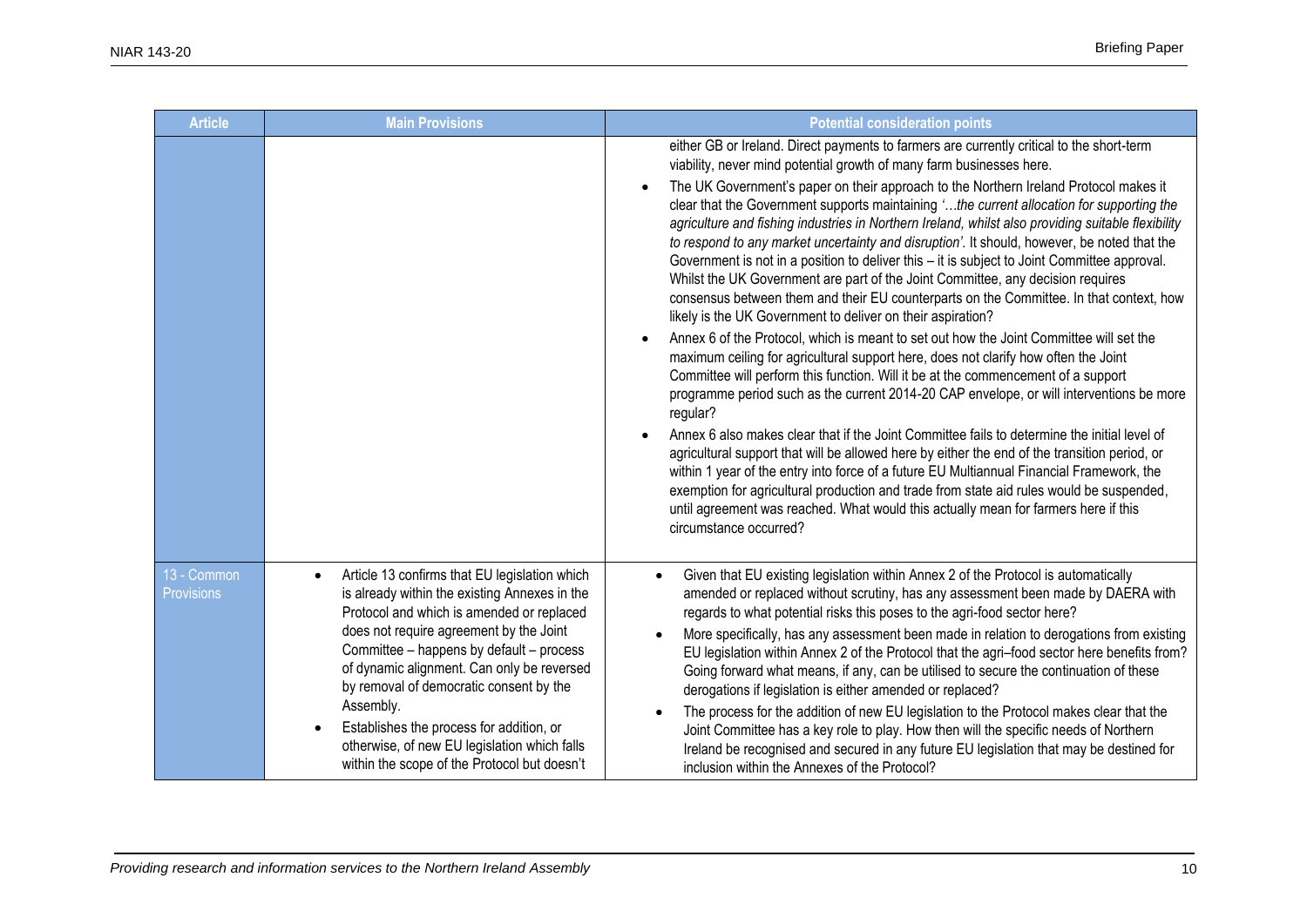| <b>Article</b> | <b>Main Provisions</b>                                                                                                                                                                                                                                                                                                                                                                                 | <b>Potential consideration points</b>                                                                                                                                                                                                                                                                                                                                                                                                                                                                                                                                                                                                                                                                                                                       |
|----------------|--------------------------------------------------------------------------------------------------------------------------------------------------------------------------------------------------------------------------------------------------------------------------------------------------------------------------------------------------------------------------------------------------------|-------------------------------------------------------------------------------------------------------------------------------------------------------------------------------------------------------------------------------------------------------------------------------------------------------------------------------------------------------------------------------------------------------------------------------------------------------------------------------------------------------------------------------------------------------------------------------------------------------------------------------------------------------------------------------------------------------------------------------------------------------------|
|                | amend or replace EU legislation identified in<br>the Annexes to the Protocol as follows:<br>EU informs UK of adoption of new legislation<br>in Joint Committee<br>Upon request of EU or UK Joint Committee<br>⋗<br>the Joint Committee can hold an exchange<br>of views on the implications of the newly<br>adopted legislation for the proper functioning<br>of the Protocol - has to happen within 6 | The New Decade New Approach document which secured the restoration of the<br>$\bullet$<br>Executive and Assembly includes a pledge by the UK Government to 'ensure that<br>representatives from the Northern Ireland Executive are invited to be part of the UK<br>delegation in any meetings of the UK-EU Specialised or Joint Committees discussing<br>Northern Ireland specific matters which are also being attended by the Irish Government<br>as part of the European Union's delegation <sup>17</sup> '. This commitment is also reiterated in the<br>UK Government's command paper, The UK's Approach to the Northern Ireland<br>Protocol <sup>18</sup> .<br>Despite these commitments there are a number of key questions as follows:<br>$\bullet$ |
|                | weeks after request.<br>Joint Committee has two options for dealing<br>with new EU legislation as follows:<br>Adopt it – adding it to the relevant Annex of<br>the Protocol                                                                                                                                                                                                                            | Does all new proposed EU legislation that may be adopted in the Protocol qualify as<br>being a 'Northern Ireland specific matter'? If not why not? In other words will the UK<br>Government make a commitment to include representatives from the Executive whenever<br>potential new legislation for inclusion in the Protocol is being discussed at either the<br>Specialised or Joint Committee level?                                                                                                                                                                                                                                                                                                                                                   |
|                | Where agreement on adding the new EU<br>➤<br>legislation cannot be reached, examine all<br>further possibilities to maintain the 'good<br>functioning' of the Protocol and take 'any<br>decision necessary' to this effect.                                                                                                                                                                            | The previous point is caveated on the recognition that Executive representation will be<br>denied to these fora if there is not Irish Government attendance as part of the EU<br>delegation. On this basis who will decide on delegation membership make up on both the<br>UK and EU sides? Is there a case to be made for the drawing up of objective and<br>transparent criteria to ensure appropriate Irish Government and Executive representation                                                                                                                                                                                                                                                                                                      |
|                | In circumstances where neither of the<br>previous two options prove possible, after a<br>reasonable time, the EU is entitled, after<br>giving the UK notice, to take 'appropriate<br>remedial measures'.                                                                                                                                                                                               | on these delegations? If these do not exist is there not a risk that individual subjective<br>assessments could see Executive representatives potentially excluded from discussions<br>on issues that directly affect Northern Ireland? Is this an issue that could be taken forward<br>in the Specialised or Joint Committee? Has the Executive been lobbying for any such<br>development?                                                                                                                                                                                                                                                                                                                                                                 |
|                | Establishes that UK authorities shall not act<br>as leading authority for risk assessments,<br>examinations, approvals and authorisation<br>procedures required in the EU law contained<br>within the Protocol                                                                                                                                                                                         | In areas where agreement cannot be reached at Joint Committee level on the addition of<br>new EU legislation to the Protocol what is meant by the Joint Committee taking 'any<br>decision necessary' to maintain the 'good functioning' of the Protocol? Have either the UK<br>or EU provided any clarification here and is this an issue on which sides are on the same<br>page? Is this simply an oblique reference the Arbitration process that supports the Joint<br>Committee?                                                                                                                                                                                                                                                                         |
|                | Establishes the principle that either parts or<br>all of the Protocol will not apply if the UK and                                                                                                                                                                                                                                                                                                     | What precisely constitute 'appropriate remedial issues' that the EU is entitled to take in<br>circumstances where new legislation is not adopted into the Protocol? Does this imply                                                                                                                                                                                                                                                                                                                                                                                                                                                                                                                                                                         |

<sup>&</sup>lt;sup>17</sup> [The New Decade, New Approach Deal, British And Irish Government Document, January 2020, page 47](https://assets.publishing.service.gov.uk/government/uploads/system/uploads/attachment_data/file/856998/2020-01-08_a_new_decade__a_new_approach.pdf)

<sup>&</sup>lt;sup>18</sup> [The UK's Approach to the Northern Ireland Protocol, Cabinet Office, May 2020, pages 6-7](https://assets.publishing.service.gov.uk/government/uploads/system/uploads/attachment_data/file/887532/The_UK_s_Approach_to_NI_Protocol_Web_Accessible.pdf)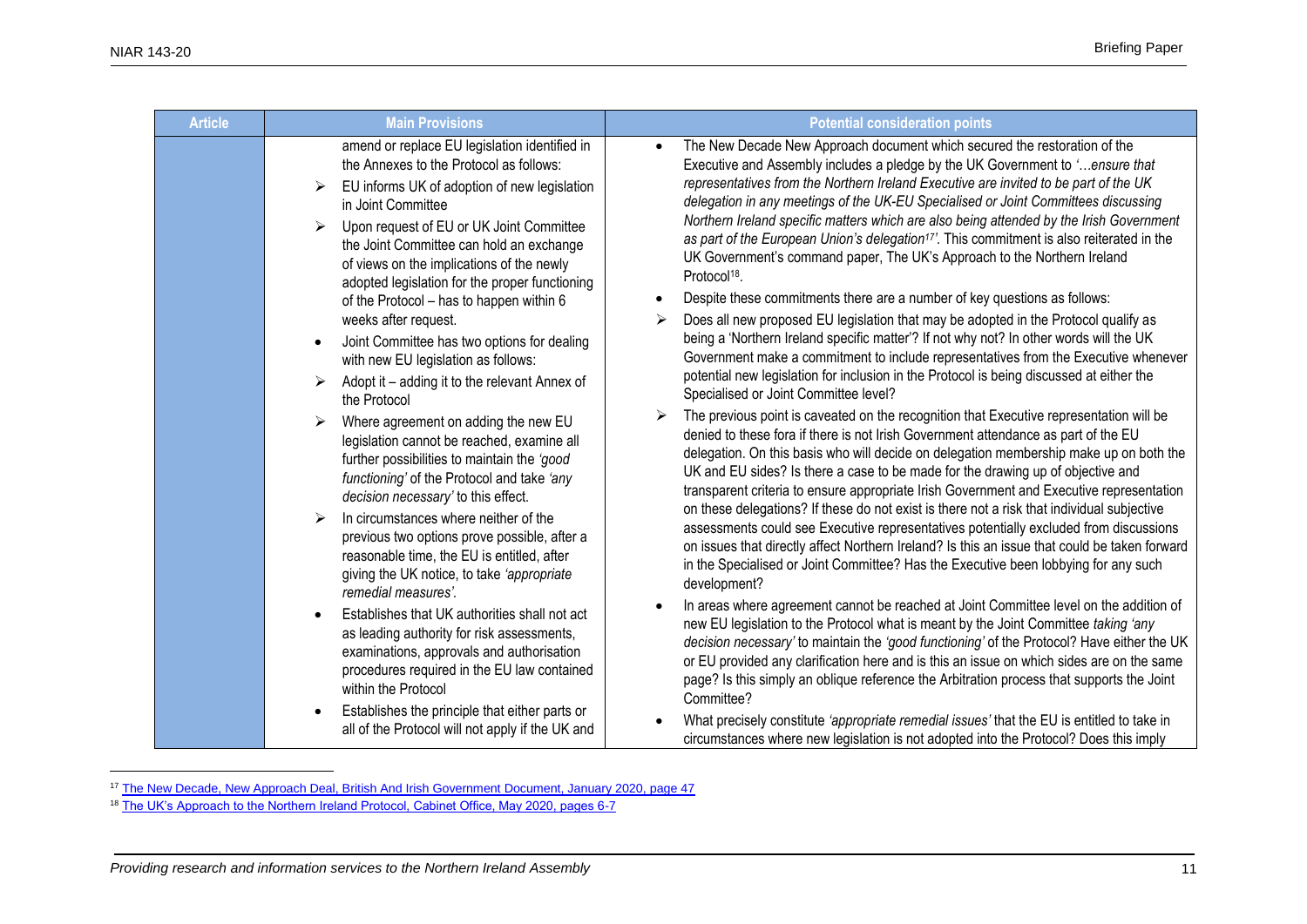| <b>Article</b> | <b>Main Provisions</b>                                               | Potential consideration points                                                                                                                                                                                                                                                                                                               |
|----------------|----------------------------------------------------------------------|----------------------------------------------------------------------------------------------------------------------------------------------------------------------------------------------------------------------------------------------------------------------------------------------------------------------------------------------|
|                | EU successfully conclude a trading<br>agreement which supersedes it. | legal action by the CJEU? Or is this an oblique reference to role of the Arbitration Panel<br>as outlined in table 3 of this paper? What could the possible consequences be for<br>Northern Ireland from such action? Would any potential financial penalties arising from<br>such circumstances be the responsibility of the UK Government? |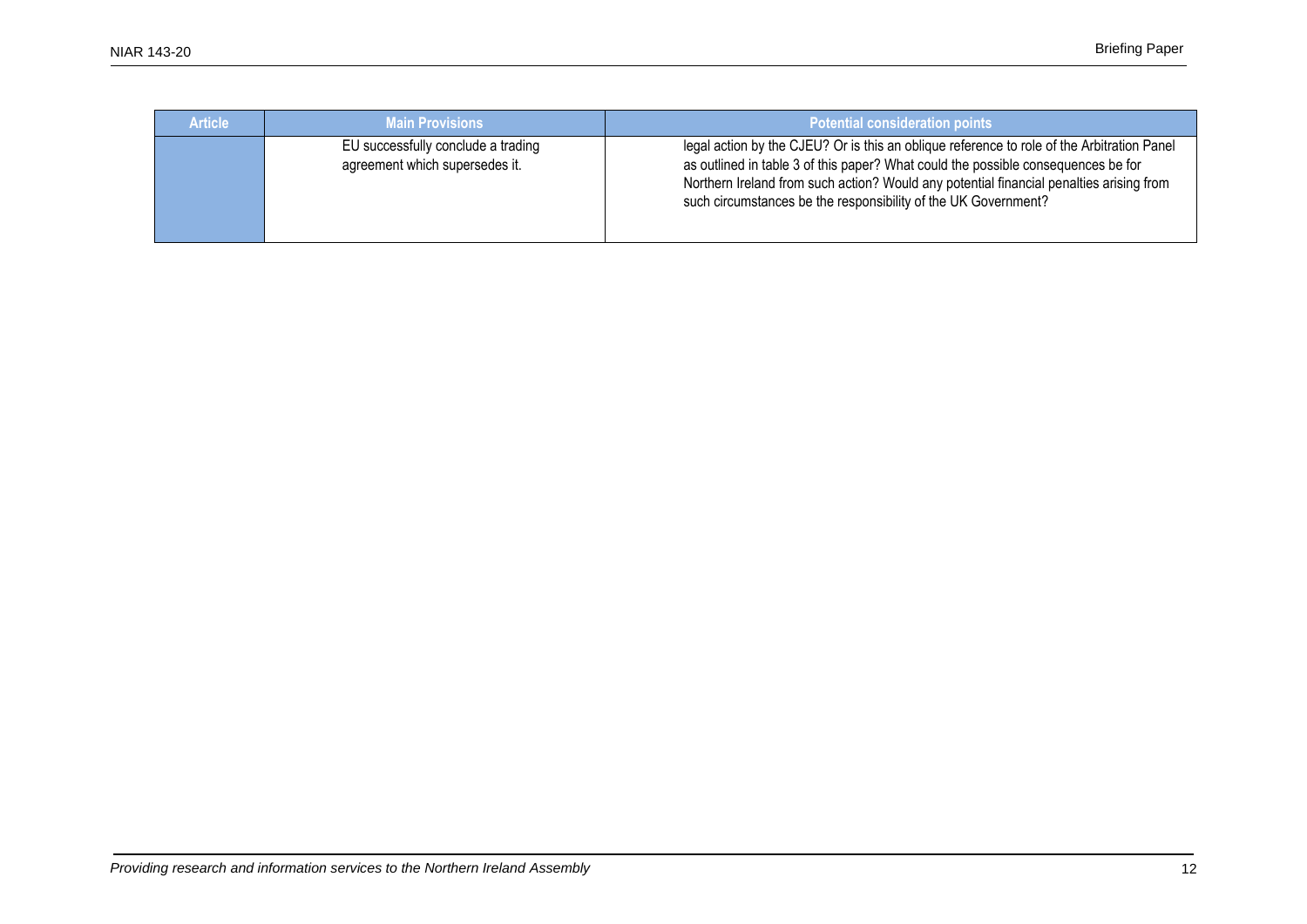## 4 The Protocol - The Annexes

The Ireland/Northern Ireland [Protocol](https://www.gov.uk/government/publications/new-protocol-on-irelandnorthern-ireland-and-political-declaration) is a key component of the [Withdrawal Agreement](file:///C:/Users/hulld/AppData/Local/Microsoft/Windows/INetCache/Content.Outlook/7WHRA9FB/%5dhttps:/assets.publishing.service.gov.uk/government/uploads/system/uploads/attachment_data/file/759019/25_November_Agreement_on_the_withdrawal_of_the_United_Kingdom_of_Great_Britain_and_Northern_Ireland_from_the_European_Union_and_the_European_Atomic_Energy_Community.pdf) negotiated between the UK and EU in October 2019. In effect, the Ireland/Northern Ireland Protocol is the means by which the free movement of goods on the island of Ireland has been secured regardless of whether the UK and EU successfully negotiate a free trade deal.

Amongst other things, the Protocol effectively binds Northern Ireland to a series of EU regulations as they relate to a range of standards including human rights, movement of people and goods and trade etc. Adherence to these regulations is how Northern Ireland will be able to access the EU single market. For the purpose of this paper and the remit of the AERA Committee, the focus of this section is on the Annexes of the Protocol where agricultural and environmental requirements and standards have been identified.

### 4.1 Annex 1

Annex 1 lists legislation with respect to "Rights of individuals" under Article 2 (1) of the Protocol. The six Directives listed implement the EU's principle of equal treatment between men and women (including access to the supply of goods and services, employment, social security) and persons irrespective of racial or ethnic origin.<sup>19</sup>

## 4.2 Annex 2

 $\overline{a}$ 

Annex 2 of the Protocol, which is substantial, lists all of the required pieces of EU legislation that will still apply to NI to keep it aligned with EU product/technical standards post transition. It is useful to note here that Northern Ireland is also required to automatically adopt any changes to the EU regulations listed in Annex 2. The legislation covered under Annex 2 that may be of interest to the AERA Committee and its remit are presented in Table 2.

| <b>Agri-food areas</b>                        | <b>Environmental areas</b>                         |
|-----------------------------------------------|----------------------------------------------------|
| motor vehicles, including tractors;           | Chemicals (REACH);                                 |
| motor vehicles, including tractors;           | Waste (shipments of waste, packaging);             |
| pesticides and biocides;                      | Environment (alien invasive species, protection of |
| food - general, hygiene, ingredients, contact | flora and fauna through trade, GHG and ozone       |
| material, and, other matters;                 | layer);                                            |
| animal feeds - products and hygiene;          | energy efficiency (eco-labelling, fuel); and       |

Table 2: Areas of EU legislation listed under Annex 2

<sup>19</sup> [Withdrawal Agreement](https://assets.publishing.service.gov.uk/government/uploads/system/uploads/attachment_data/file/840655/Agreement_on_the_withdrawal_of_the_United_Kingdom_of_Great_Britain_and_Northern_Ireland_from_the_European_Union_and_the_European_Atomic_Energy_Community.pdf) (19 October 2019), Protocol on Ireland/Northern Ireland, Annex 1 headed Provisions of Union Law Referred to in Article 2(1)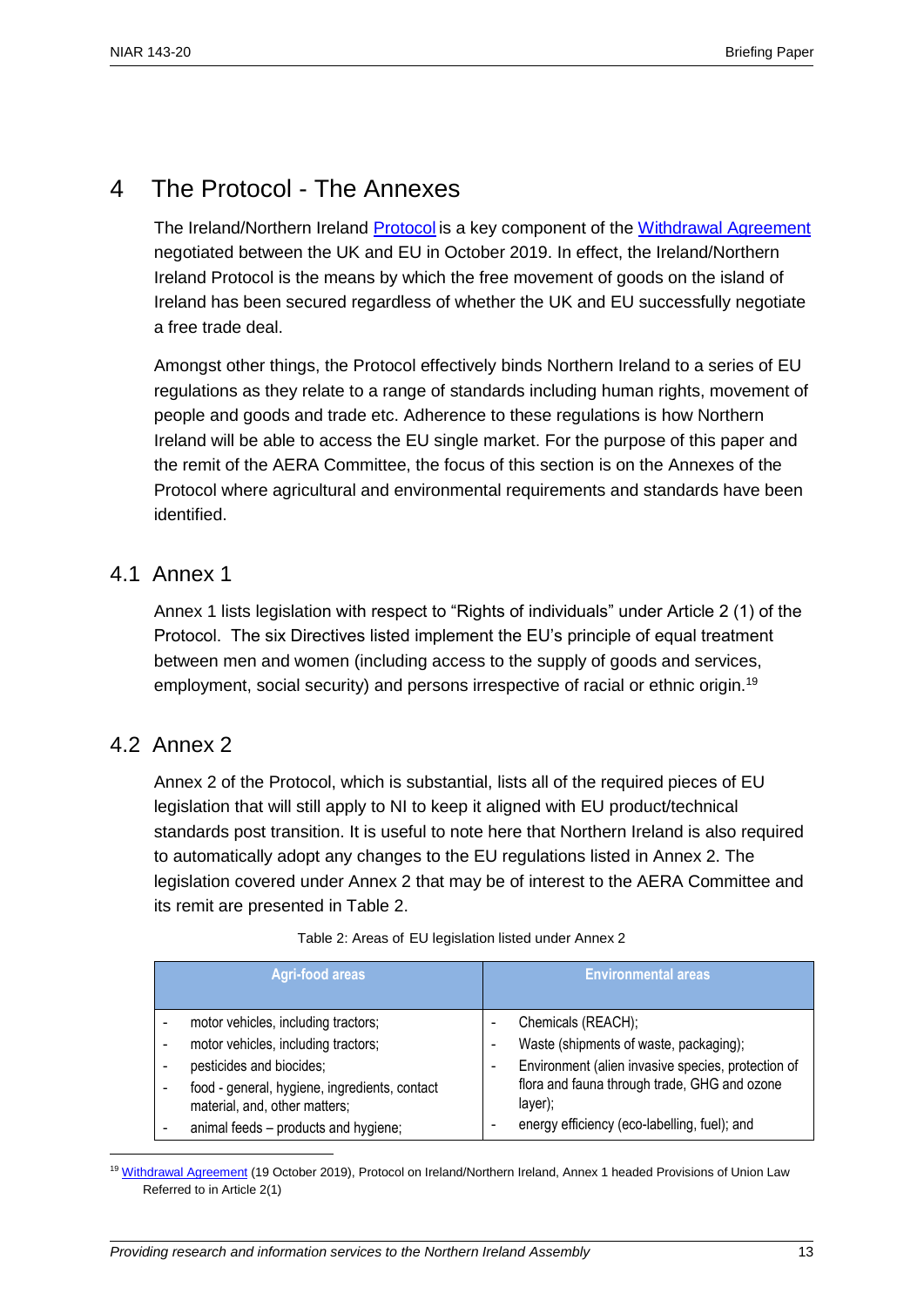| Genetically Modified Organisms;                                   | Marine equipment;<br>٠ |
|-------------------------------------------------------------------|------------------------|
| Live animals, germinal products and products of<br>animal origin; |                        |
| Animal disease and zoonosis control;                              |                        |
| Animal identification;                                            |                        |
| Animal breeding;                                                  |                        |
| Animal welfare;                                                   |                        |
| Plant health;                                                     |                        |
| Plant reproductive material;                                      |                        |
| Official controls and veterinary checks;                          |                        |
| Sanitary and phytosanitary standards;                             |                        |
| Fisheries and aquaculture                                         |                        |
| general customs, trade related aspects                            |                        |
|                                                                   |                        |

Source: [Withdrawal Agreement](https://assets.publishing.service.gov.uk/government/uploads/system/uploads/attachment_data/file/840655/Agreement_on_the_withdrawal_of_the_United_Kingdom_of_Great_Britain_and_Northern_Ireland_from_the_European_Union_and_the_European_Atomic_Energy_Community.pdf) (19 October 2019), Annex 2 to the Protocol on Ireland/Northern Ireland

## 4.3 Update to Annex 2

As of the 15 May 2020, the European Commission published a [proposed Council](https://ec.europa.eu/transparency/regdoc/rep/1/2020/EN/COM-2020-195-F1-EN-MAIN-PART-1.PDF)  [decision](https://ec.europa.eu/transparency/regdoc/rep/1/2020/EN/COM-2020-195-F1-EN-MAIN-PART-1.PDF) which suggests the following additions to Annex 2 of the Ireland/Northern Ireland Protocol:

- Directive (EU) 2019/904 on the reduction of the impact of certain plastic products on the environment;
- Directive 2011/91/EU on indications or marks identifying the lot to which a foodstuff belongs;
- Council Directive 66/401/EEC of 14 June 1966 on the marketing of fodder plant seed;
- Council Directive 98/56/EC of 20 July 1998 on the marketing of propagating material of ornamental plants; and
- Council Directive 2008/72/EC of 15 July 2008 on the marketing of vegetable propagating and planting material, other than seed.

## 4.4 Annex 4

Annex 4 applies to the generation, transmission, distribution and supply and trading of electricity, particularly in relation to the single wholesale electricity market in Ireland and NI. Legislation listed that may be of interest to the Committee may include:

- IPPC Integrated Pollution Prevention and Control requirements. IPPC is a regulatory system to control the environmental impacts of certain industries. Further information can be found at [DAERA.](https://www.daera-ni.gov.uk/articles/ippc-guidance-and-application-forms)
- ETS The EU's Emission Trading Scheme establishes a scheme for greenhouse gas emission allowance trading within the EU (the [EU ETS\)](https://ec.europa.eu/clima/policies/ets_en). The inclusion of this in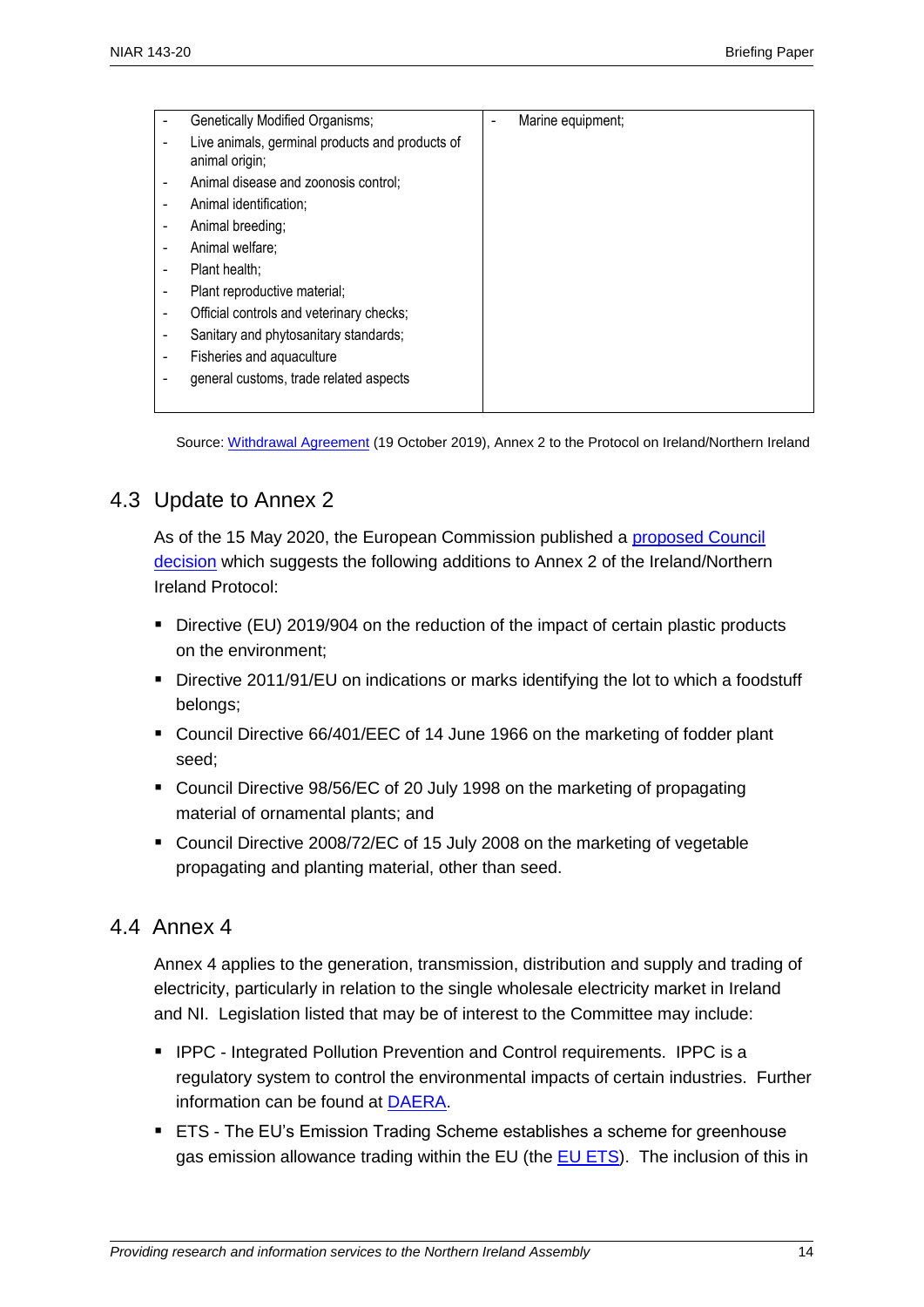the Protocol allows power generators in NI to participate in the EU ETS post transition.

## 4.5 Changes /amendments

NI is subject to the Directives and regulations listed in the Protocol's Annexes in perpetuity (unless consent is withdrawn by the NI Assembly every 4 years or 8 years depending on the circumstances). However, any changes and amendments to law listed, or new additions, may be made to the Protocol Annexes through agreement by the Joint Committee. Article 13 of the Protocol states:

*Where this Protocol makes reference to a Union act, that reference shall be read as referring to that Union act as amended or repealed.*

*Where the Union adopts a new act that falls within the scope of this Protocol […]the Union shall inform the United Kingdom of the adoption of that act in the Joint Committee […] the Joint Committee shall hold an exchange of views on the implications of the newly adopted act for the proper functioning of the Protocol, within 6 weeks after the request.<sup>20</sup>*

The Joint Committee's primary focus is to manage the agreed EU-UK bilateral relationship. While it may provide a vehicle through which changes to the Protocol may be discussed, it is unclear whether NI will have any say in future changes made to the legislation listed in the Protocol. For instance, will NI be able to engage in the normal EU legislative process in relation to areas it is bound to under the Protocol? And if so, how and when?

For some non-EU countries (third countries), the engagement process begins very early. According to the Institute for Government (IfG), Canada, Norway and Switzerland proactively engage with Member States holding the EU presidency six months to a year in advance. For example, Norway's prime minister and/or foreign minister will typically travel to the said Member State before the presidency begins.<sup>21</sup>

It appears to be unclear exactly where a NI voice could be heard in the process to ensure new additions to the Annexes are vetted/influenced to minimise negative impacts on NI. Due to differing interpretations of the role of the Joint Committee (discussed in more detail in section 5 of this paper) its role is therefore not clear in this regard. Therefore, further clarification is needed on whether NI will have to proactively engage in the formulation process of EU legislation in its own right as a third country, or whether the Joint Committee can provide the access point to give NI a say in potential legislative development or changes under the areas of the Protocol.

<sup>2020</sup> Article 13 of the Ireland/Northern Ireland Protocol.

 $21$  Institute for Government (2020) Influencing the EU after Brexit (p.45). Available at <https://www.instituteforgovernment.org.uk/publications/influencing-eu-after-brexit>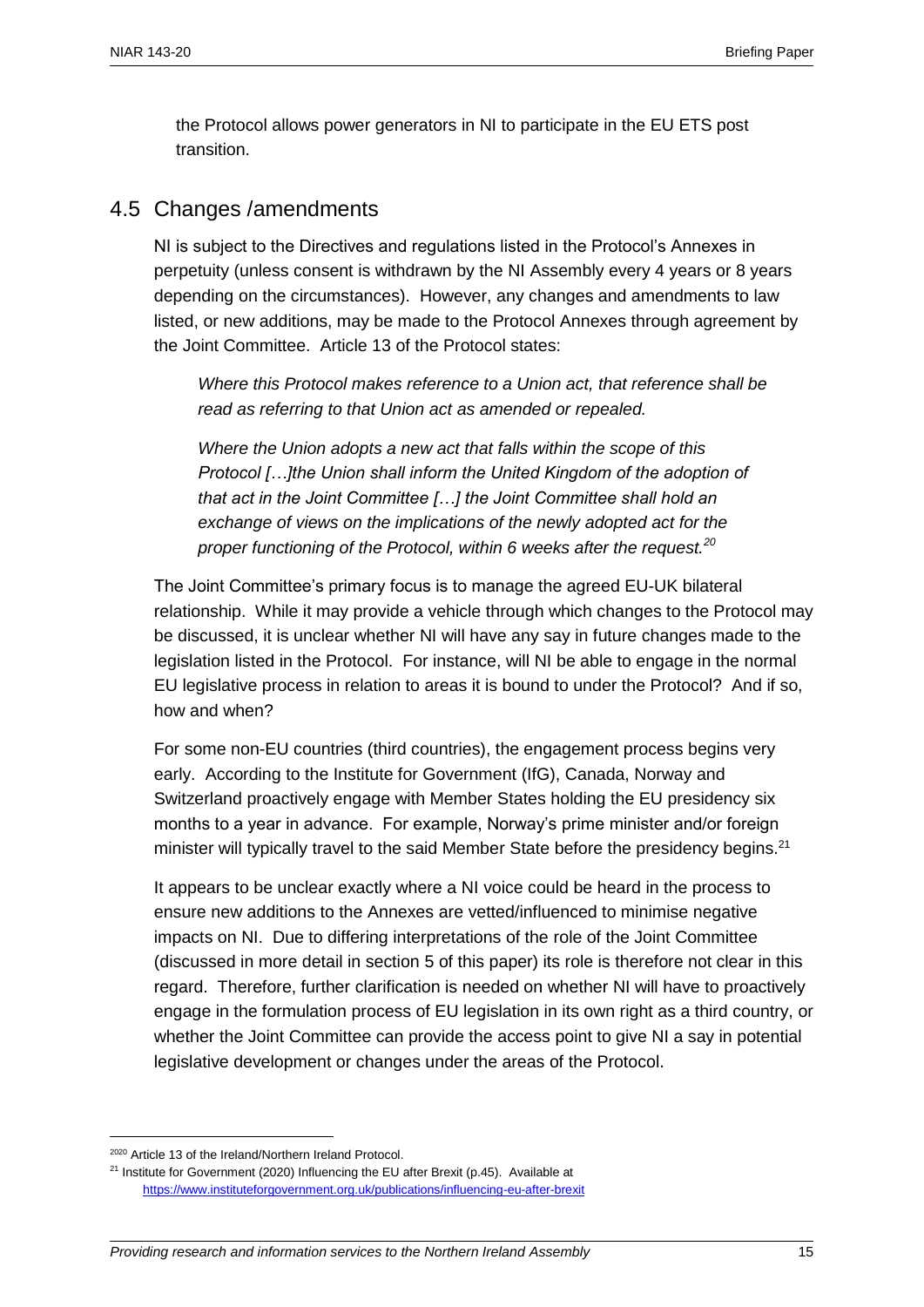The IfG has calculated that around a third of the EU Acts listed in the Annexes of the Protocol have been updated or amended since their introduction. In fact, most new Acts or updates have been made in the last two decades with around 40% of those listed in the Protocol made in the 2010s.<sup>22</sup>

In light of this, it may become even more important for NI to understand how to engage directly in EU policy development. Figures 1 and 2 are from the If $G<sup>23</sup>$  and provide an overview of the current EU legislative process, illustrating its complex nature and possible areas for early intervention/engagement at the formulation stage.

<sup>&</sup>lt;sup>22</sup> IfG (May 2020) Implementing Brexit- The Northern Ireland Protocol (p.49/50). Available <https://www.instituteforgovernment.org.uk/publications/implementing-brexit-northern-ireland-protocol>

<sup>&</sup>lt;sup>23</sup> IfG (Jan 2020) Influencing the EU post Brexit (p24/25). Available <https://www.instituteforgovernment.org.uk/publications/influencing-eu-after-brexit>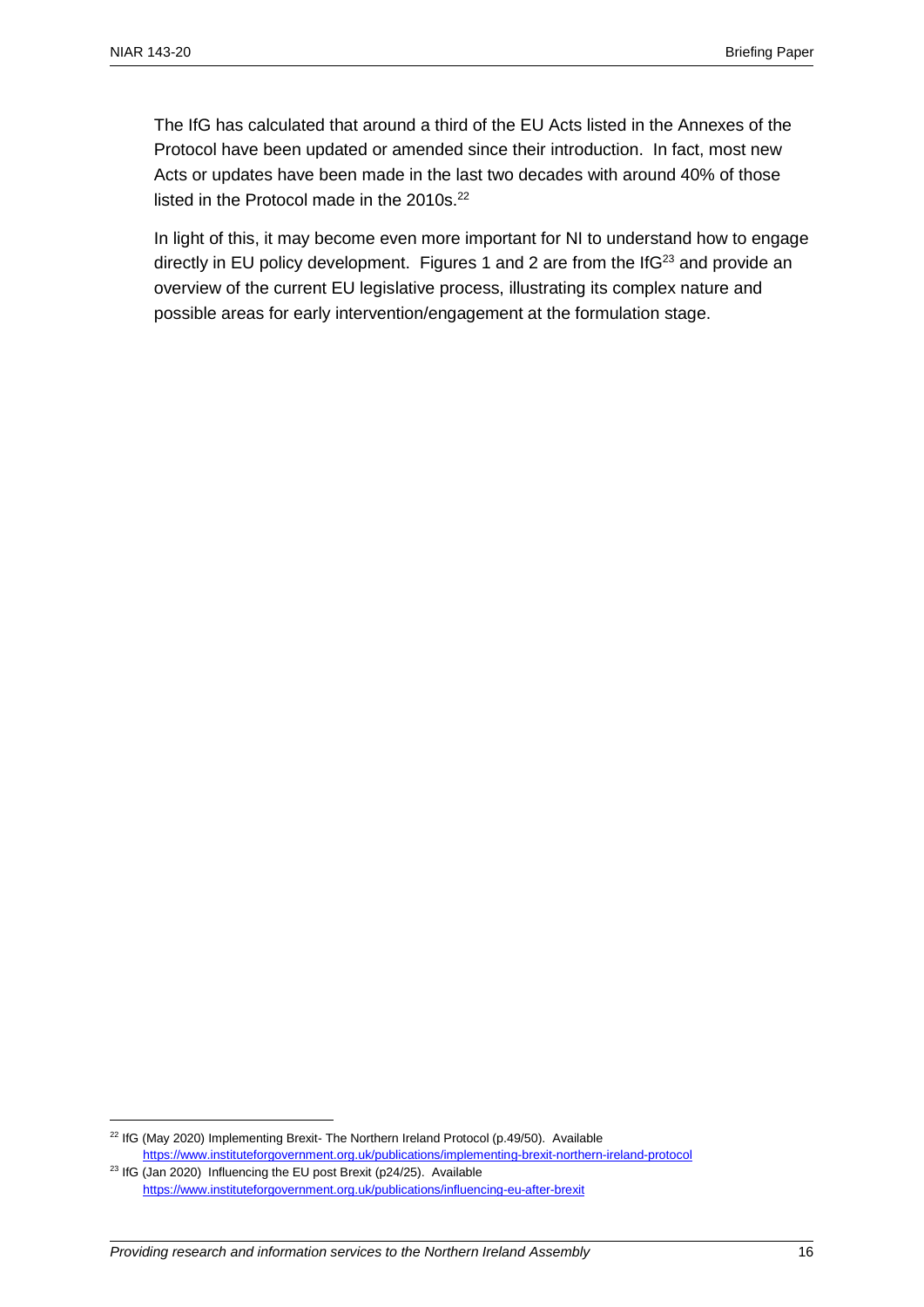

Figure 1: The EU Policy making process (Part 1)

Source: IfG (Jan 2020[\) Influencing the EU post Brexit](https://www.instituteforgovernment.org.uk/publications/influencing-eu-after-brexit) (p24/25).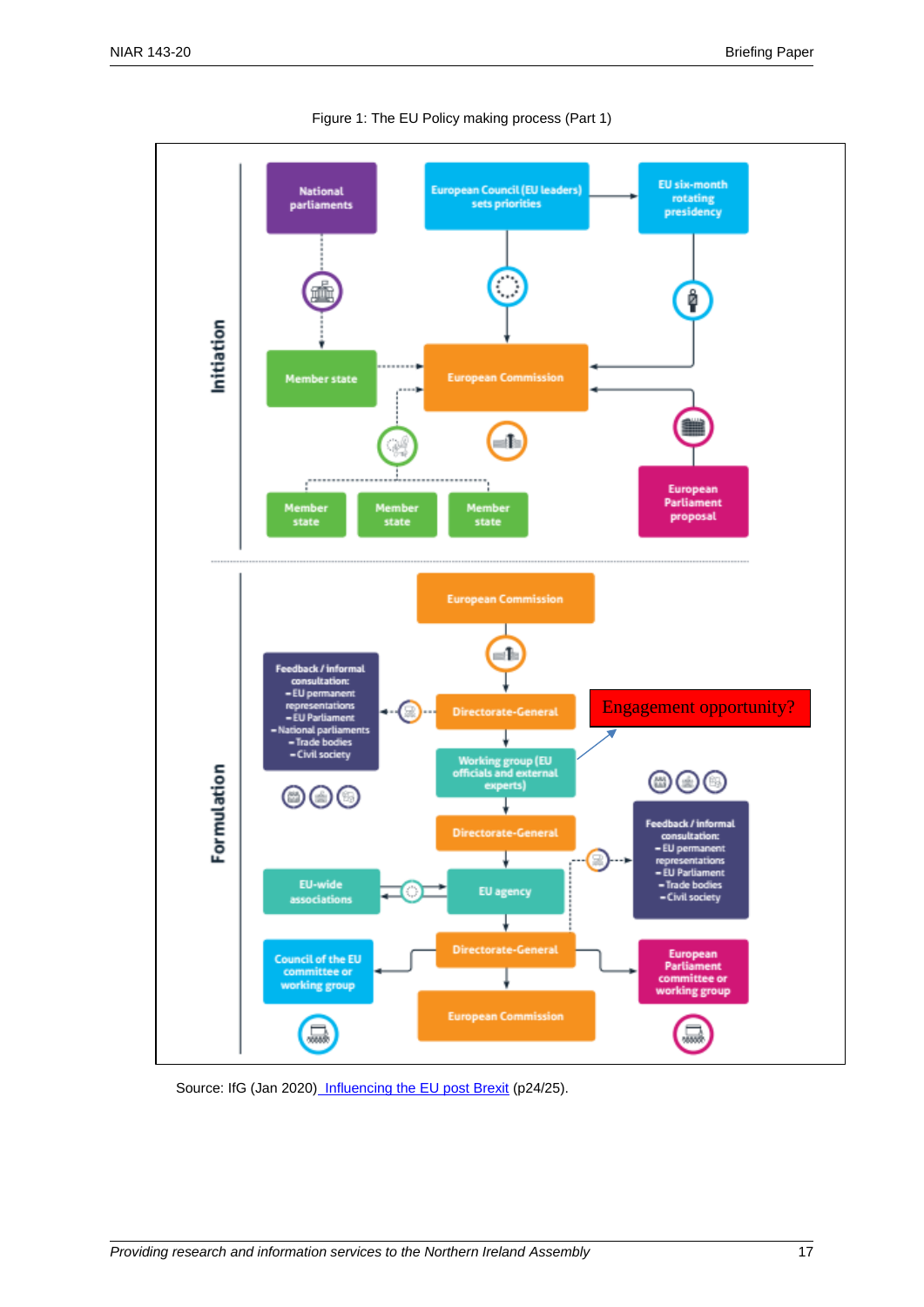

Figure 2: The EU Policy making process (Part 2)

Source: IfG (Jan 2020[\) Influencing the EU post Brexit](https://www.instituteforgovernment.org.uk/publications/influencing-eu-after-brexit) (p24/25).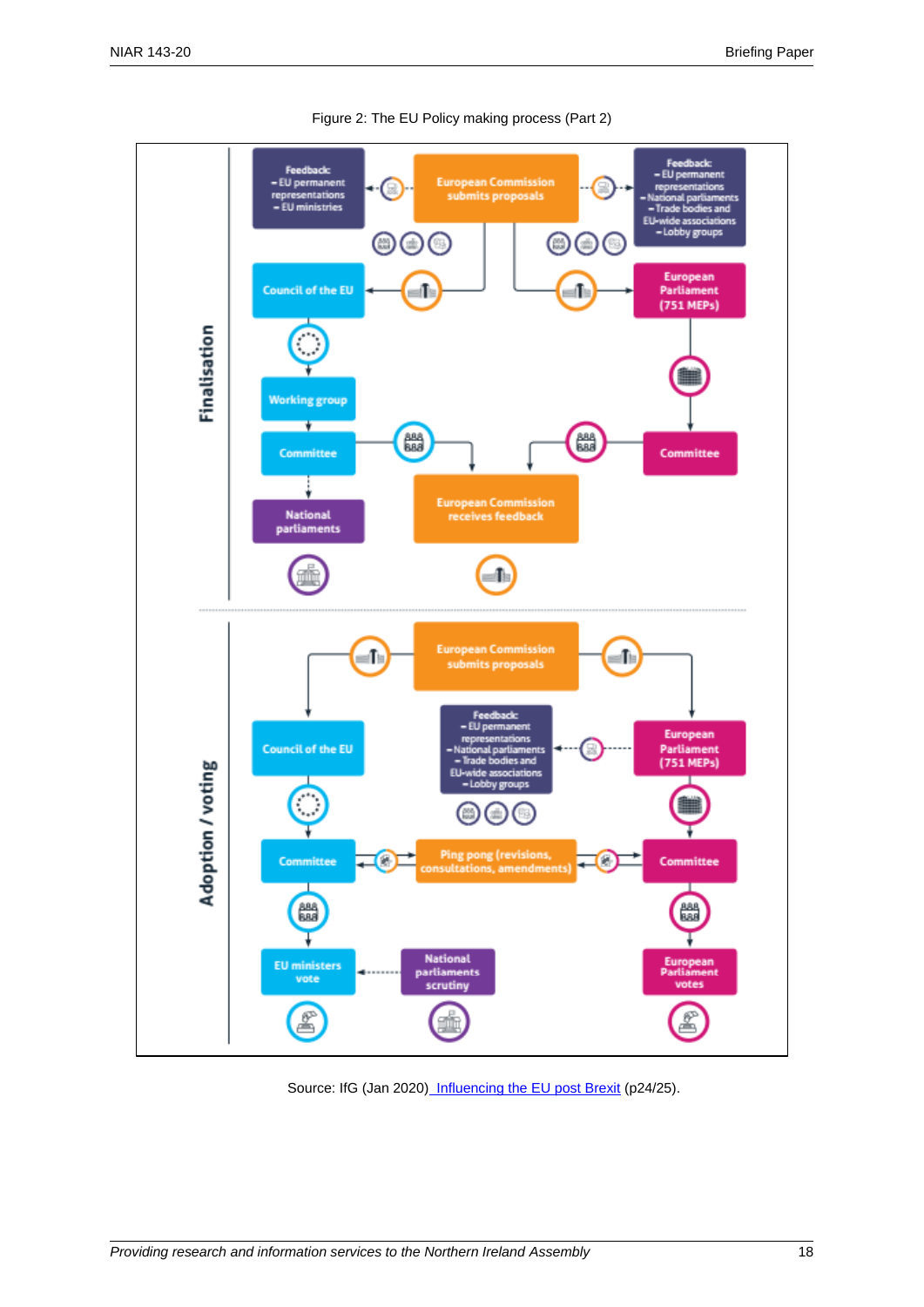#### **Consideration points**

- **What level of input did NI have in the discussions on the proposed additions to the Protocol?**
- **Is the Department aware of:**
- **the UK's overarching priorities for influencing the EU?**
- **whether the UK has developed a new approach to co-ordinate EU policy?**
- whether the UK has developed a strategy for influencing the EU's internal **decision making from the outside?**
- **Do these take account/represent NI's unique circumstances under the Protocol?**
- **Can NI influence the development/changes to legislation affecting it under the Protocol? When and how? Will this purely be a proactive process?**
- **Will the Joint Committee have any role in legislative development of the areas under the Protocol? It is unclear whether the Joint Committee will have such a role at this stage (discussed in more detail in section 4 of this paper).**
- **If so, where will the Joint Committee sit in the legislative process, e.g. at the Working group EU Official and external experts stage in Formulation (see red box in diagram Part 1)**

## 5 The Protocol: - operation and architecture

A number of mechanisms have been mentioned in the Withdrawal Agreement for the operation of the Protocol. Table 3 explores these bodies and gives an overview of their roles and responsibilities and level of representation. Where possible, it highlights some outstanding questions/issues for consideration. Figure 3 provides an illustration of the structure of the different bodies involved. Figure 4 provides the dispute resolution process. Both figures should be referred to with Table 3.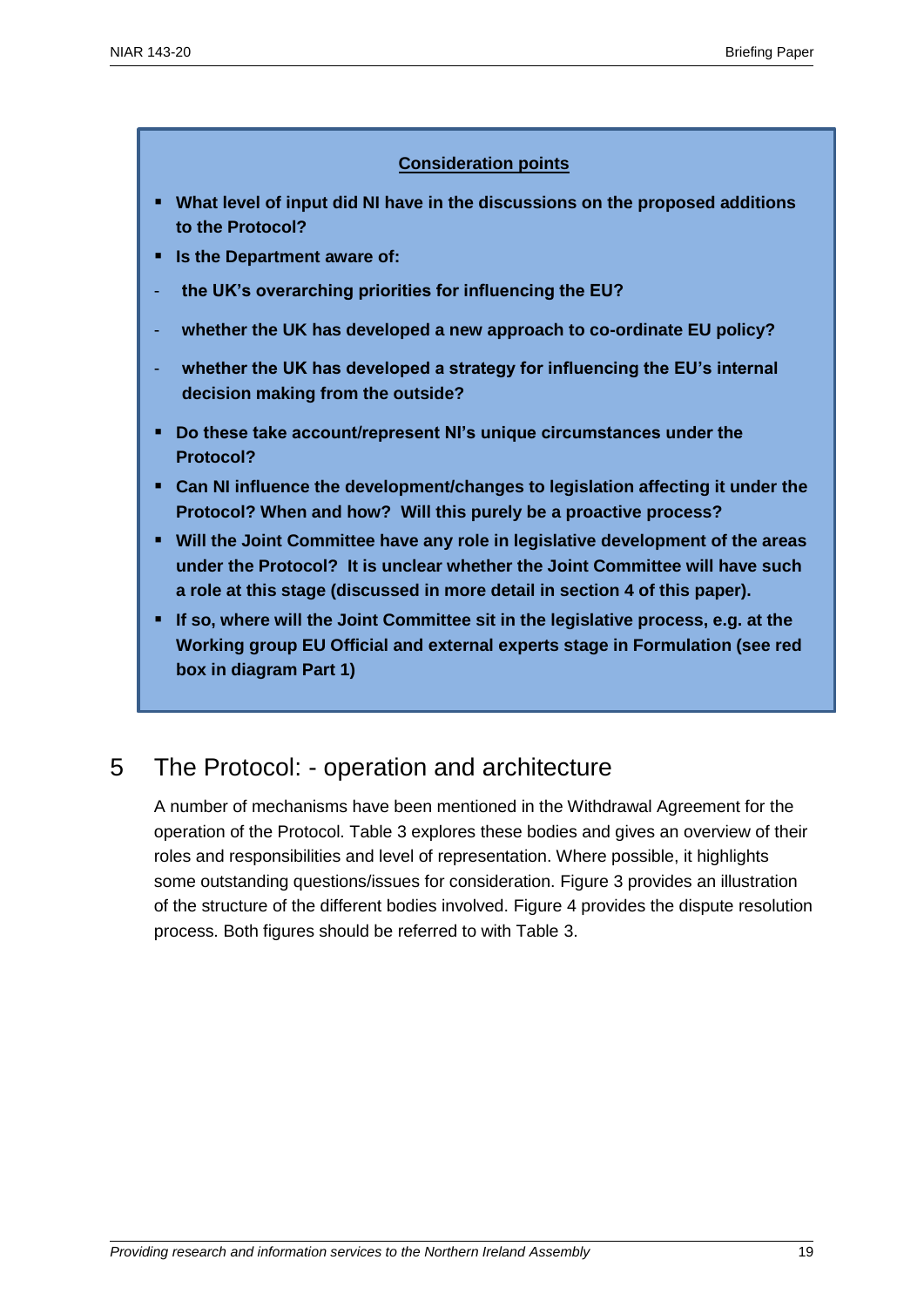| <b>Mechanism</b>       | <b>Role/ Responsibility</b>                                                                                                                                                                                                                                                  | <b>Representation</b>                                                                                                                                                                                                     | <b>Consideration points</b>                                                                                                               |
|------------------------|------------------------------------------------------------------------------------------------------------------------------------------------------------------------------------------------------------------------------------------------------------------------------|---------------------------------------------------------------------------------------------------------------------------------------------------------------------------------------------------------------------------|-------------------------------------------------------------------------------------------------------------------------------------------|
| <b>Joint Committee</b> | The Withdrawal Agreement and the Protocol specify the<br>need for a Joint Committee to oversee the application of<br>the Protocol (See Figure 2). The Protocol gives the Joint                                                                                               | Under Annex VIII of the Withdrawal Agreement, the<br>Joint Committee will be co-chaired: a Minister from the<br>UK (Michael Gove will chair on behalf of the UK) and a                                                    | What level of representation will NI have<br>on the Joint Committee?                                                                      |
|                        | Committee responsibility for:<br>developing the criteria for determining whether<br>$\overline{a}$                                                                                                                                                                           | Member from the European Commission (Maroš<br>Šefčovič, the Slovakian vice-president of the EU<br>Commission for Interinstitutional Relations and                                                                         | What level of political representation will<br>delegations have?                                                                          |
|                        | goods moving from Great Britain (GB) to NI will be<br>considered not "at risk" of subsequently moving into<br>the EU, and therefore will not be subject to EU<br>customs duties. (Article 5 (2)).<br>establishing the conditions under which fisheries and<br>$\blacksquare$ | Foresight) will chair on behalf of the EU.<br>The Withdrawal Agreement (Annex VIII) allows for the<br>role of co-chair to be carried out by a senior official in<br>the absence of a minister. However, the UK, under its | Will NI representatives be able to voice<br>specific concerns/opinions, or will they<br>have to reflect the line of the UK<br>Government? |
|                        | aquaculture products landed by NI vessels will be<br>exempt from EU duties (Article 5(3)).<br>reviewing the implications of the protocol for the UK<br>$\blacksquare$                                                                                                        | Withdrawal Act 2018 (as amended), only allows for<br>ministers to fulfil this role.                                                                                                                                       | What happens if there is disagreement<br>between the UK and NI on an issue?                                                               |
|                        | internal market and making recommendations to<br>avoid controls at Ports and airports of NI (Article 6),<br>and north-south co-operation (Article 11).                                                                                                                       | The Secretariat is to be composed of a European<br>Commission Official and a UK Official. Experts and<br>others not members of the delegations may be invited                                                             | Is being invited to attend when the Irish<br>Government attends adequate? There<br>may be other issues more specific to NI                |
|                        | overseeing the implementation of VAT collection<br>$\blacksquare$<br>arrangements (Article 8)<br>determining the initial maximum level of agricultural<br>$\overline{\phantom{a}}$                                                                                           | by the co-chairs to provide information. Meetings are to<br>be held alternately in Brussels or London.                                                                                                                    | than those that also affect the Republic of<br>Ireland.                                                                                   |
|                        | support for NI farmers (Article 10(2) and Annex 6).<br>Agreed subsidies will be exempt from EU state aid<br>rules.                                                                                                                                                           | According to the IfG, six to ten senior officials are<br>expected to accompany each chair. The Cabinet Office<br>will co-ordinate the work of the Joint committee on                                                      | Will NI have to request to be sent as part<br>of the UK delegation by demonstrating                                                       |
|                        | determining the practical arrangements for EU<br>$\sim$<br>supervision (including presence of Union<br>representatives) of UK implementation and<br>enforcement of the Protocol (Article 12)                                                                                 | behalf of the UK government, with input from other<br>departments where relevant. It will also work with the<br>Northern Ireland Office and the Northern Ireland<br>Executive on issues relating to the Protocol. The EU  | that an area of discussion is of direct<br>interest to NI? Or will NI always have<br>representation on the UK delegation?                 |
|                        | deciding whether new EU law in areas covered by<br>$\overline{\phantom{a}}$<br>the protocol should be added to it (Article 13 (4))                                                                                                                                           | Commission's UK Task Force will co-ordinate the EU's<br>joint committee work, also with input from other<br>departments and institutions. <sup>25</sup>                                                                   | Meetings of the Joint Committee are<br>confidential Will this make the scrutiny of<br>decisions difficult?, Will NI get access to         |

#### Table 3: Protocol Implementation Bodies

<sup>25</sup> IfG (March 2020) Implementing Brexit-role of the Joint Committee (p.4). Availabl[e https://www.instituteforgovernment.org.uk/publications/implementing-brexit-joint-committee](https://www.instituteforgovernment.org.uk/publications/implementing-brexit-joint-committee)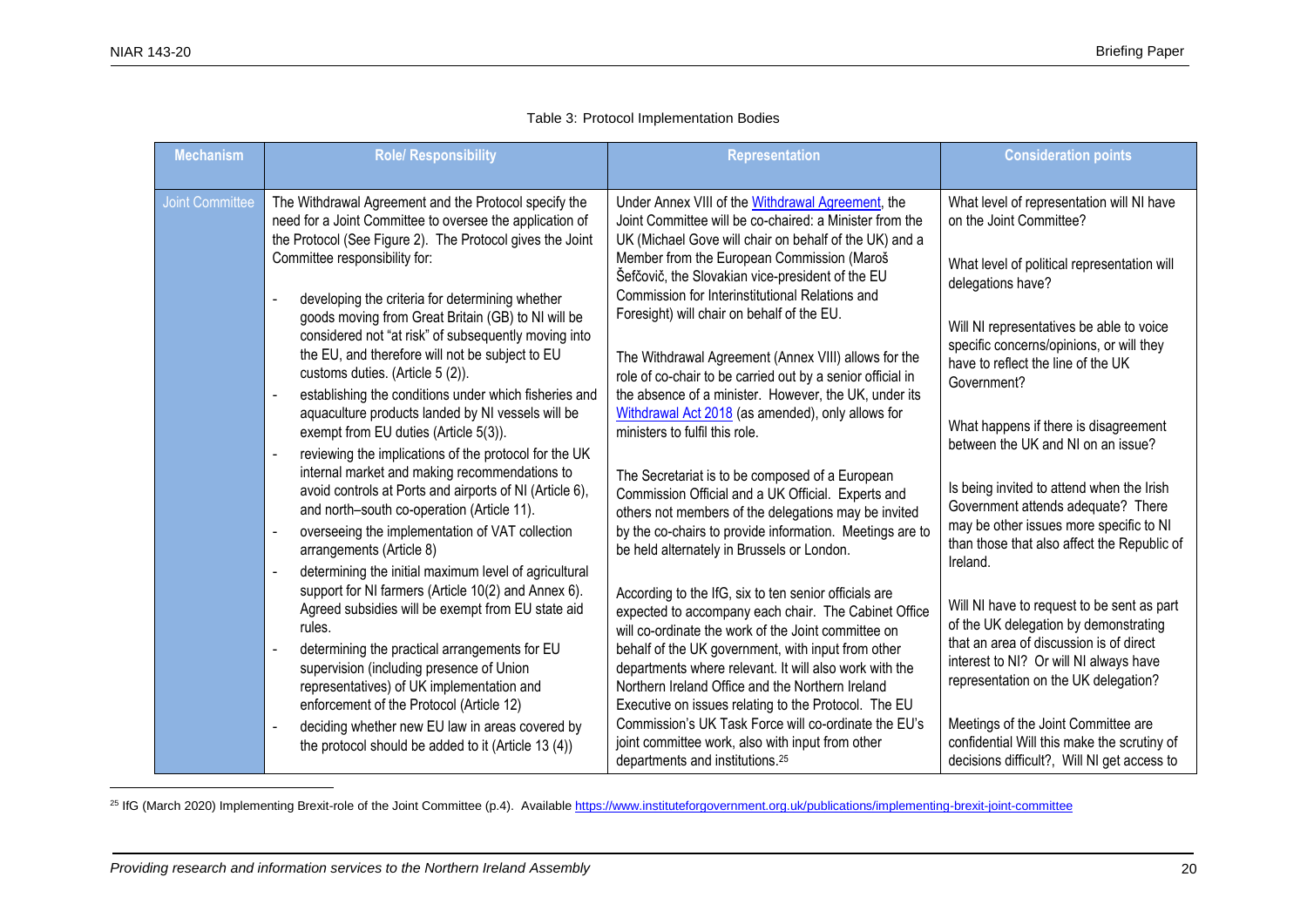| <b>Mechanism</b>         | <b>Role/ Responsibility</b>                                                                                                                                                                                                                                                                                                                                                                                                                                                                                                                                                                                                                                                                                                                                                                                  | <b>Representation</b>                                                                                                                                                                                                                                                                                                                                                                                                                                                                                                                                                                                                                                                                                                                                                                                                                                                                                                                                            | <b>Consideration points</b>                                                                                                                                                                                                                                                                                                                                                                                                                                                                                                                                                                                                                                                                                                                                                                        |
|--------------------------|--------------------------------------------------------------------------------------------------------------------------------------------------------------------------------------------------------------------------------------------------------------------------------------------------------------------------------------------------------------------------------------------------------------------------------------------------------------------------------------------------------------------------------------------------------------------------------------------------------------------------------------------------------------------------------------------------------------------------------------------------------------------------------------------------------------|------------------------------------------------------------------------------------------------------------------------------------------------------------------------------------------------------------------------------------------------------------------------------------------------------------------------------------------------------------------------------------------------------------------------------------------------------------------------------------------------------------------------------------------------------------------------------------------------------------------------------------------------------------------------------------------------------------------------------------------------------------------------------------------------------------------------------------------------------------------------------------------------------------------------------------------------------------------|----------------------------------------------------------------------------------------------------------------------------------------------------------------------------------------------------------------------------------------------------------------------------------------------------------------------------------------------------------------------------------------------------------------------------------------------------------------------------------------------------------------------------------------------------------------------------------------------------------------------------------------------------------------------------------------------------------------------------------------------------------------------------------------------------|
|                          | Consulting and discussing safeguard measures<br>suggested for remedying any negative impacts of the<br>Protocol (Article 16 (3) and Annex 7).<br>making recommendations to the UK and the EU in<br>the event that NI institutions reject the provisions in<br>the protocol covering issues covered in Articles 5-10,<br>such as trade in goods and single electricity market<br>(Article 18).<br>Handling disputes on interpretation of the<br>Agreement. If no solution is found, issues are to be<br>handled by an arbitration panel (Arbitration Panel<br>and CJEU below). <sup>24</sup><br>Overseeing the work of the Specialised Committee<br>on the Protocol (see below)<br>Under Article 166 of the Withdrawal Agreement, decisions<br>of the Joint Committee are binding on the Union and the<br>UK. | NI Representation:<br>There is no detail in the Protocol with regards to NI<br>representation on these implementation bodies. It is up<br>to the UK to decide the members of their delegation <sup>26</sup> .<br>However, according to the Cabinet Office, the New<br>Decade, New Approach agreement, guarantees that<br>the NI Executive will be invited to attend any<br>Withdrawal Agreement Joint Committee or Specialised<br>Committee meetings where NI is being discussed and<br>when the Irish Government are in attendance. <sup>27</sup><br>Unless otherwise decided by the co-chairs, meetings of<br>the Joint Committee are confidential. It's up to the<br>Union and the UK to decide whether to publish<br>recommendations or decisions made by the Joint<br>Committee (Rules of Procedure Annex VIII (Rule 10) of<br>the Withdrawal Agreement).<br>The first meeting of the Committee was held 30 March<br>2020- further detail is available here | information discussed and<br>recommendations made? Or will it have<br>to rely on any reports published at the<br>EU's discretion?<br>Will the confidential aspect of the Joint<br>Committee make scrutiny of decisions<br>difficult for the legislatures within the UK<br>and NI? Will NI have to rely on any<br>reports published at the EU's discretion?<br>This issue was raised by House of Lords<br>Committee in relation to the lack of<br>information provided after the last Joint<br>Committee meeting.<br>Post meetings, will UK representatives of<br>both the Joint Committee and Specialised<br>Committee be required to make<br>statements to relevant Committees in both<br>the UK Houses of Parliament and NI<br>Assembly?<br>Should the NI Assembly have a scrutiny<br>role here? |
| Specialised<br>Committee | The Withdrawal Agreement (Article 165) provides for the<br>establishment of a 'Specialised Committee' on issues<br>related to the implementation of the Protocol.                                                                                                                                                                                                                                                                                                                                                                                                                                                                                                                                                                                                                                            | Under the Withdrawal Agreement (Annex IX), the same<br>rules that apply to the Joint Committee, also apply to<br>Specialised Committees.                                                                                                                                                                                                                                                                                                                                                                                                                                                                                                                                                                                                                                                                                                                                                                                                                         | Does NI have any say in the deadline for<br>decisions to be made by the Committee?<br>For example, with any decisions that may                                                                                                                                                                                                                                                                                                                                                                                                                                                                                                                                                                                                                                                                     |

<sup>&</sup>lt;sup>24</sup> [https://ec.europa.eu/ireland/news/key-eu-policy-areas/brexit\\_en](https://ec.europa.eu/ireland/news/key-eu-policy-areas/brexit_en)

<sup>&</sup>lt;sup>26</sup> Institute for Government (May,2020) Implementing Brexit- The Northern Ireland Protocol (p.18). Available [https://www.instituteforgovernment.org.uk/publications/implementing-brexit-northern](https://www.instituteforgovernment.org.uk/publications/implementing-brexit-northern-ireland-protocol)[ireland-protocol](https://www.instituteforgovernment.org.uk/publications/implementing-brexit-northern-ireland-protocol)

<sup>&</sup>lt;sup>27</sup> Cabinet Office (2020) The UK's Approach to the Northern Ireland Protocol (p.11). Availabl[e https://www.gov.uk/government/publications/the-uks-approach-to-the-northern-ireland-protocol](https://www.gov.uk/government/publications/the-uks-approach-to-the-northern-ireland-protocol)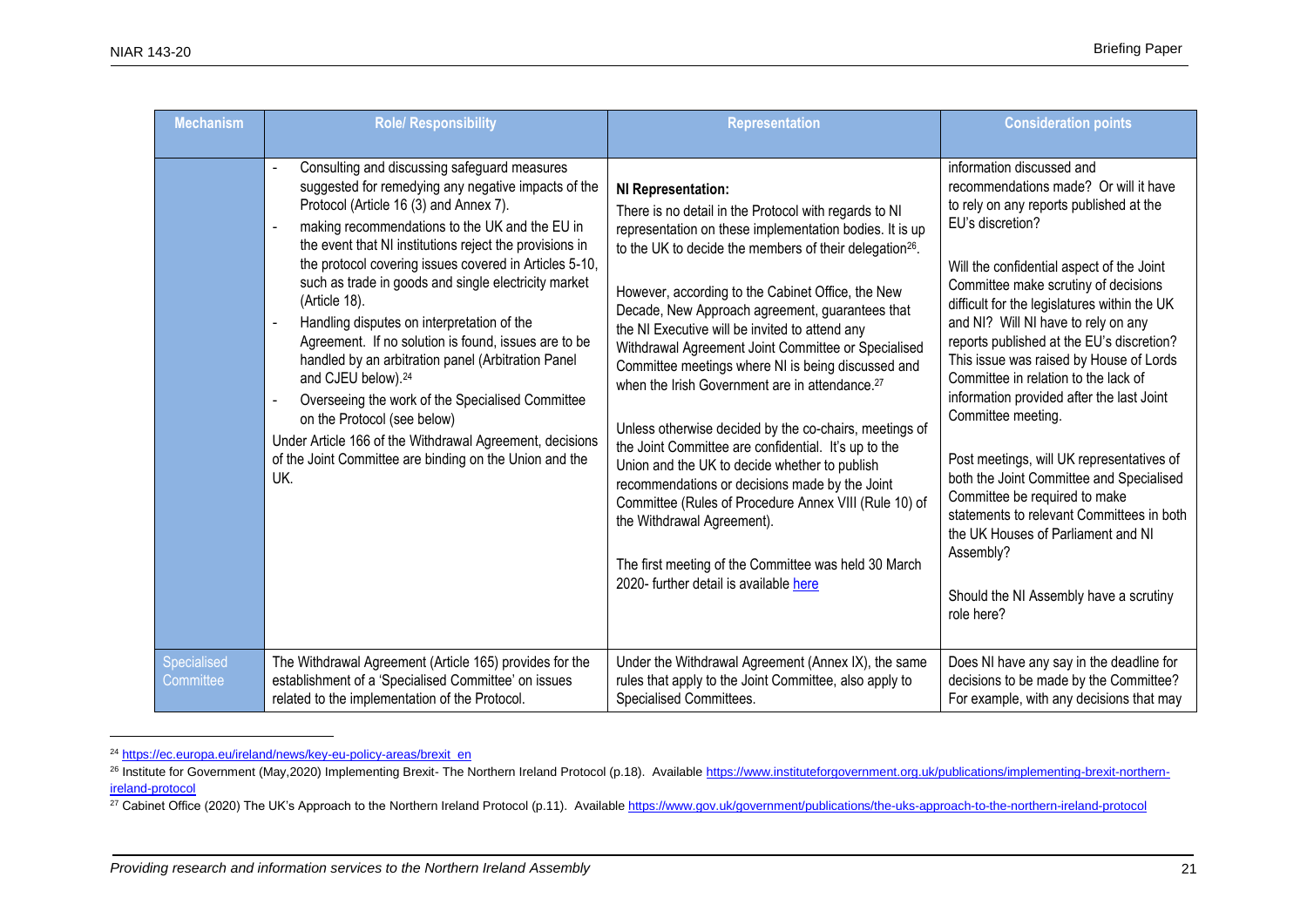| <b>Mechanism</b> | <b>Role/ Responsibility</b>                                                                                                                                                                                                                                                                                                                                                                                                                                                                                                                                                                                                        | Representation                                                                                                                                                                             | <b>Consideration points</b>                                                                                                                                                                                                                                                                                                                                                                                                                                                                                                    |
|------------------|------------------------------------------------------------------------------------------------------------------------------------------------------------------------------------------------------------------------------------------------------------------------------------------------------------------------------------------------------------------------------------------------------------------------------------------------------------------------------------------------------------------------------------------------------------------------------------------------------------------------------------|--------------------------------------------------------------------------------------------------------------------------------------------------------------------------------------------|--------------------------------------------------------------------------------------------------------------------------------------------------------------------------------------------------------------------------------------------------------------------------------------------------------------------------------------------------------------------------------------------------------------------------------------------------------------------------------------------------------------------------------|
|                  |                                                                                                                                                                                                                                                                                                                                                                                                                                                                                                                                                                                                                                    |                                                                                                                                                                                            |                                                                                                                                                                                                                                                                                                                                                                                                                                                                                                                                |
|                  | The Protocol (Article14) provides the Specialised<br>Committee with the following responsibilities:<br>Facilitating the implementation and application of the<br>Protocol.                                                                                                                                                                                                                                                                                                                                                                                                                                                         | However, the Specialised Committee is to be co-<br>chaired by representatives designated by the European<br>Commission and the UK government- there is no<br>Ministerial requirement here. | need to be made earlier than planned to<br>be reflected in the practical preparations<br>for the UK-NI sea border before<br>transition. <sup>29</sup>                                                                                                                                                                                                                                                                                                                                                                          |
|                  | Examining proposals concerning the implementation<br>and application of the Protocol from the North-South<br>Ministerial Council and North-South Implementation<br>bodies set up under the 1998 Agreement (see Figure<br>2).<br>Considering issues presented by the NI Human<br>Rights Commissions, the Equality Commission for<br>NI, the Joint Committee of representatives of the<br>Human Rights Commissions of NI, related to Article<br>2 of the Protocol.<br>Discussing any point raised by the Union or the UK<br>related to the Protocol and gives rise to a difficulty.<br>Making recommendations to the Joint Committee | The Ireland/Northern Ireland Specialised<br>Committee held its first meeting 30 April 2020. Further<br>details can be found here.                                                          | A number of North-South Implementation<br>bodies were set up under the 1998<br>Agreement (including the N/S Ministerial<br>Council, the British Irish Inter-<br>governmental Conference (BIIC) and the<br>British Irish Council (BIC)). However,<br>according to the IfG the BIIC did not meet<br>between 2008 and 2017 and has only met<br>three times since the collapse of the<br>power-sharing institutions <sup>30</sup> . Will there<br>now be an increase in activity from some<br>of these bodies to ensure engagement |
|                  | regarding the functioning of the Protocol, including<br>maintaining North-south cooperation (Article 11).<br>Under the Withdrawal Agreement (Annex IX), the<br>Specialised Committee must submit any of its<br>reports to the Joint Committee.<br>At the Joint Committee's first meeting, on 30th March<br>2020, it was agreed that the Specialised Committee<br>should engage in discussing and preparing the decisions<br>to be taken before the transition period by the Joint<br>Committee on the Protocol.                                                                                                                    |                                                                                                                                                                                            | between them and the Specialised<br>Committee is utilised fully?                                                                                                                                                                                                                                                                                                                                                                                                                                                               |

<sup>&</sup>lt;sup>29</sup>IfG (May2020) Implementing Brexit- Northern Ireland Protocol (p.10) Available<https://www.instituteforgovernment.org.uk/publications/implementing-brexit-northern-ireland-protocol>

<sup>&</sup>lt;sup>30</sup> IfG (Jan 2020) Influencing the EU after Brexit (p.44)t. Available<https://www.instituteforgovernment.org.uk/publications/influencing-eu-after-brexit>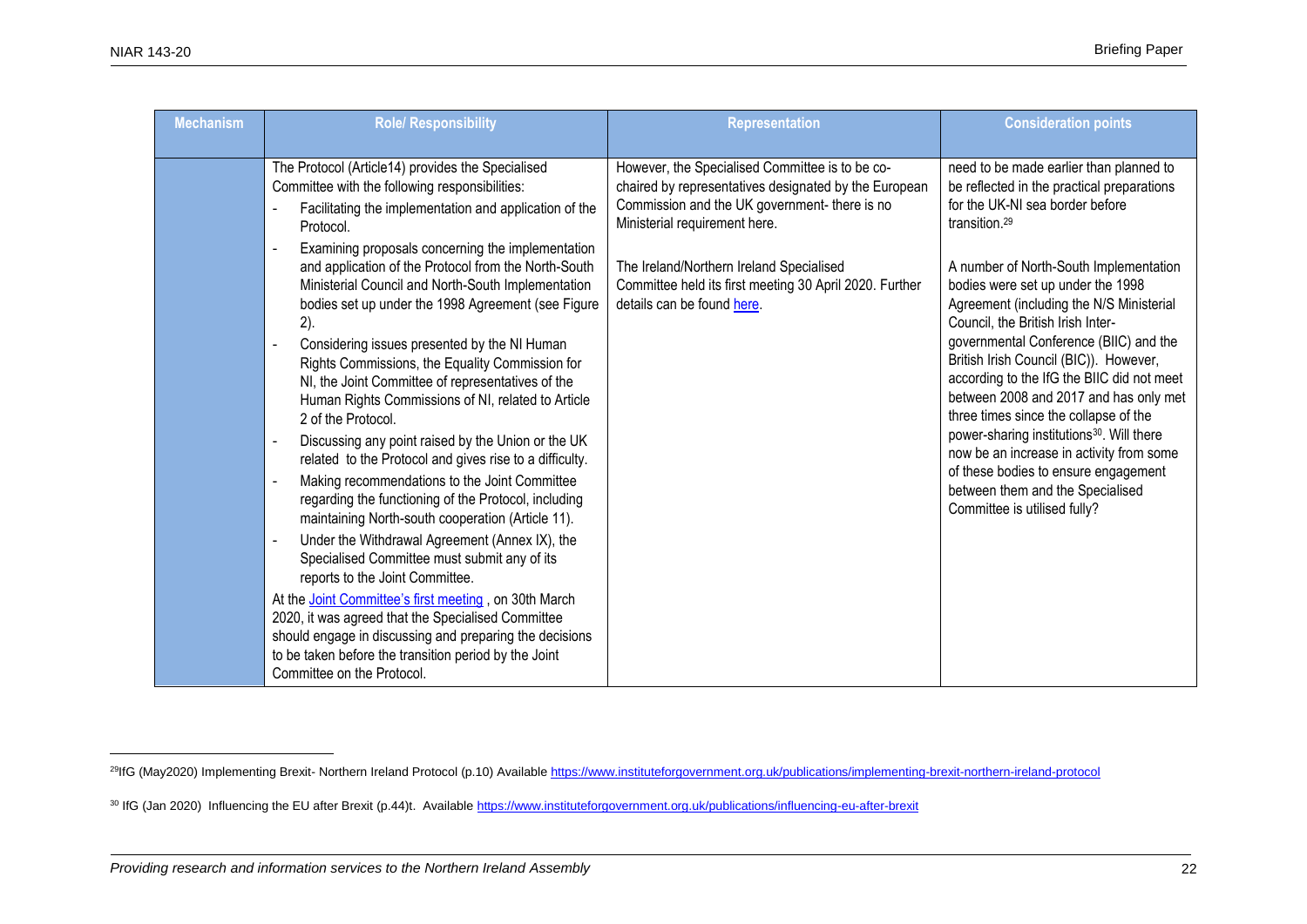| <b>Mechanism</b>                     | <b>Role/ Responsibility</b>                                                                                                                                                                                                                                                                                                                                                                                                                                                                                                                                                                                                                                                                                                                                                                                                                                                                                                                                               | <b>Representation</b>                                                                                                                                 | <b>Consideration points</b>                                                                                                                                                                                                                                                                                                                                                                                                                      |
|--------------------------------------|---------------------------------------------------------------------------------------------------------------------------------------------------------------------------------------------------------------------------------------------------------------------------------------------------------------------------------------------------------------------------------------------------------------------------------------------------------------------------------------------------------------------------------------------------------------------------------------------------------------------------------------------------------------------------------------------------------------------------------------------------------------------------------------------------------------------------------------------------------------------------------------------------------------------------------------------------------------------------|-------------------------------------------------------------------------------------------------------------------------------------------------------|--------------------------------------------------------------------------------------------------------------------------------------------------------------------------------------------------------------------------------------------------------------------------------------------------------------------------------------------------------------------------------------------------------------------------------------------------|
|                                      | According to the IfG, the subcommittee can draft<br>decisions and propose amendments, but the Joint<br>Committee has the final say. <sup>28</sup>                                                                                                                                                                                                                                                                                                                                                                                                                                                                                                                                                                                                                                                                                                                                                                                                                         |                                                                                                                                                       |                                                                                                                                                                                                                                                                                                                                                                                                                                                  |
| Consultative<br><b>Working Group</b> | The Protocol provides for the establishment of a Joint<br>Consultative Working Group (JCWG) as an additional<br>forum for exchange of information on the implementation<br>of the Protocol.<br>Under Article 15, the Working Group essentially provides<br>the forum for:<br>The sharing of information between the EU and UK<br>about planned, ongoing and final implementation<br>measures in relation to the law listed in the<br>Protocol's Annexes.<br>The Union informing the UK about planned Union<br>acts within the scope of the Protocol, including<br>amendments, replacements to those listed in the<br>Annexes.<br>It has to meet at least once a month and ensure all views<br>and information by the UK (including technical and<br>scientific data) are communicated to the Union and its<br>bodies etc. immediately.<br>It has no power to take binding decisions. It has to be<br>supervised by the Specialised Committee to which it shall<br>report. | The Working Group is to be co-chaired by the Union<br>and UK and composed of representatives of the Union<br>and the UK (Article 15 of the Protocol). | It appears the level of information shared<br>between the Union and the UK is<br>determined by the Union. For example,<br>the Union is to provide all information 'it<br>considers relevant' to allow the UK to<br>comply with the Protocol. In addition, the<br>UK must provide the Union with the same<br>level of information it requires from<br>Member States.<br>Can NI request information from the Union<br>that it considers necessary? |

<sup>&</sup>lt;sup>28</sup> IfG (March 2020) Implementing Brexit- Role of the joint committee. Available <https://www.instituteforgovernment.org.uk/publications/implementing-brexit-joint-committee>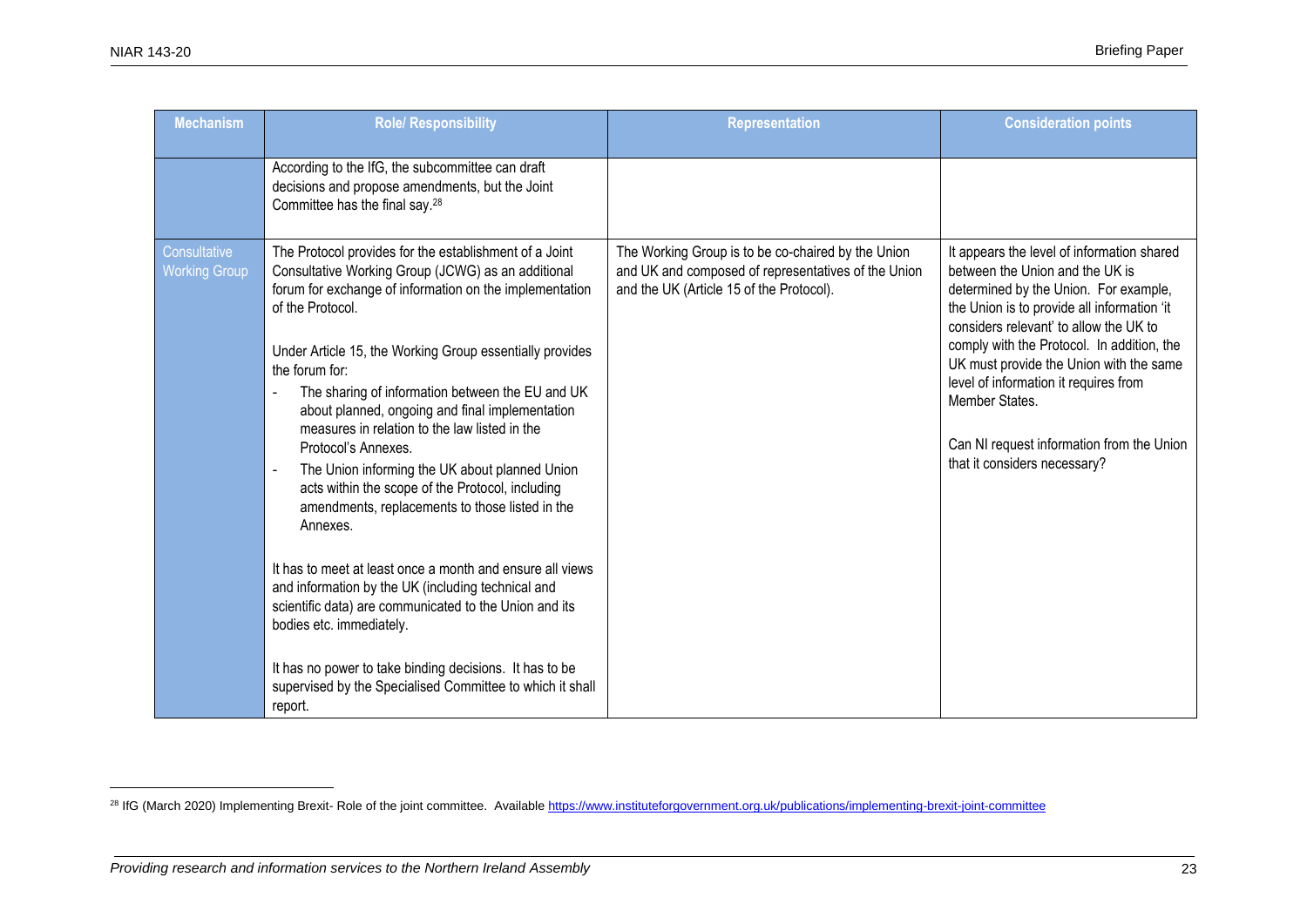| <b>Mechanism</b>         | <b>Role/ Responsibility</b>                                                                                                                                                                                                                                                                                                                                                                                                                                                                   | <b>Representation</b>                                                                                                                                                                                                                                                                                                                                                                                                                                                                                                                                                                                                            | <b>Consideration points</b>                                                                                                                                                                                                                                                   |
|--------------------------|-----------------------------------------------------------------------------------------------------------------------------------------------------------------------------------------------------------------------------------------------------------------------------------------------------------------------------------------------------------------------------------------------------------------------------------------------------------------------------------------------|----------------------------------------------------------------------------------------------------------------------------------------------------------------------------------------------------------------------------------------------------------------------------------------------------------------------------------------------------------------------------------------------------------------------------------------------------------------------------------------------------------------------------------------------------------------------------------------------------------------------------------|-------------------------------------------------------------------------------------------------------------------------------------------------------------------------------------------------------------------------------------------------------------------------------|
|                          | 1.<br>The Union is to provide all information it<br>considers relevant to allow the UK to comply with its<br>obligations under the Protocol.<br>2.<br>The UK is to provide the Union with all<br>information that Member States are required to provide in<br>relation to the Union's Acts under the Protocol.<br>One of the areas already suggested, by the Cabinet<br>Office, for consideration by the Working Group is the 'no<br>diminution' commitment of the Protocol. <sup>31</sup>    |                                                                                                                                                                                                                                                                                                                                                                                                                                                                                                                                                                                                                                  |                                                                                                                                                                                                                                                                               |
| <b>Arbitration panel</b> | Under Article 170 (and Annex IX) of the Withdrawal<br>Agreement, disputes may be resolved through an<br>Arbitration Panel, at the request of the Union or UK,<br>should a resolution not initially be met by the Joint<br>Committee (after 3 months).<br>Under Article 173, the arbitration panel has 12 months to<br>deliver its ruling, which will become binding on the UK<br>and the EU. If the case is urgent, either side can ask the<br>Panel to deliver a decision within six months. | Under Article 171 of the Withdrawal Agreement, by the<br>end of the transition period, the Joint Committee must<br>establish a list of 25 people to sit on the Panel: 10<br>suggested by the EU and 10 by the UK; and 5 people<br>they must jointly suggest to act as chairperson. The<br>persons must be independent, be qualified to the<br>highest judicial office in their country and be<br>specialists/experts in Union and public international law.<br>An arbitration panel shall be composed of five<br>members. Within 15 days of a request, the Union and<br>UK must select 2 persons each from the list of 20 to sit | What level of representation will NI have<br>on these panels?<br>What safeguards are in place to ensure<br>the panel is independent and the process<br>is fair?<br>Should NI feel it is not being represented<br>adequately, what grounds does it have to<br>seek adjustment? |
|                          | Compliance must be made within 'a reasonable period of<br>time' as decided by the respondent.(Article 176). Any<br>disagreement on this between the Union or UK, then the                                                                                                                                                                                                                                                                                                                     | on the panel. The chair is selected by the panel from<br>the list of 5 jointly suggested chairs.                                                                                                                                                                                                                                                                                                                                                                                                                                                                                                                                 | Will the UK ensure that a certain % of<br>representation on the panel is from NI?                                                                                                                                                                                             |
|                          | Arbitration Panel must decide the timeframe.<br>If either party feels the other has failed to comply with a<br>ruling, the Arbitration Panel may impose financial<br>penalties (temporary remedies) paid to the claimant                                                                                                                                                                                                                                                                      | According to Article 7 of the Protocol, where<br>registrations, certificates, authorisations etc. have been<br>issued by authorities/bodies of Member States, the UK,<br>in respect of NI, may not initiate arbitration procedures<br>for Union law under the Protocol:                                                                                                                                                                                                                                                                                                                                                          | If the UK cannot request an arbitration<br>panel on behalf of NI, on certain aspects<br>carried out by Member States or their<br>bodies, who does?                                                                                                                            |
|                          | (Article 178). If no payment is received within one month,<br>or if the respondent continues to not comply after 6                                                                                                                                                                                                                                                                                                                                                                            | The United Kingdom in respect of Northern<br>Ireland may not initiate objection, safeguard                                                                                                                                                                                                                                                                                                                                                                                                                                                                                                                                       |                                                                                                                                                                                                                                                                               |

<sup>31</sup> Cabinet Office (2020) The UK's approach to the Northern Ireland Protocol (p38). Availabl[e https://www.gov.uk/government/publications/the-uks-approach-to-the-northern-ireland-protocol](https://www.gov.uk/government/publications/the-uks-approach-to-the-northern-ireland-protocol)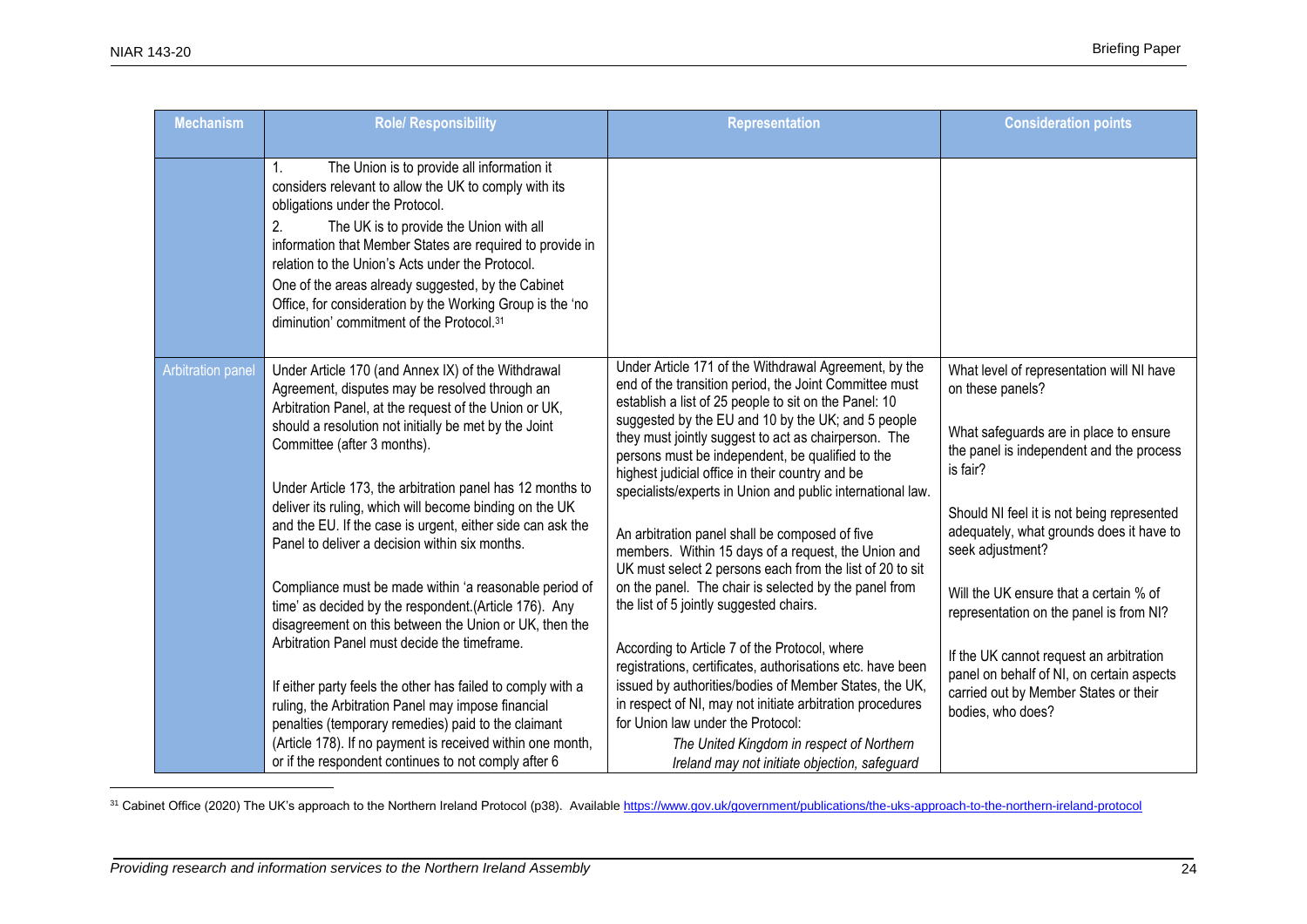| <b>Mechanism</b>                       | <b>Role/ Responsibility</b>                                                                                                                                                                                                                                                                                     | <b>Representation</b>                                                                                                                                                                                                                                                                                                                                                                                                                                                                                                                                                                                                                     | <b>Consideration points</b>                                                                                                                                                                                                                                                                                                                                                                                                                                                                                                   |
|----------------------------------------|-----------------------------------------------------------------------------------------------------------------------------------------------------------------------------------------------------------------------------------------------------------------------------------------------------------------|-------------------------------------------------------------------------------------------------------------------------------------------------------------------------------------------------------------------------------------------------------------------------------------------------------------------------------------------------------------------------------------------------------------------------------------------------------------------------------------------------------------------------------------------------------------------------------------------------------------------------------------------|-------------------------------------------------------------------------------------------------------------------------------------------------------------------------------------------------------------------------------------------------------------------------------------------------------------------------------------------------------------------------------------------------------------------------------------------------------------------------------------------------------------------------------|
|                                        | months, the claimant can suspend part of the Withdrawal<br>Agreement (apart from Part 2, on citizens' rights) or parts<br>of other Union/UK agreements. Any suspension must be<br>proportionate and temporary.<br>Refer to Figure 3 for an overview of the arbitration<br>process.                              | or arbitration procedures provided for in<br>provisions of Union law made applicable by<br>this Protocol to the extent that those<br>procedures concern the technical regulations,<br>standards, assessments, registrations,<br>certificates, approvals and authorisations<br>issued or carried out by competent authorities<br>of the Member States or by bodies<br>established in Member States.                                                                                                                                                                                                                                        | If a payment is to be made by the UK/NI<br>off the back of an arbitration panel<br>decision due to an NI related issue, who<br>makes it?<br>Is this effectively adding another level of<br>enforcement over and above the UK<br>judicial system and internal NI system?                                                                                                                                                                                                                                                       |
| <b>CJEU</b>                            | When a dispute concerns a matter of EU law under the<br>Agreement, the Arbitration Panel must refer the issue to<br>the Court of Justice of the European Union (CJEU). The<br>CJEU ruling is binding on the Panel (Article 174 of the<br>Withdrawal Agreement).<br>See Figure 3 for an overview of the process. | The Court of Justice of the European Union (CJEU) has<br>jurisdiction over Union Law. The UK (including UK<br>lawyers) may participate in proceedings brought before<br>the CJEU in the same way as a Member State, in the<br>following areas:.<br>The rights of Union representatives to be present<br>during any activities regarding the UK's<br>implementation and application of Union Law<br>under the Protocol (Article 12 (4));<br>Customs and goods movement (Article5),<br>certificates/authorisations/registrations etc. (Article<br>7), VAT (Article 8), single electricity market (Article<br>9) and State Aid (Article 10). | Will NI have a say over who represents it<br>at the CJEU?<br>If the UK may participate in the same way<br>as a Member State, does this effectively<br>bind the whole of the UK (not just NI) to<br>EU rules listed under the Protocol?<br>Does this mean the UK and NI are subject<br>to same enforcement proceedings as a<br>Member State at the CJEU, yet they do<br>not have the same level of representation<br>or say during the development of EU<br>legislation that it could potentially face<br>enforcement against? |
| <b>Business</b><br>Engagement<br>Forum | According to the Cabinet Office command paper (2020),<br>the UK Government will also set up a business<br>engagement forum. This will meet regularly to allow NI's<br>businesses to 'put forward proposals and provide<br>feedback on how to maximise the free flow of trade'. <sup>32</sup>                    | According to the Cabinet Office (2020) the NI Executive<br>will also be invited to the forum. <sup>33</sup>                                                                                                                                                                                                                                                                                                                                                                                                                                                                                                                               | This has not been mentioned in the<br>Protocol and appears to be more of UK/NI<br>set up.                                                                                                                                                                                                                                                                                                                                                                                                                                     |

 $32$  Ibid (p.13)

 $33$  Ibid (p.13)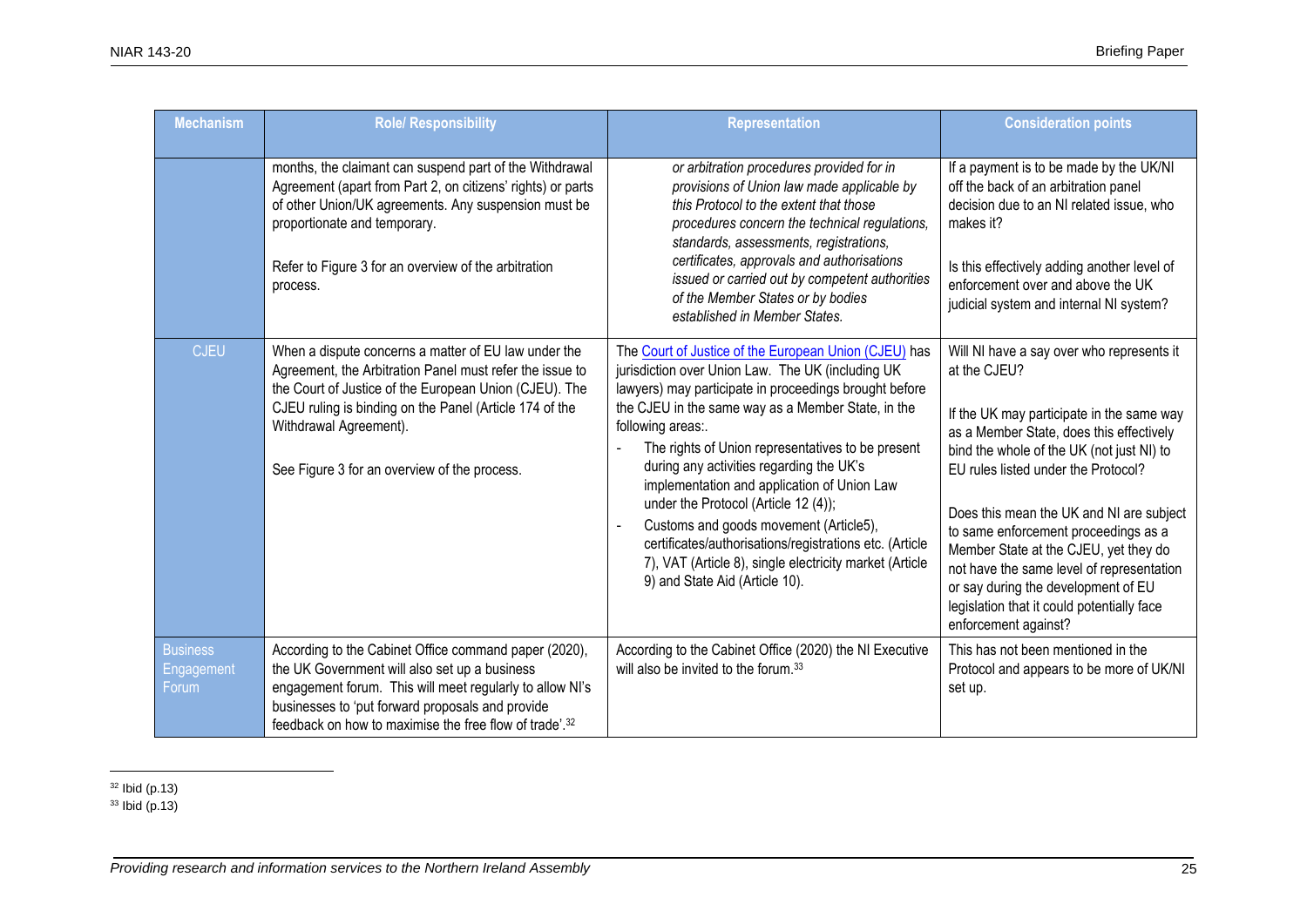| <b>Mechanism</b> | <b>Role/ Responsibility</b> | <b>Representation</b> | <b>Consideration points</b>                                                                                                                                                                                                                                                                                                                                                                                                                                                                                                                          |
|------------------|-----------------------------|-----------------------|------------------------------------------------------------------------------------------------------------------------------------------------------------------------------------------------------------------------------------------------------------------------------------------------------------------------------------------------------------------------------------------------------------------------------------------------------------------------------------------------------------------------------------------------------|
|                  |                             |                       | There is very little detail of its operation,<br>attendance, roles etc. other than that NI<br>businesses may 'put forward proposals<br>and provide feedback'. However, this<br>does not guarantee that the views of NI<br>businesses and others affected by the<br>Protocol will be reflected and considered<br>during discussions at the Union level.<br>Has the UK Government made<br>guarantees that the views and opinions<br>discussed in this forum will be<br>represented at meetings of the<br>Specialised Committee and Joint<br>Committee? |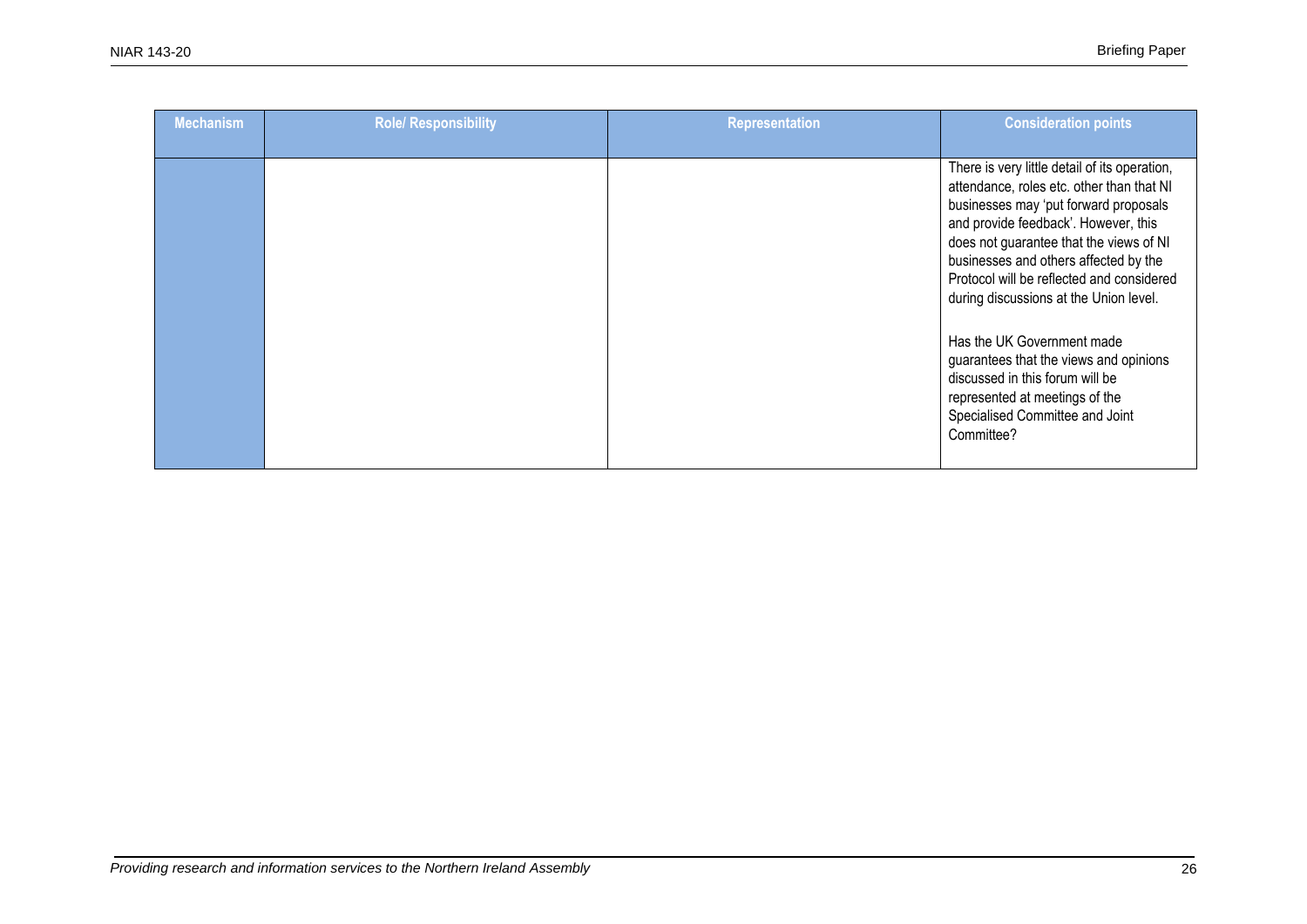



Source: IfG (March 2020) [Implementing Brexit-role of the Joint Committee](https://www.instituteforgovernment.org.uk/publications/implementing-brexit-joint-committee) (p.7).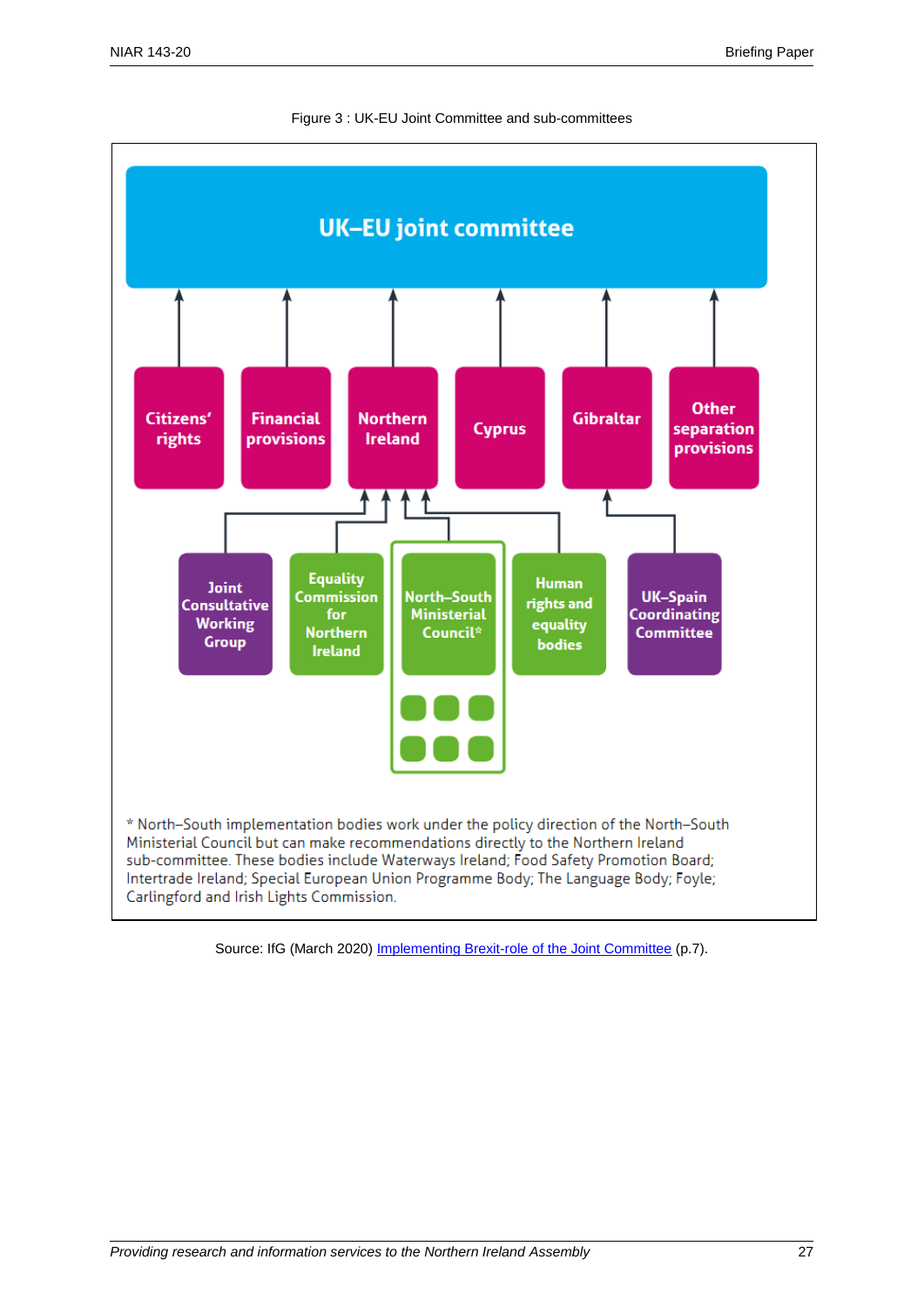

Figure 4: Dispute settlement under the Withdrawal Agreement

Source: IfG (March 2020) [Implementing Brexit-role of the Joint Committee](https://www.instituteforgovernment.org.uk/publications/implementing-brexit-joint-committee) (p.8).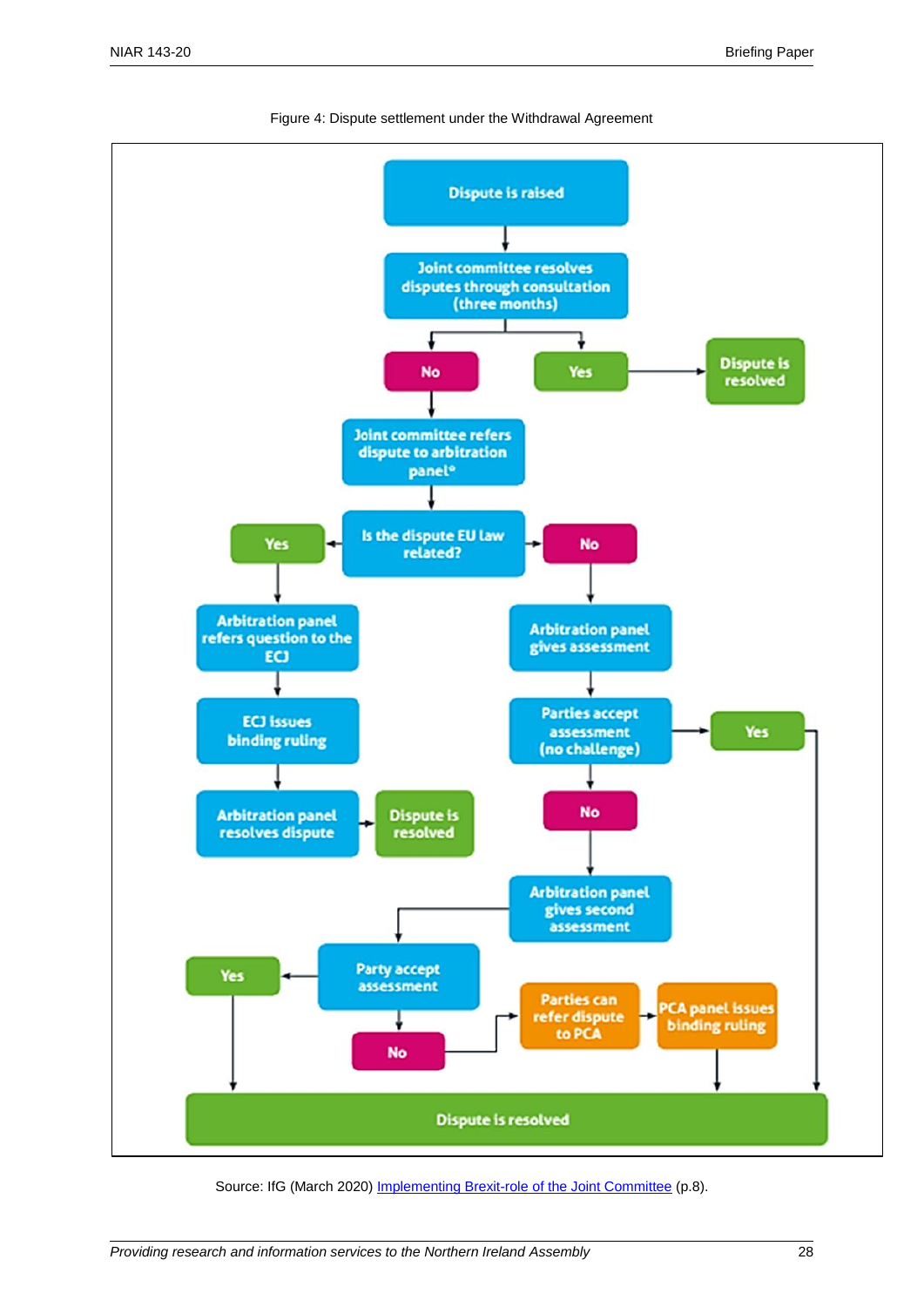## 5.1 Difference in operational opinion of the Joint Committee

While the Withdrawal Agreement and the Protocol both set out the operational procedures of the Joint Committee, there appears to be differences in opinion between the UK and EU on the role of the Joint Committee with regards to the Protocol. Table 4 below discusses some of these differences.

| <b>UK</b>                                                                                                                                                                                                                                                                                                                                                                                    | EU                                                                                                                                                                                                                                                                                                                                                                                                                                                                                                                                         | <b>Consideration points</b>                                                                                                                                                                                                                                                                                         |
|----------------------------------------------------------------------------------------------------------------------------------------------------------------------------------------------------------------------------------------------------------------------------------------------------------------------------------------------------------------------------------------------|--------------------------------------------------------------------------------------------------------------------------------------------------------------------------------------------------------------------------------------------------------------------------------------------------------------------------------------------------------------------------------------------------------------------------------------------------------------------------------------------------------------------------------------------|---------------------------------------------------------------------------------------------------------------------------------------------------------------------------------------------------------------------------------------------------------------------------------------------------------------------|
| Michael Gove told the House of Commons<br>Select Committee on the Future Relationship<br>that the joint committee was an opportunity to<br>"develop" the protocol.34<br>According to the Institute for Government (IfG),<br>this suggests it could act as a forum for<br>negotiating derogations and additional<br>flexibilities in the application of EU law that<br>might limit checks. 35 | The EU has argued that the Joint<br>Committee will only determine how, not<br>if, EU rules will apply. The EU's technical<br>note on the implementation of the<br>Protocol stated that<br>the Protocol on Ireland/Northern Ireland<br>cannot be renegotiated, including in the<br>Joint Committee, 36<br>According to the IfG, the EU is of the<br>opinion that the protocol has already<br>been agreed and the UK will be required<br>to implement it to its full extent; the joint<br>committee is not an opportunity to reopen<br>it.37 | It appears agreement to<br>the Protocol was made<br>before a mutual<br>understanding on its level<br>of flexibility was<br>established. Will the UK<br>seek further clarity on this<br>issue?<br>Will NI not be able to<br>seek derogations in areas<br>under the Protocol that it<br>experienced before<br>Brexit? |
| Disputes have arisen over how the EU will<br>exercise its right to be present where EU law is<br>being applied (under Article 12 of the Protocol).<br>The UK Government has refused the<br>suggestion of permanent EU presence in NI.<br>The UK has argued that this                                                                                                                         | The EU has argued that such a presence<br>is necessary for officials to exercise their<br>rights to be present where EU law is<br>being applied (under Article 12 of the<br>Protocol). 39                                                                                                                                                                                                                                                                                                                                                  | There are clearly different<br>interpretations of Article<br>12 of the Protocol<br>between the UK and NI.<br>What will happen if<br>agreement is not met on                                                                                                                                                         |

Table 4: Differences in operational opinion between UK and EU

<sup>34</sup> Gove M, oral evidence, Select Committee on the Future Relationship, House of Commons, 11 March 2020, retrieved 18 May 2020, [https://committees.parliament.uk/work/138/progress-of-thenegotiations-on-the-uksfuture](https://committees.parliament.uk/work/138/progress-of-thenegotiations-on-the-uksfuture-relationship-with-the-eu/publications)[relationship-with-the-eu/publications](https://committees.parliament.uk/work/138/progress-of-thenegotiations-on-the-uksfuture-relationship-with-the-eu/publications)

<sup>&</sup>lt;sup>35</sup> IfG (May 2020) Implementing Brexit- The Northern Ireland Protocol. Available <https://www.instituteforgovernment.org.uk/publications/implementing-brexit-northern-ireland-protocol>

<sup>36</sup> European Commission Task Force for Relations with the United Kingdom (April 2020) Technical note on the implementation of the protocol on Ireland/Northern Ireland. Available [https://ec.europa.eu/info/publications/technical-note-implementation](https://ec.europa.eu/info/publications/technical-note-implementation-protocol-ireland-northern-ireland_en)[protocol-ireland-northern-ireland\\_en](https://ec.europa.eu/info/publications/technical-note-implementation-protocol-ireland-northern-ireland_en)

<sup>&</sup>lt;sup>37</sup> IfG (May 2020) Implementing Brexit- The Northern Ireland Protocol. Available <https://www.instituteforgovernment.org.uk/publications/implementing-brexit-northern-ireland-protocol>

<sup>39</sup> Connelly T, 'UK refuses EU request for Belfast Office', *RTÉ*, 1 April 2020, [www.rte.ie/news/ireland/2020/0401/1127912-eu](http://www.rte.ie/news/ireland/2020/0401/1127912-eu-belfast)[belfast](http://www.rte.ie/news/ireland/2020/0401/1127912-eu-belfast) as referenced in the IfG (May 2020) Implementing Brexit – the Northern Ireland Protocol (p.24/25). Available <https://www.instituteforgovernment.org.uk/publications/implementing-brexit-northern-ireland-protocol>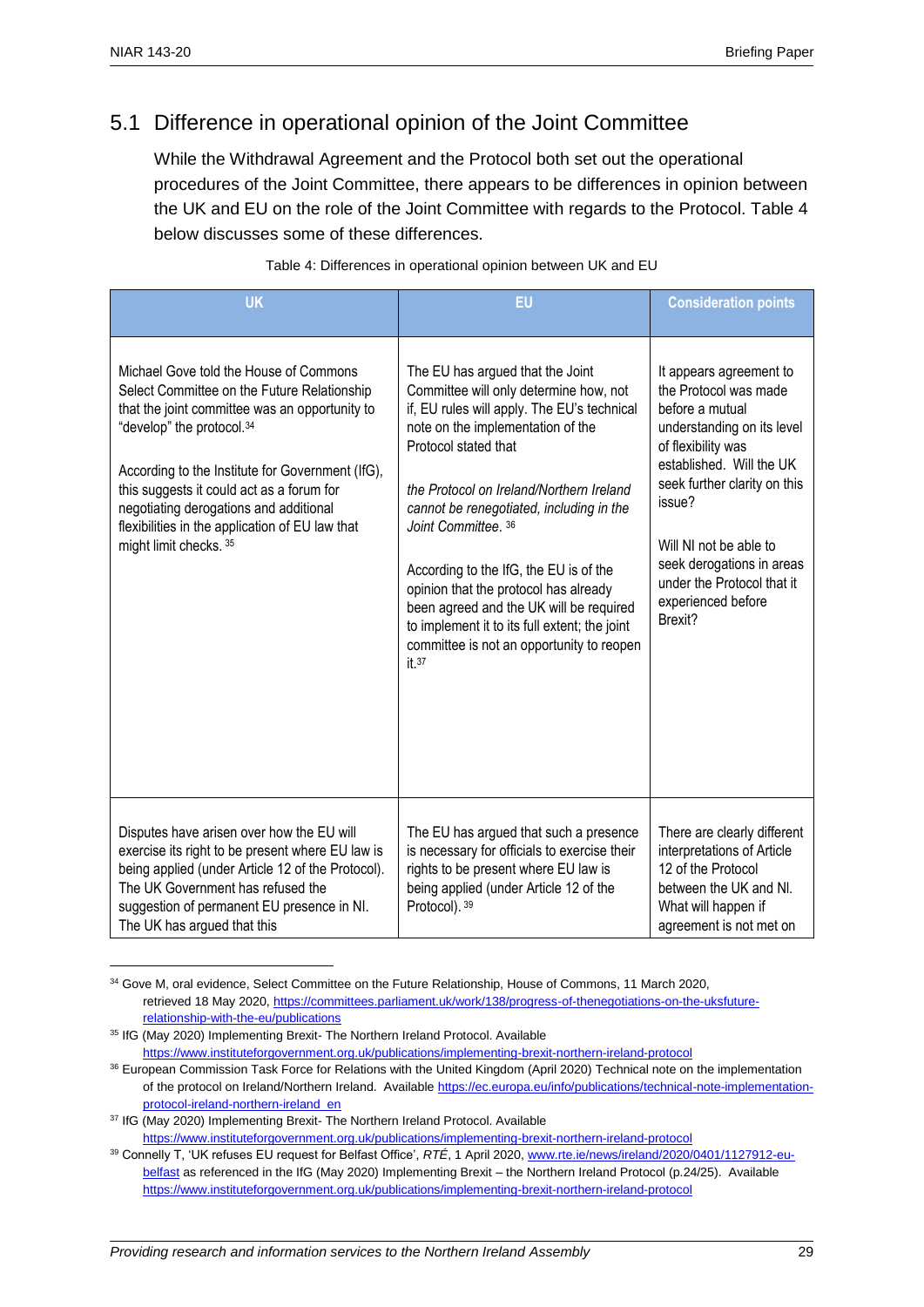| would risk being perceived as a return to joint<br>controls and would be divisive in political and<br>community terms. It is also unnecessary for the<br>Protocol to work properly. <sup>38</sup> | this at the Joint<br>Committee? Could it go<br>to arbitration?                                                                                                              |
|---------------------------------------------------------------------------------------------------------------------------------------------------------------------------------------------------|-----------------------------------------------------------------------------------------------------------------------------------------------------------------------------|
|                                                                                                                                                                                                   | If so, how will the unique<br>circumstances in NI be<br>represented?                                                                                                        |
|                                                                                                                                                                                                   | There appears to be a<br>split opinion amongst<br>political parties in NI on<br>this issue <sup>40</sup> . Will this be<br>explored further or has a<br>decision been made? |
|                                                                                                                                                                                                   | If so, what level of<br>involvement did NI have<br>with the decision?                                                                                                       |

## 6. Final observations and consideration points

From the information contained in this paper it is clear that the potential impacts of the Ireland/Northern Ireland Protocol could be significant. Taking this into account we would make the following more general observations and highlight a number of associated issues and consideration points as follows.

## 6.1 The impacts of the Protocol here are directly related to the nature of the future UK-EU trading arrangements

There are clear references both within the Protocol (Article 13) itself and much of the commentary around it that the determining factor on the scale and extent of the measures within it that will ultimately be deployed is the status of the UK-EU trading relationship.

As this paper is being written, the UK and EU have just concluded their fourth round of negotiations in their efforts to secure a Free Trade Agreement. It is clear at this time that there remain significant areas of disagreement between both sides and there are indications that the negotiating process for a deal may run close to the deadline. This narrative has been further focussed by the UK's confirmation to the EU at the most recent Joint Committee meeting that they will not be seeking an extension to the

 $38$  Cabinet Office (2020) The Uk's approach to the NI Protocol (p.43). Available <https://www.gov.uk/government/publications/the-uks-approach-to-the-northern-ireland-protocol>

<sup>40</sup> *Belfast Telegraph* (3 May 2020*)*, 'EU bid to keep office in Belfast is criticised by pro-Brexit parties', [www.belfasttelegraph.co.uk/news/brexit/eu-bid-to-keep-office-in-belfast-is-criticised-by-pro-brexitparties-39177616.html](http://www.belfasttelegraph.co.uk/news/brexit/eu-bid-to-keep-office-in-belfast-is-criticised-by-pro-brexitparties-39177616.html)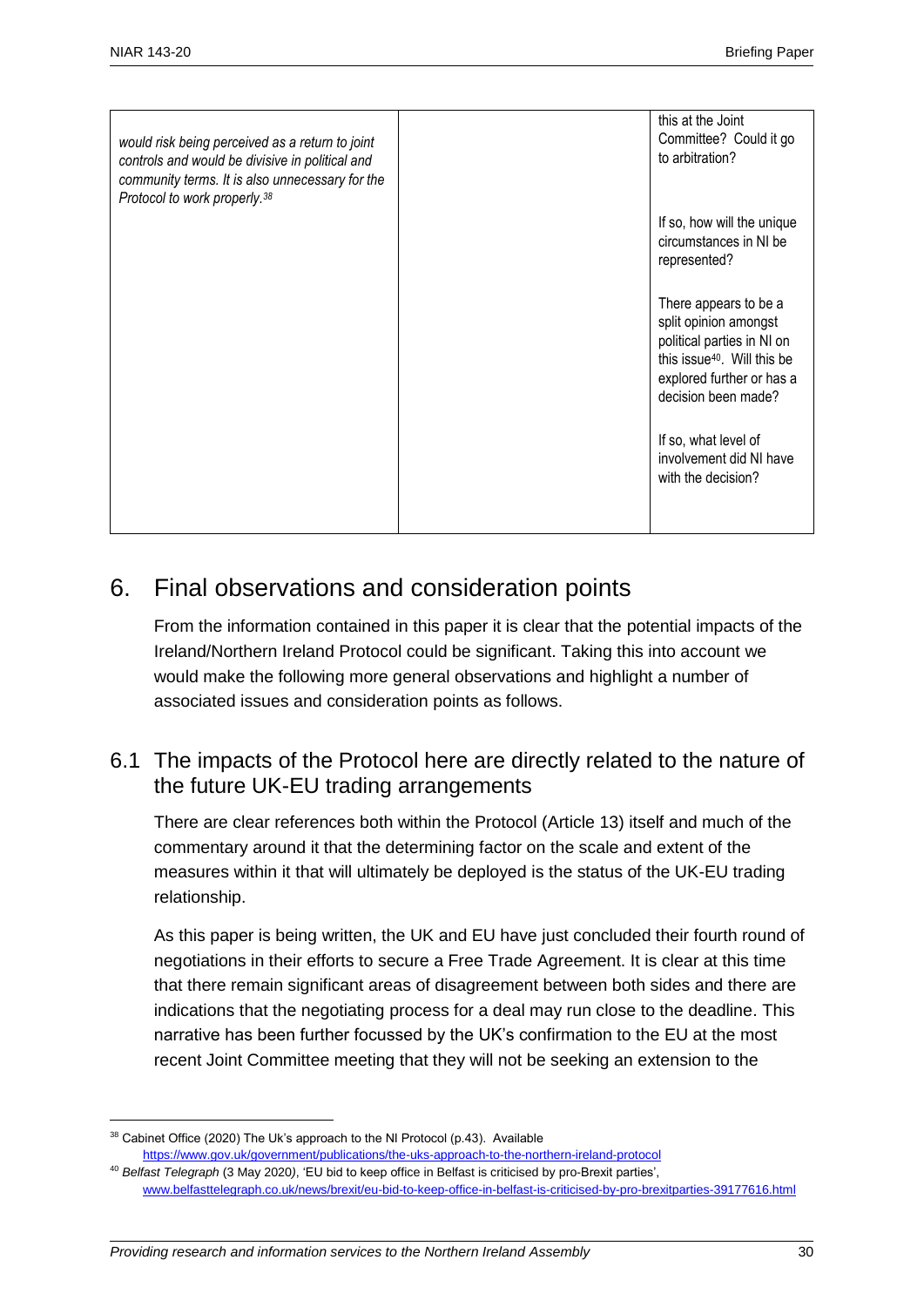transition period beyond 31<sup>st</sup> December, and in these circumstances, the Protocol will come into force on the 1<sup>st</sup> January 2021.

The actual nature of what will come into force here is still very much in play though. If the UK and EU negotiations deliver a Free Trade Agreement that turns out to be comprehensive and based on an ongoing commitment to maintain broadly similar/recognised standards across a range of areas, there may be grounds for elements of the Protocol to either be dropped or significantly watered down. Many of the Protocol elements designed to protect the EU Single Market, whilst enabling free movement of goods on the island of Ireland, would undoubtedly lose their rationale under such circumstances.

Less optimistically, if the UK and EU deliver a less comprehensive trade agreement before the end of 2020, which does not facilitate the easing or removal of elements of the Protocol, there remains the possibility that the act of agreement itself could form the basis for a co-operative and more relaxed application of the Protocol. That could be a potentially significant 'win' for Northern Ireland as it might facilitate the mitigation of some of the more challenging impacts that the operation of the Protocol may have here.

Conversely, in circumstances where no UK-EU trade agreement can be reached by the end of the year, the ability to either remove or dilute the impacts of challenging elements within the Protocol would be severely restricted and potentially impossible, unless they are rejected by the Assembly in 4 years time. Additionally, a break down in UK-EU relations as a result of no trade deal could severely limit goodwill in terms of interpretation of the Protocol and this could make operation of the Joint Committee challenging.

#### **Consideration points**

- Is the lack of clarity on the potential outcome of the UK-EU trading arrangements creating operational challenges for DAERA in relation to the potential implementation of the Ireland/Northern Ireland Protocol?
- Is DAERA planning focussed on a potential 'worst case scenario' in the form of the full and rigid implementation of the Protocol in January?
- Has the formal rejection of an extension to the transition period changed DAERA priorities in relation to Protocol implementation?
- Has DAERA had either any input to or sight of the legislation which the UK Government is bringing forward before the end of 2020 to enable 'unfettered access' for Northern Ireland goods to the GB market.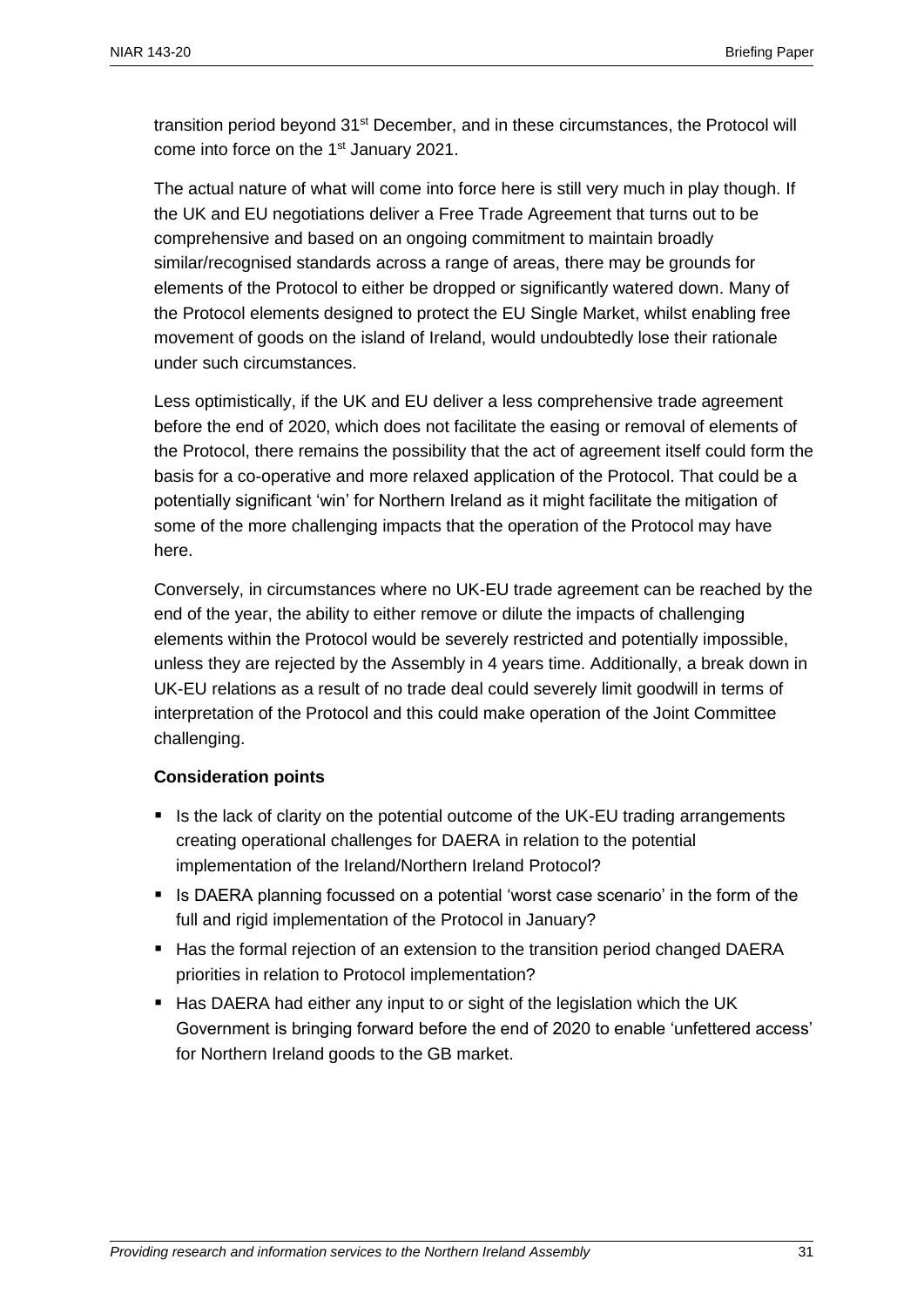## 6.2 The scope and nature of the Protocol – competing narratives and different starting points

As highlighted in section 5.1 of this paper the UK and EU are already at different starting points in relation to how the Ireland/Northern Ireland Protocol will work. This could be partly explained by the arguably ambiguous and vague language within the Protocol and wider Withdrawal Agreement of which it is a part. This point, as regards the ambiguity and lack of detail of the Protocol, was recently highlighted by the Irish Government's Minister for European Affairs, Helen McEntee TD:

*In terms of the Northern Ireland protocol, I am not saying there has been backsliding on it so far. However, what has been presented so far, is not adequate and does not provide enough information<sup>41</sup> .* 

The challenge now, however, is that the ambiguous and vague language which delivered the Protocol, could potentially threaten the ability to deliver it. By way of example, the UK's position on the role of the Joint Committee, as outlined by Michael Gove, as an opportunity to "develop" the Protocol does not reflect the EU's opinion that the Protocol "cannot be renegotiated including in the Joint Committee"<sup>42</sup>

In addition, the EU has argued that an EU office in NI is necessary for officials to exercise their rights to be present where EU law is being applied (under Article 12 of the Protocol).<sup>43</sup> However, the UK is of the opinion that this is unnecessary for the Protocol to work and would risk being perceived as a return to joint controls.<sup>44</sup>

So far, two meetings of the Joint Committee have taken place (30 March and 12 June 2020). Details of the meetings have been provided through press statements by both the UK Cabinet Office [\(first meeting](https://www.gov.uk/government/news/first-meeting-of-the-withdrawal-agreement-joint-committee) and [second meeting\)](https://www.gov.uk/government/news/second-meeting-of-the-withdrawal-agreement-joint-committee) and the [European](https://ec.europa.eu/info/european-union-and-united-kingdom-forging-new-partnership/eu-uk-withdrawal-agreement/meetings-eu-uk-joint-and-specialised-committees-under-withdrawal-agreement_en)  [Commission.](https://ec.europa.eu/info/european-union-and-united-kingdom-forging-new-partnership/eu-uk-withdrawal-agreement/meetings-eu-uk-joint-and-specialised-committees-under-withdrawal-agreement_en) However, the detail provided, does not appear to suggest that these issues have been resolved.

#### **Consideration points**

- What will happen if agreement is not met on the operation of the Joint Committee as an opportunity to "develop"?
- What will happen if agreement on a permanent EU presence in NI is not met?
- Would non-agreement on these issues result in arbitration?

<sup>&</sup>lt;sup>41</sup> ITV (11 June 2020) NI protocol vague and lacking in detail on customs and tariffs – Ministe[r https://www.itv.com/news/2020-](https://www.itv.com/news/2020-06-11/ni-protocol-vague-and-lacking-in-detail-on-customs-and-tariffs-minister/) [06-11/ni-protocol-vague-and-lacking-in-detail-on-customs-and-tariffs-minister/](https://www.itv.com/news/2020-06-11/ni-protocol-vague-and-lacking-in-detail-on-customs-and-tariffs-minister/)

 $42$  European Commission Task Force for Relations with the United Kingdom (April 2020) Technical note on the implementation of the protocol on Ireland/Northern Ireland. Availabl[e https://ec.europa.eu/info/publications/technical-note-implementation](https://ec.europa.eu/info/publications/technical-note-implementation-protocol-ireland-northern-ireland_en)[protocol-ireland-northern-ireland\\_en](https://ec.europa.eu/info/publications/technical-note-implementation-protocol-ireland-northern-ireland_en)

<sup>43</sup> Connelly T, 'UK refuses EU request for Belfast Office', *RTÉ*, 1 April 2020, [www.rte.ie/news/ireland/2020/0401/1127912-eu](http://www.rte.ie/news/ireland/2020/0401/1127912-eu-belfast)[belfast](http://www.rte.ie/news/ireland/2020/0401/1127912-eu-belfast) as referenced in the IfG (May 2020) Implementing Brexit – the Northern Ireland Protocol (p.24/25). Available <https://www.instituteforgovernment.org.uk/publications/implementing-brexit-northern-ireland-protocol>

<sup>44</sup> Cabinet Office (2020) The Uk's approach to the NI Protocol (p.43). Available <https://www.gov.uk/government/publications/the-uks-approach-to-the-northern-ireland-protocol>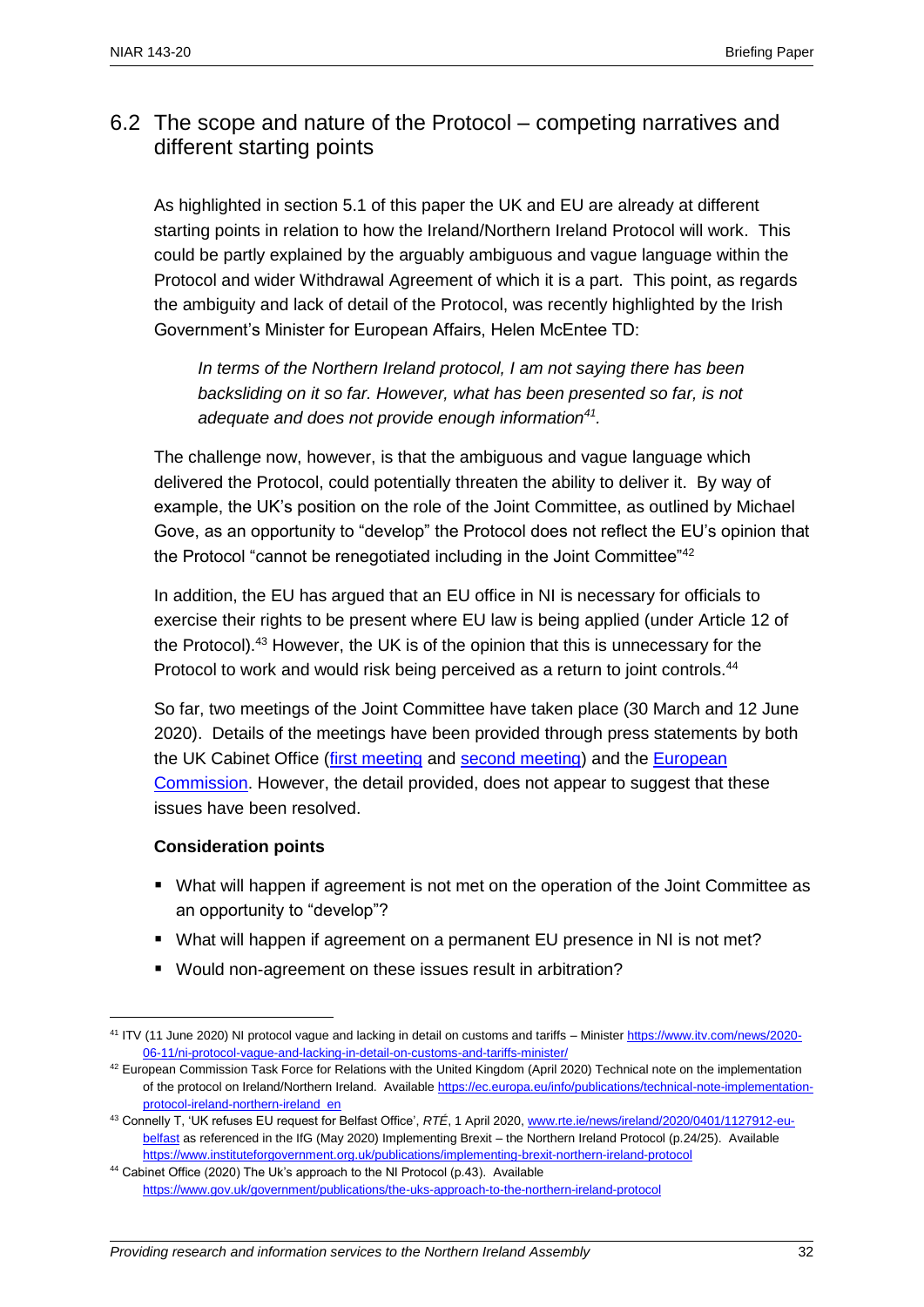## 6.3 The critical role of the Joint Committee – securing local access/influence and minimising the potential challenges

As evidenced throughout this paper, much of the detail around operational decisions linked to the Protocol has been left to the Joint Committee. Issues such as the adoption of new EU legislation, the definition of whether goods are 'at risk' of entering the EU Single Market and the setting of the ceiling on agricultural support that will be allowed here will have significant impacts. In that context there is a real need to ensure that a Northern Ireland voice is both present, heard, and listened to at Joint Committee level.

It is likely that this is and will be a key local concern with regards to the operation of the Joint Committee and the Protocol in general. As evidenced by the information in table 3, despite the range of bodies created by the Withdrawal Agreement, the Joint Committee is where ultimate decisions will be made in relation to the Protocol, notwithstanding any arbitration action. Whilst it has been encouraging that Executive Ministers have so far participated in the first<sup>45</sup> and second<sup>46</sup> Joint Committee meetings held on  $30<sup>th</sup>$  March and  $12<sup>th</sup>$  June, the fact remains that their presence was by invitation rather than right. Paragraph 9 of the New Decade New Approach deal document which led to the restoration of the Executive and Assembly in January includes the following commitment by the UK Government,

*…the Government will ensure that representatives from the Northern Ireland Executive are invited to be part of the UK delegation in any meetings of the UK-EU Specialised or Joint Committees discussing Northern Ireland specific matters which are also being attended by the Irish Government as part of the European Union's delegation.*

This commitment is also restated in paragraph 10 of the UK Government's Command Paper outlining their Approach to the Northern Ireland Protocol published in May 2020.

On first reading, this may appear to be a positive development for Executive involvement in the work of the Joint Committee, but we would once more highlight the potential deficiencies in this arrangement. There could in effect be a potential 'double lock' on Executive participation as this can only occur when the following conditions are met:

- Northern Ireland specific matters are being discussed; and
- The Irish Government are attending as part of the EU delegation.

It is realistically too early to assess if the risks here are genuine but clarification on definitions and application here would be useful and would also help to formalise a process that might otherwise appear to be based on trust and subjective assessment.

<sup>45</sup> [First meeting of the Withdrawal Agreement Joint Committee, Readout, Cabinet Office, 30 March 2020](https://www.gov.uk/government/news/first-meeting-of-the-withdrawal-agreement-joint-committee)

<sup>46</sup> [Second meeting of the Withdrawal Agreement Joint Committee , Readout, Cabinet Office, 12 June 2020](https://www.gov.uk/government/news/second-meeting-of-the-withdrawal-agreement-joint-committee)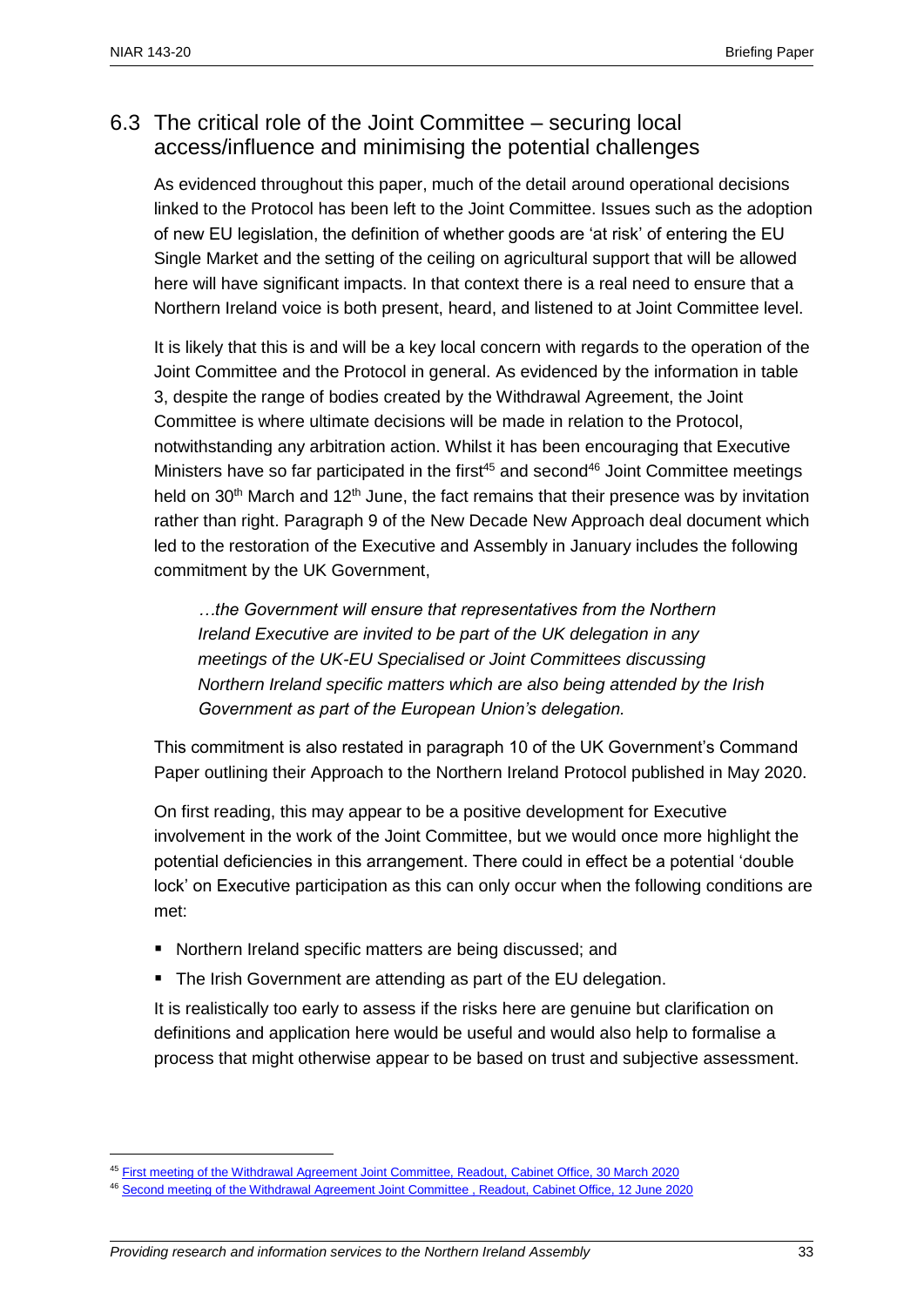#### **Consideration points**

- Does DAERA/the Executive have any insight or input into how 'Northern Ireland specific matters' is being defined by the UK Government? Is the EU similarly minded in terms of definition?
- Has the Executive been lobbying for the development of objective and transparent criteria to ensure appropriate Irish Government and Executive representation on the UK and EU delegations at Joint Committee meetings? Is this an issue that could be taken forward in the Specialised or Joint Committee?
- Is it DAERA's understanding/expectation that **all new** proposed EU legislation that may be adopted in the Protocol dealing with issues pertaining to agriculture, fisheries or the environment, and that would be subject to Joint Committee approval, would qualify as being a 'Northern Ireland specific matter'?
- Do DAERA officials expect to be involved in all discussions on all proposed EU legislation that may be adopted in the Protocol dealing with issues pertaining to agriculture, fisheries or the environment, at the Specialised Committee level?

## 6.4 The need for enhanced intelligence on EU legislative developments – what role can the NI Executive play?

The Protocol presents significant new challenges for DAERA and the Executive as a whole with regards to the amendment/replacement of existing EU legislation and the addition of new EU legislation, predominantly to Annex 2.

Whilst new EU legislation proposed for inclusion in the Protocol is subject to Joint Committee approval, there is no such process for amendment to or replacement of existing EU legislation within the Protocol, this will be replaced or updated automatically. This process is referred to as 'dynamic alignment'.

The amendment or replacement of existing EU legislation within the Protocol presents particular concerns if the process results in changes that could have operational impacts on the ground in Northern Ireland. A particular concern here would be the potential that any changes could have on existing derogations (or variations) that we have benefitted from. The lack of EU representation that Northern Ireland will have at both elected and official level going forward raises questions around how any existing derogations could be extended, or new derogations secured.

Combined with a lack of clarity in terms of Executive representation and influence on the Joint Committee with regards to new EU legislation, there may be grounds for considering additional mechanisms to influence the design of both updated and new EU legislation at an 'upstream' point in their development. There would appear to be two distinct steps in any process as follows:

 **The collection of intelligence** - identifying what changes may be coming over the horizon and seeking to identify who is likely to be responsible, when and how;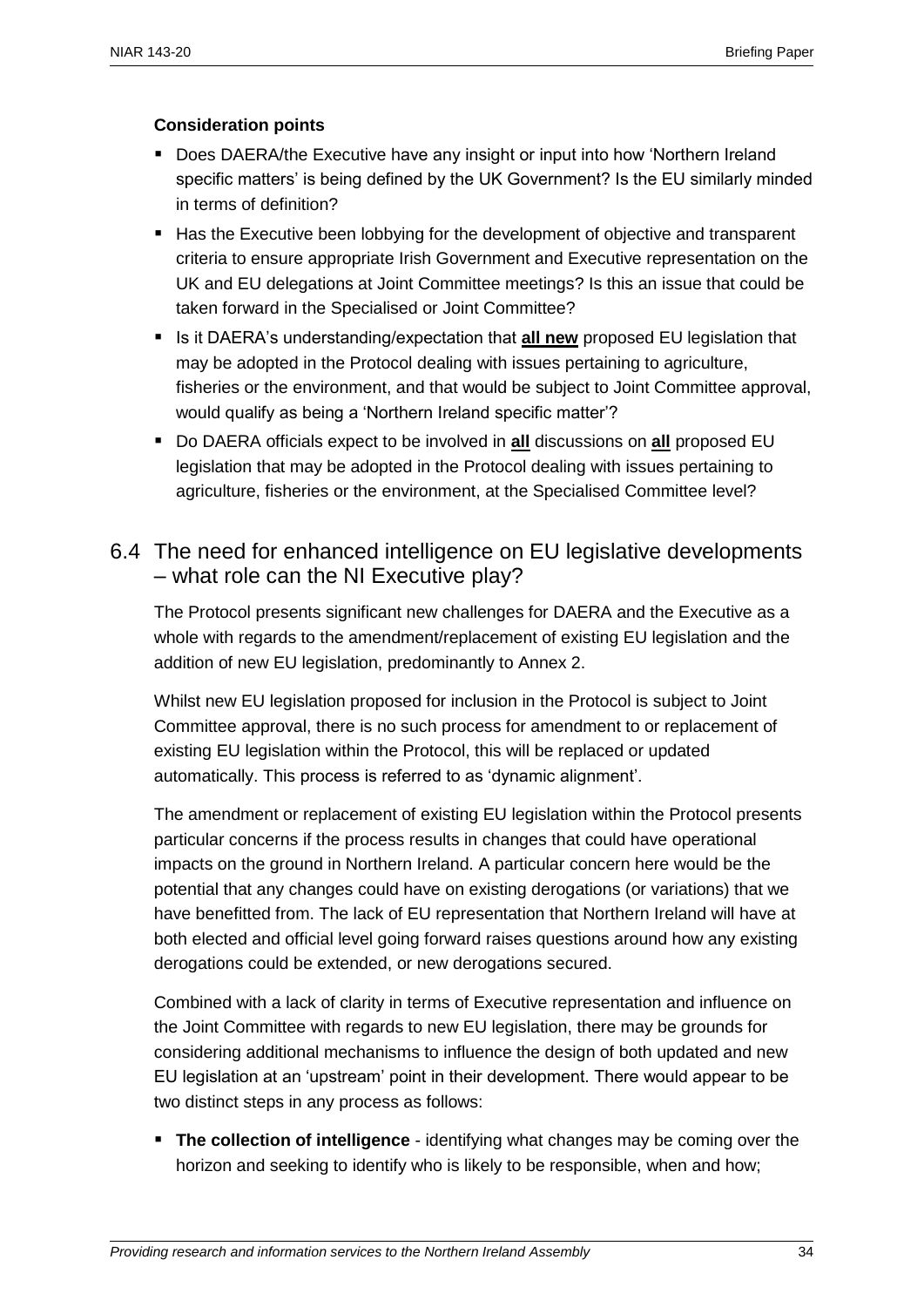**Seeking to influence the policy direction** - assessing the impacts of proposed changes and seeking to either minimise negative impacts or maximise potential benefits by engaging with/lobbying the bodies/individuals making the decisions.

As figure 1 within this paper highlights there could well be potential for lobbying activity within the policy formulation stage of the EU's policy making process.

It is worth noting at this stage that a recent press article<sup>47</sup> estimated that there are between 25,000 and 30,000 professional lobbyists active within Brussels seeking to influence decisions made by the EU.

The Northern Ireland Executive has had a Brussels office<sup>48</sup> since 2010, which at present has a total staff of 13 people. The office has three key roles as follows:

- **To assist the Northern Ireland Executive** furthering the aims of its Programme for Government through supporting Northern Ireland's engagement with the EU. To assist Northern Ireland Departments to contribute to EU policy development and implementation in relation to their core business areas and to increase Departmental engagement with elective European funding programmes.
- **Showcasing Northern Ireland in Europe** regularly support Northern Ireland stakeholders in showcasing their talent, expertise, products and impact in Europe. Through offering Northern Ireland stakeholders the opportunity to use its premises in Brussels and to assist in the development of their Brussels programme, the office maintains a positive image of Northern Ireland business and engagement in Europe while helping to facilitate valuable and long-lasting connections.
- **EU Competitive Funding** providing information and support to maximise funding drawdown.

#### **Consideration points**

- Is the Executive giving active consideration to how the Brussels office can provide a means for identifying and influencing the EU legislative process in relation to both existing and potential new provisions within the Protocol?
- Is the Executive committed to maintaining the Brussels office or potentially expanding its role and staffing levels?
- Is the Executive developing a strategy around how best to influence the thinking of EU officials engaged in developing policy that is either in, or may be added to, the Protocol?
- Is the Executive developing a strategy around how best to influence the thinking of MEPs and Member States engaged in developing and scrutinising policy that is either in, or may be added to, the Protocol?

<sup>47</sup> [EU factcheck website, 18 June 2020](https://eufactcheck.eu/factcheck/mostly-true-between-25-000-to-30-000-lobbyists-are-working-in-brussels/) 

<sup>48</sup> Northern [Ireland Executive Brussels Office website, 18 June 2020](https://brusselsni.com/)